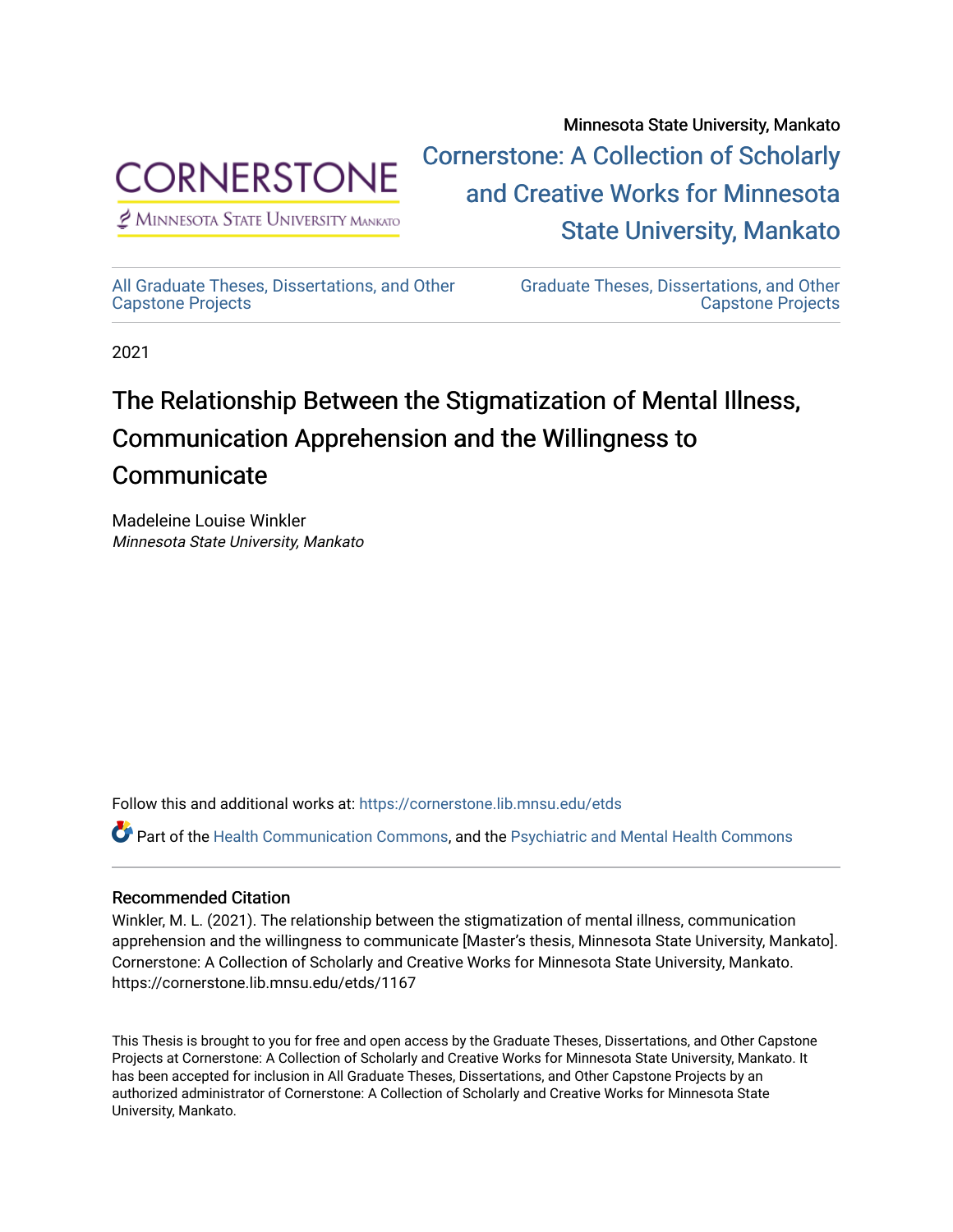### **Mental Health Communication:**

## **The Relationship between the Stigmatization of Mental Illness, Communication Apprehension and the Willingness to Communicate**

By

Madeleine Louise Winkler

B.S., Minnesota State University, Mankato, 2018

A Thesis Submitted in Partial Fulfillment of the

Requirements for the Degree of

Master of Arts

In

Communication Studies

Minnesota State University, Mankato

Mankato, MN

August 2021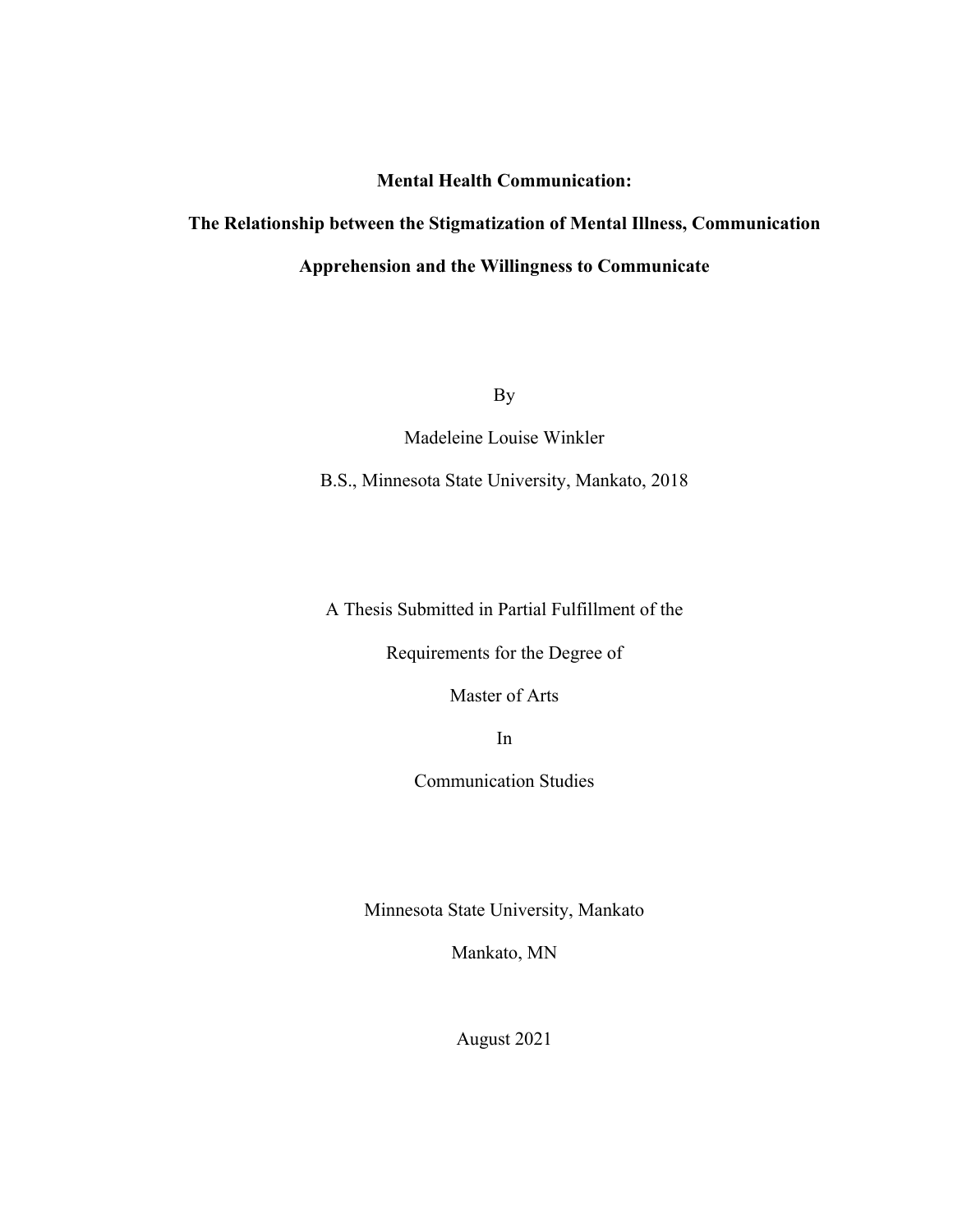August 18th, 2021

Mental Health Communication: The Correlation between the Stigmatization of Mental Illness, Communication Apprehension and the Willingness to Communicate.

Madeleine L Winkler

This thesis has been examined and approved by the following members of the student's committee.

Dr. Anne Kerber

(Advisor)

Dr. Deepa Oommen

Dr. Emily Boyd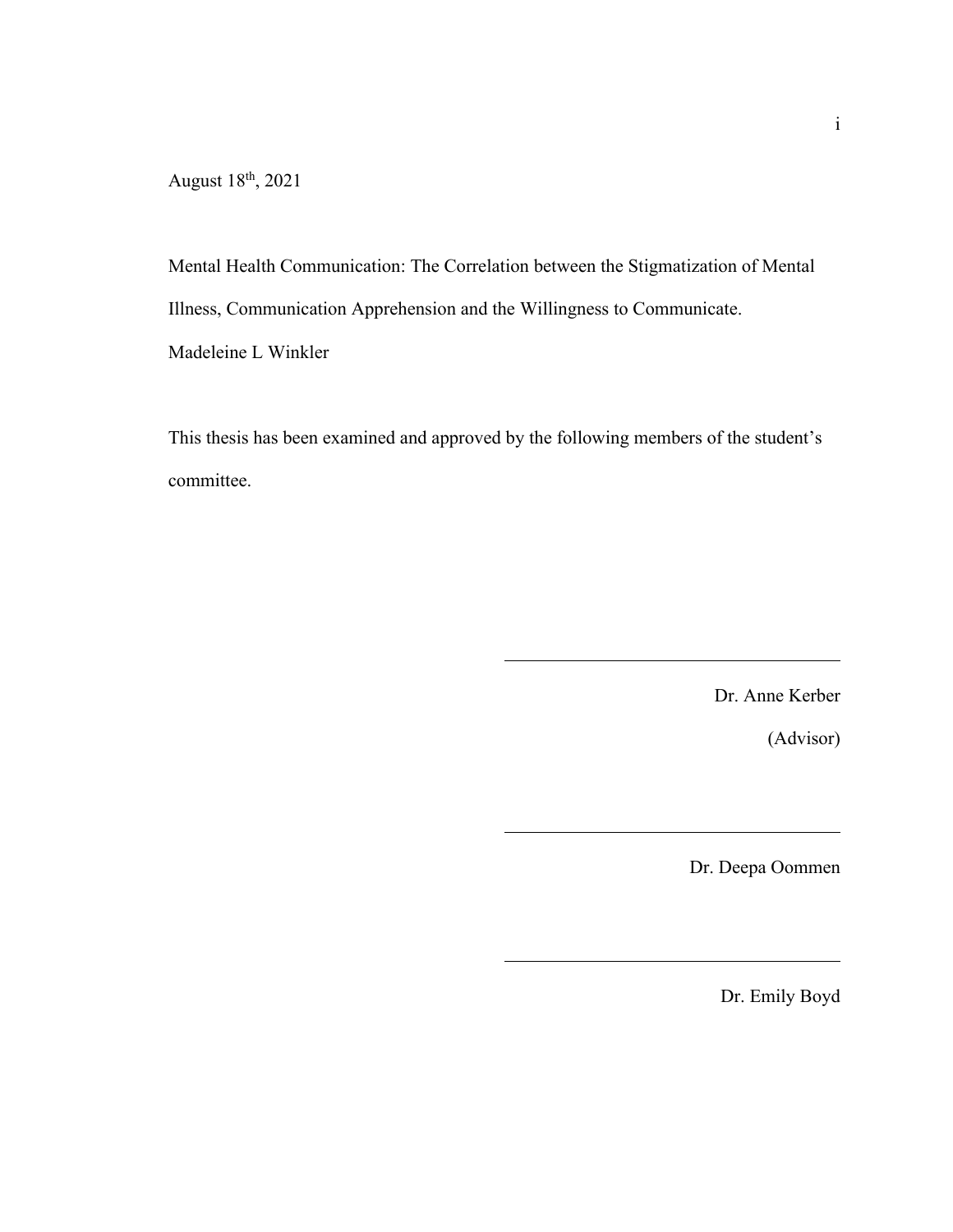#### **Acknowledgement and Dedication**

First and foremost, I am extremely grateful to my thesis advisor, Dr. Anne Kerber for her invaluable advice, continuous support, and patience during my Master of Arts study. Her immense knowledge and plentiful experience have encouraged me in all the time of my academic research and daily life. I would also like to thank Dr. Deepa Oommen and Dr. Emily Boyd for serving as my committee members and guiding me through this process. It is their kind help and support that have made my study and degree possible. Finally, I would like to express my gratitude to my parents, my fiancé and my friends. Without their tremendous understanding and encouragement in the past few years, it would be impossible for me to complete my study and degree.

I would like to dedicate my thesis to all individuals who are currently struggling with a mental illness, those who have taken their own lives, and for those who provide support to people who have a mental illness. To my dear friends who are no longer with us, I hope to make you proud and continue to fight for continued mental health research. Living with a mental illness and supporting someone with a mental illness is difficult and is a different journey for all. My work in mental health research is inspired by my own mental health journey and struggles. Lastly, for those who have doubted their lives and positive impact in this world, please remember that you matter, you are loved, and it does get easier.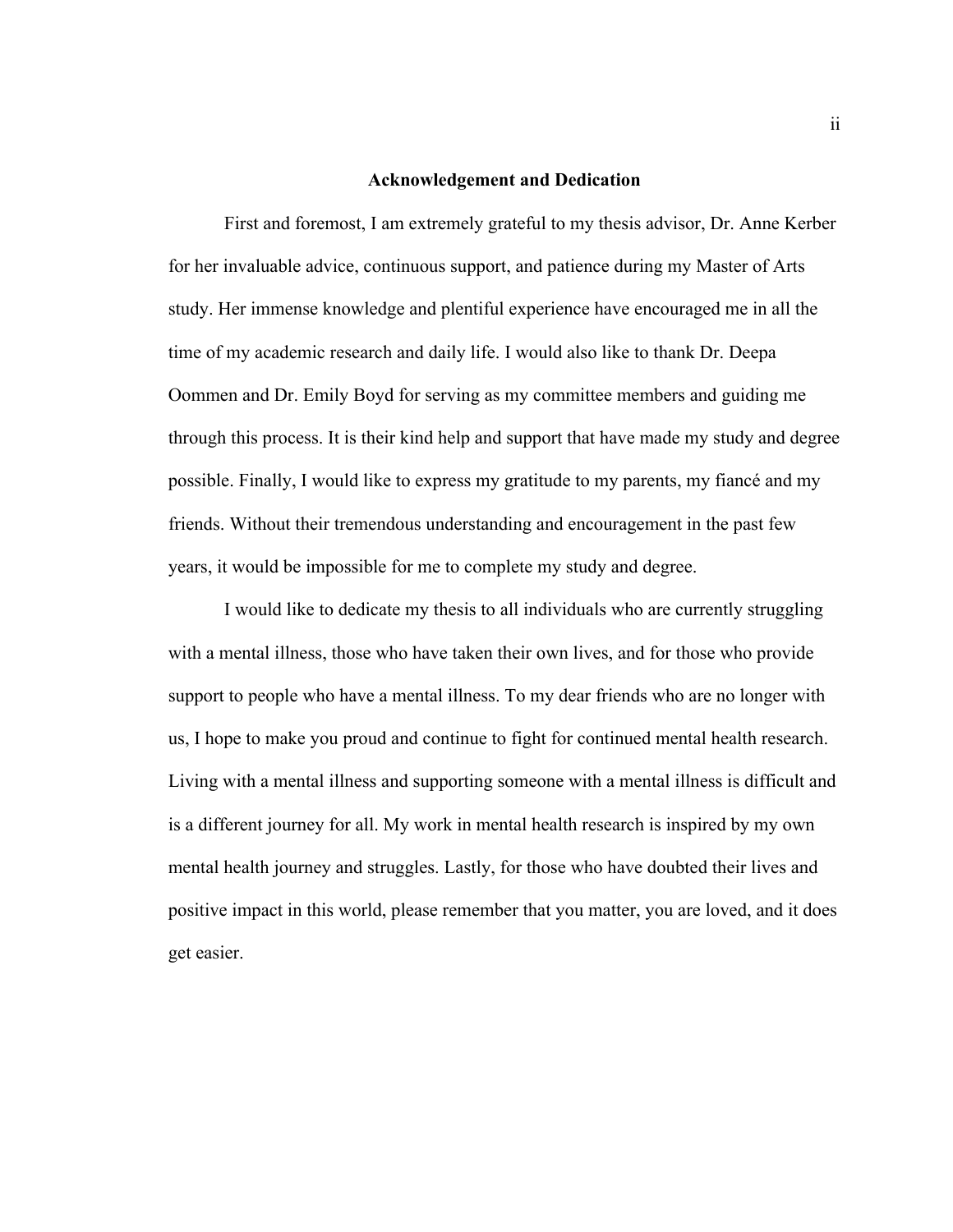### **Table of Contents**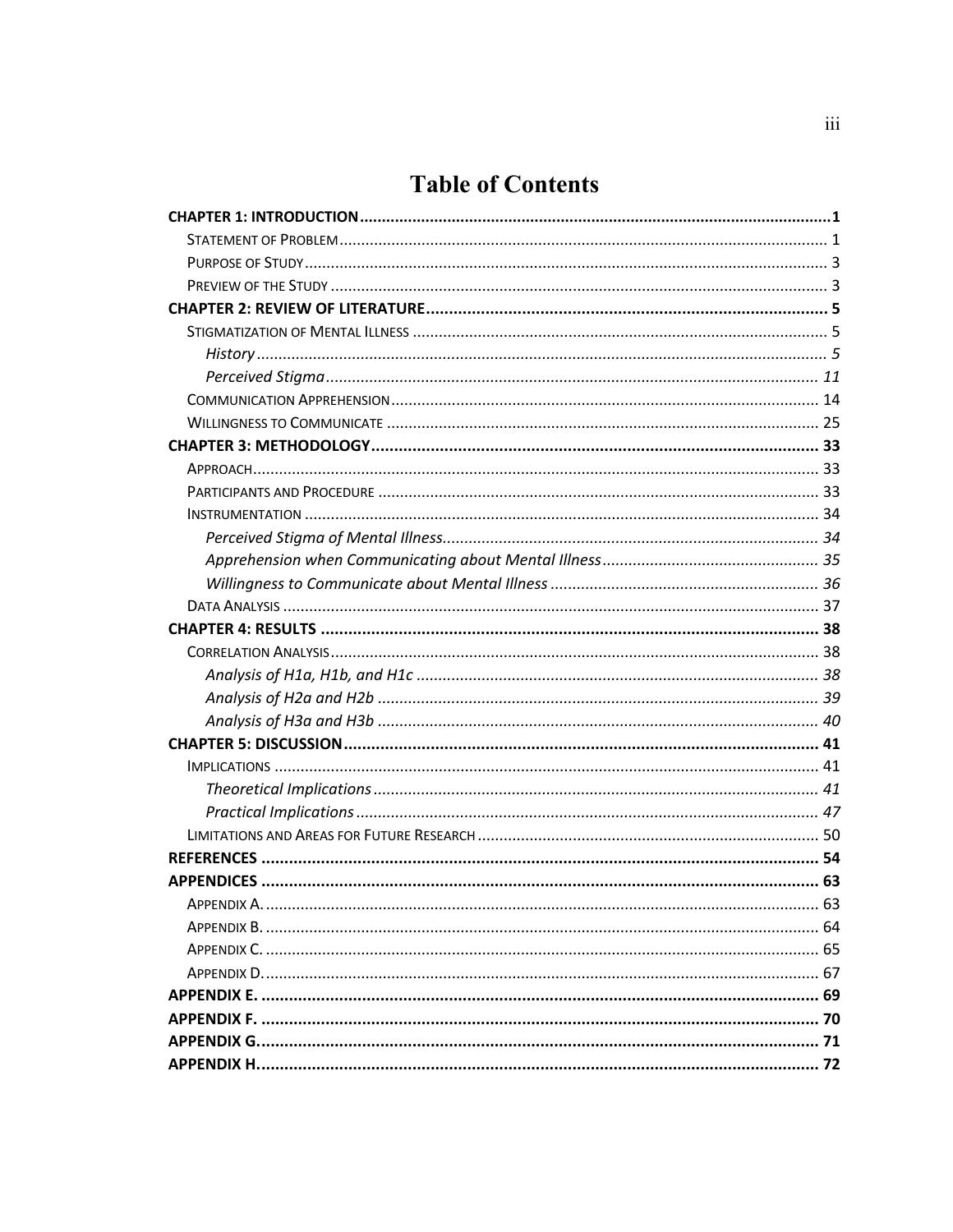#### Mental Health Communication: The Relationship between the Stigmatization of Mental Illness, Communication Apprehension and the Willingness to Communicate

Madeleine L. Winkler

A Thesis submitted in Partial Fulfillment of the Requirements for the Degree of

Master of Arts in Communication Studies

Minnesota State University –Mankato Mankato, Minnesota

August 2021

#### **Abstract**

This project explores how mental health stigmatization influences communication apprehension and the willingness to communicate about mental illness. A total of 153 people completed an online survey regarding three variables. Perceived stigma and communication apprehension when communicating about *their own* mental health were found to be positively correlated. Perceived stigma and communication apprehension when communicating about *someone else's* mental health was also found to be positively correlated. Communicating about *one's own* mental illness lead to higher levels of communication apprehension compared to communicating about *someone else's* mental illness. Communication apprehension when talking about *one's own* mental health and willingness to communicate was found to be negatively correlated. Communication apprehension when talking about *someone else's* mental health and willingness to communicate was also found to be negatively correlated. My study found significant relationships between the three variables. When talking about one's own mental health, perceived stigma increases communication apprehension, which decreases the willingness to communicate. Thus, communication apprehension mediates the relationship between perceived stigma and willingness to communicate. Theoretical implications were explored using Communication Privacy Management theory, Stigma Management Communication theory, and Anxiety/Uncertainty Management theory. Practical implications included increasing social support, mental health literacy, and positive media influence.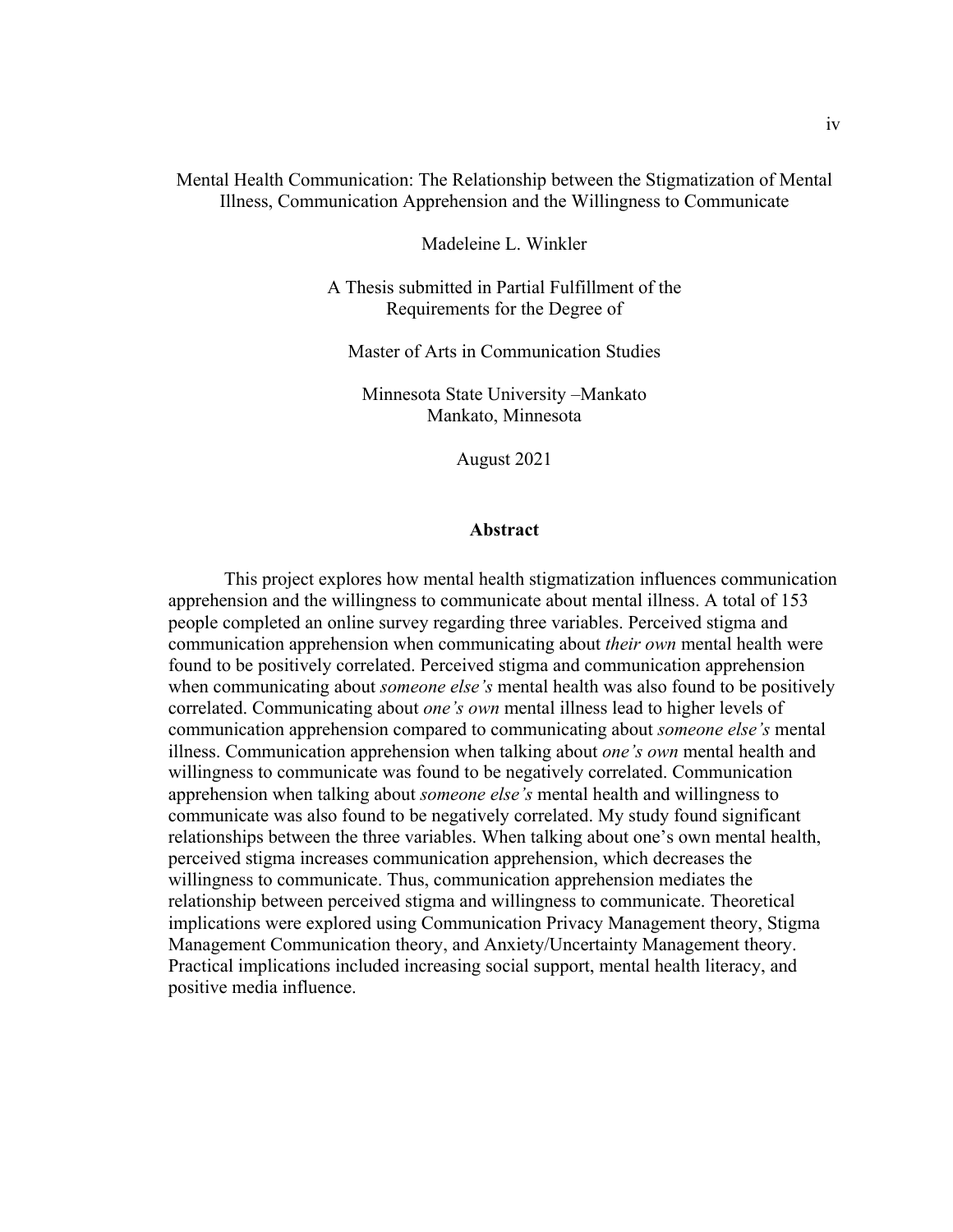#### **Chapter 1: Introduction**

It was my sophomore year of college. I couldn't get out of bed and I was struggling to make grades, keep friends, and perform normal daily tasks such as showering, eating, or even leaving my house. I was sad, but not just sad, depressed. I didn't reach out and I absolutely would not talk about it. I was ashamed and embarrassed. Honestly, I didn't want to burden my friends or family and I figured they would never understand. Time started to pass, week by week, and I continued to deteriorate. Later that semester, I was admitted into the psychiatric ward for suicidal ideation. Like many young adults, I didn't take care of my mental health until it was too late, nor was I comfortable seeking support from loved ones. According to the Centers for Disease Control and Prevention (CDC), suicide is "the second leading cause of death among people aged 15- 34" (2018, para. 4). In the hospital, I learned how to talk about these tough topics and how to better care of myself. However, the most important piece of information that I received was that it is okay to not be okay. My story illustrates the communicative conundrum of mental illness: Despite the prevalence of mental illnesses, the stigmas surrounding them make them invisible because it is difficult to disclose or talk about these conditions. The only way to prevent mental illnesses from being silent killers is to make talking about mental health more common and accepted.

#### **Statement of Problem**

Did reading my personal story make you uncomfortable? Even though research indicates that "more than half of all people will be diagnosed with a mental illness or disorder at some point in their lifetime," in-depth conversations about mental health are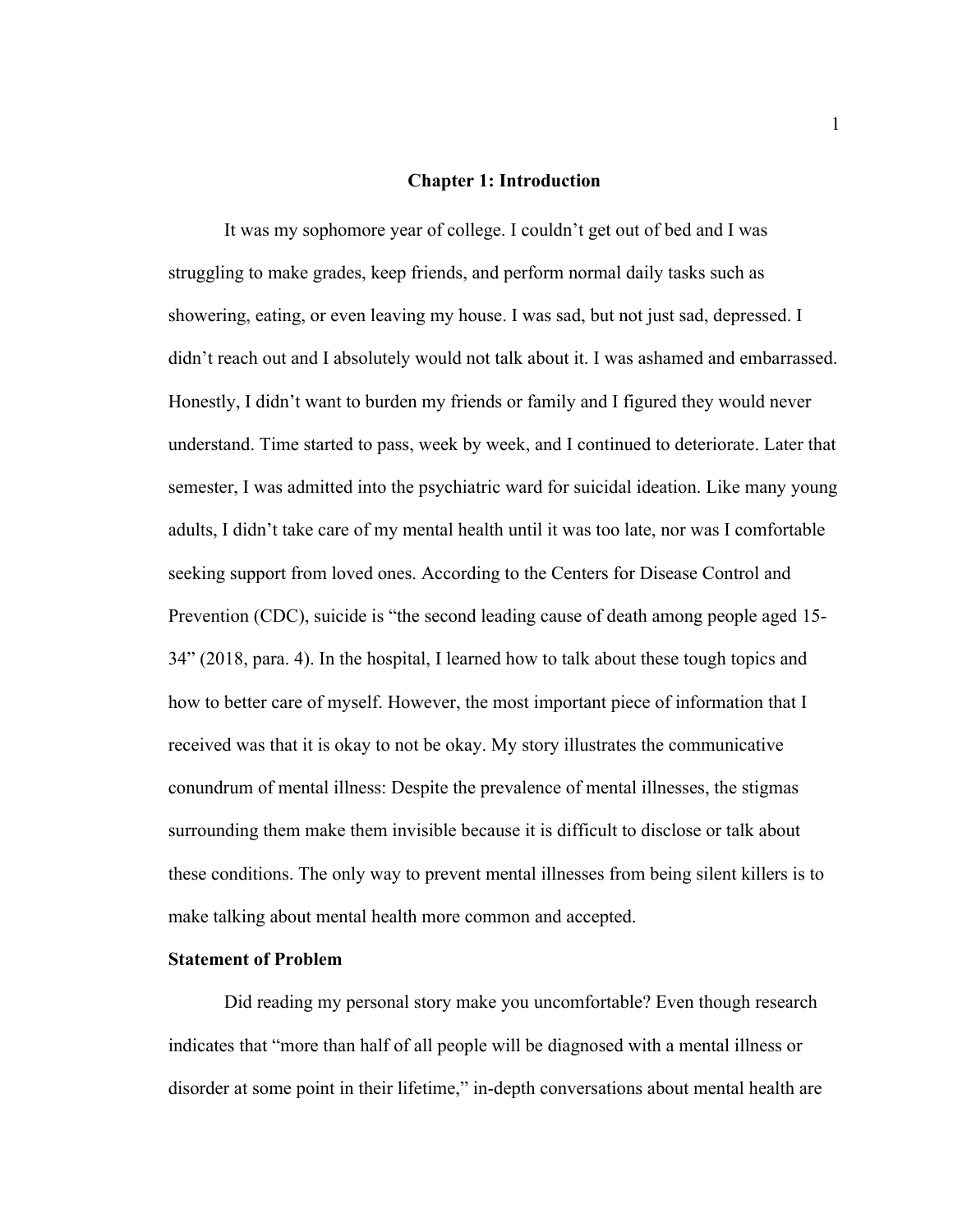often rare because of social stigma (CDC, 2018, para. 6). The CDC (2018) defines *mental illness* as "conditions that affect a person's thinking, feeling, mood or behavior, such as depression, anxiety, bipolar disorder, or schizophrenia. Such conditions may be occasional or long-lasting (chronic) and affect someone's ability to relate to others and function each day" (para. 1). Social stigma limits individuals who are stigmatized by reducing their perceived status. Individuals with a mental illness are frequently perceived as being highly stigmatized because they are often stereotyped or characterized in popular media as being "dangerous, evil, weak, or purposefully uncooperative, beliefs that often lead to the avoidance and disparagement of the mentally ill in the United States" (Lippert et al., 2020, p. 14). Given the prevalence of these social constructions of mental illness, it is unsurprising they foster uncertainty surrounding how to interact with individuals who experience a mental illness. Moreover, it stands to reason that uncertainty and perceived stigma may further prevent others from reaching out or providing the necessary support that individuals with a mental illness may desperately need. Although Americans have become more aware of mental illnesses in recent decades, efforts to support afflicted individuals have not yet been successful. For instance, the suicide rate has increased by 33% in the past twenty years (Hedegaard et al., 2018).

Previous studies conclude that the inclusion of interpersonal communication and personal experiences through narrative can be beneficial in decreasing mental illness stigmatizations (Elkington et al., 2012; Kellas et al., 2015; McGinty et al., 2018; Wong et al., 2018). However, stigmatizing beliefs about mental illness may hinder the important and necessary conversations for treating serious mental health issues and promoting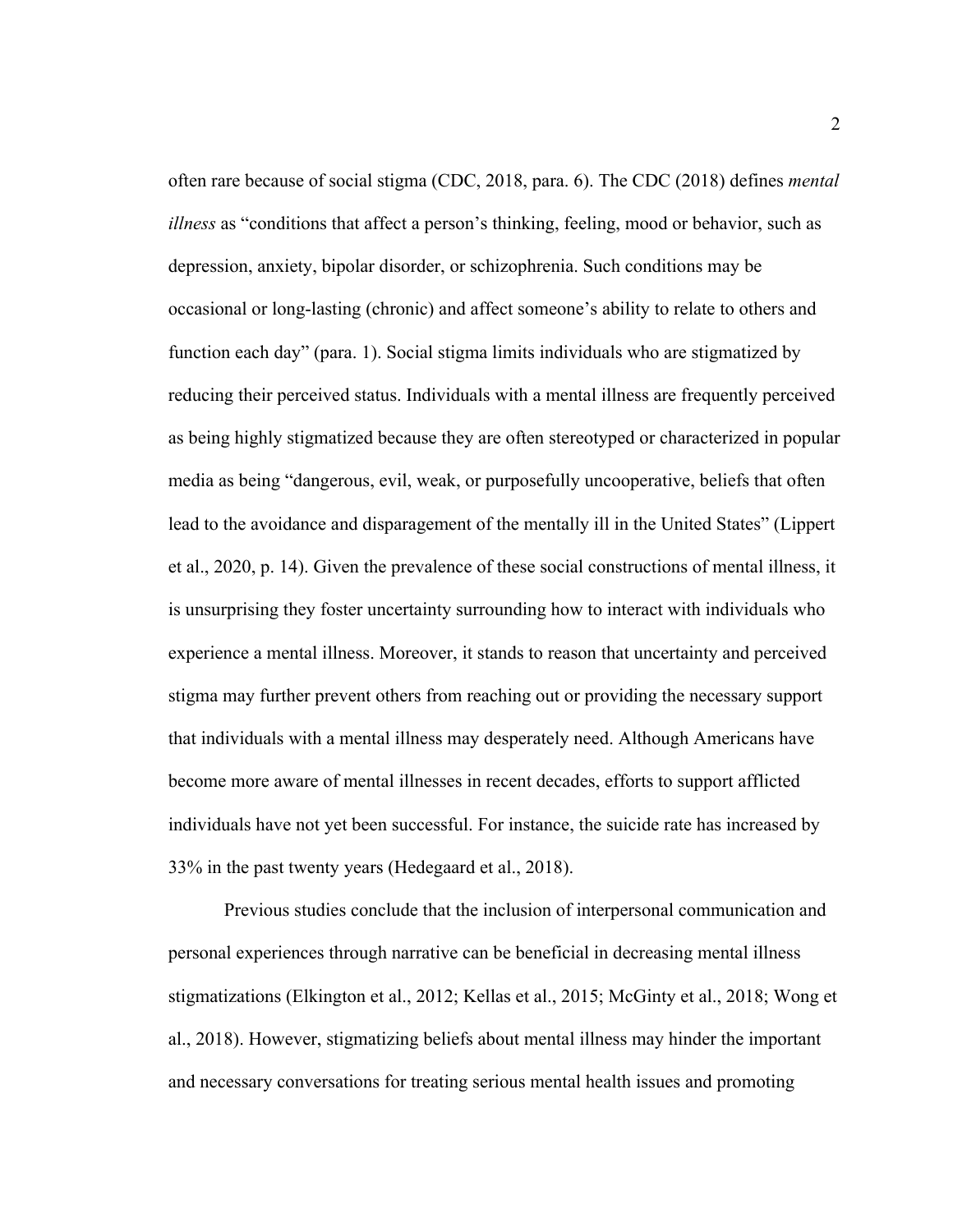positive mental health. Communication provides a gateway for disclosing mental health struggles, as well as providing support for someone who may be at risk, and assistance in seeking professional help. The problem is that individuals are not communicating about their own or others' mental illnesses. My study is important in finding the level of perceived stigma in my sample and identifying the impact that those stigmas have on communication apprehension and an individual's willingness to communicate regarding mental illness. If we can better understand the level at which individuals perceive mental illness and the stigma surrounding it, then we can hopefully find a solution to decrease those stigmatizing perceptions.

#### **Purpose of Study**

In this study, I explore the relationship amongst the perceived stigmatization of mental illness, communication apprehension, and the willingness to communicate. The purpose of my study was to distinguish whether or not one's perceived stigma about mental illness affected one's communication apprehension about mental illness and if there was a relationship between communication apprehension and the willingness to communicate about mental illness.

#### **Preview of the Study**

In Chapter Two, I review the literature relevant to the stigmatization of mental illness, communication apprehension, and the willingness to communicate about mental illness. Chapter Three explains and elaborates on the methodology I have chosen for this study. More specifically, Chapter Three discusses the approach chosen, participants and procedures, the scales that will be implemented, as well as data analysis and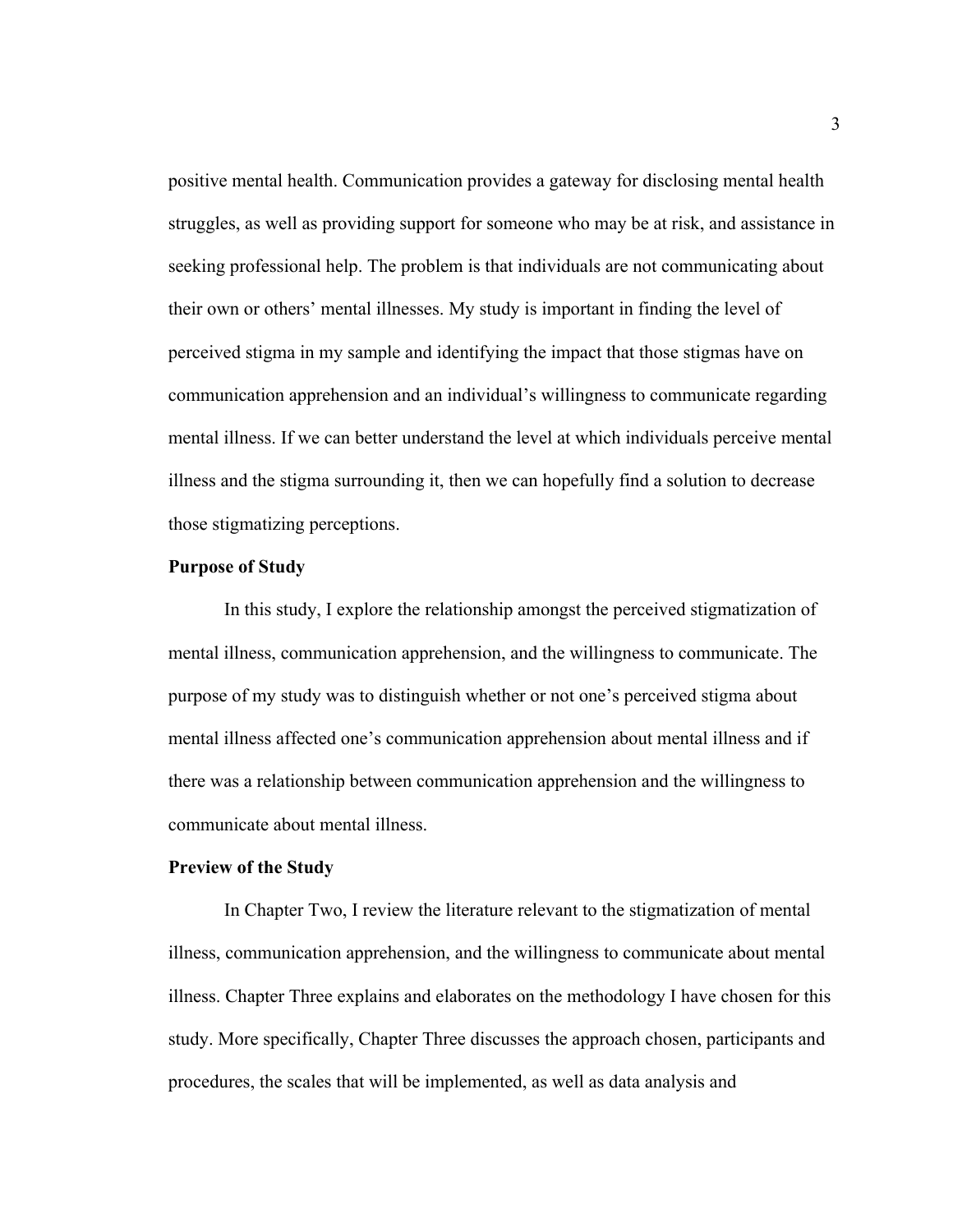contributions. Results are provided in Chapter Four. Lastly, Chapter Five contains a discussion of my results and their implications, as well as limitations, and areas for possible future research.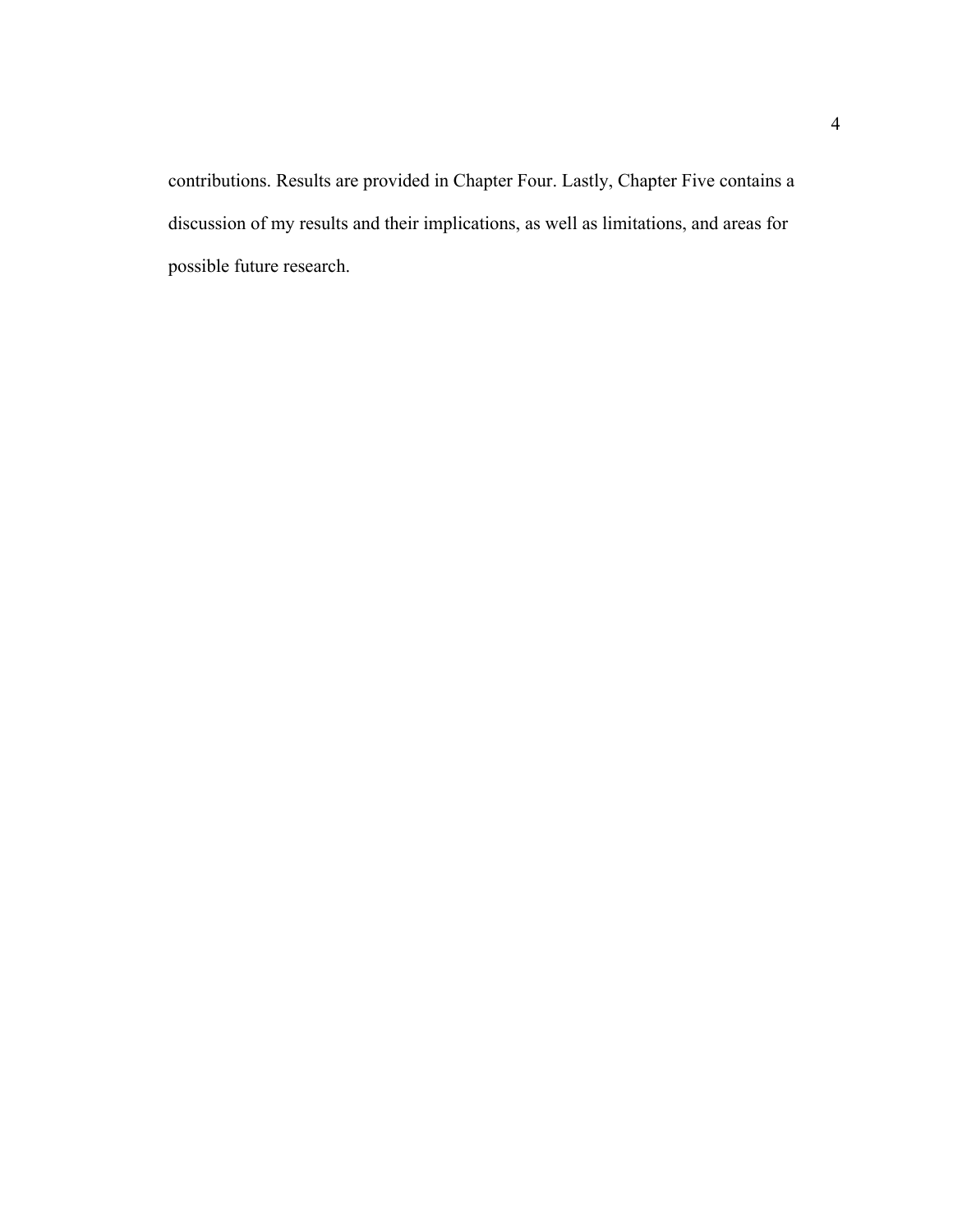#### **Chapter 2: Review of Literature**

#### **Stigmatization of Mental Illness**

#### *History*

Before we dive into the stigmatization of mental illness, we must first define stigma. *Stigma* is of Greek origin and initially referred to a permanent mark imprinted onto the skin of people who were thought of as morally polluted (Elkington et al., 2012; Frye, 2012). Anyone with said markings was to be avoided because their personal attributes were considered shameful and discrediting (Elkington, et al., 2012; Frye, 2012; Goffman, 1963). Although stigma was originally conceptualized as a physical mark of deviance, it has evolved beyond that to include any physical or social attribute (e.g., illness, race, gender, etc.) that is perceived to separate oneself from being normal or socially acceptable (Goffman, 1963).

Goffman (1963) explains that there are three different kinds of stigmas: "abominations of the body," "blemishes of the individual character," and "tribal stigmas" (p. 4). The first type of stigma refers to physical attributes such as being physically unattractive or abnormal. This type of stigma can be visibly seen and identified. The second type of stigma relates to an individual's character, values, and morals. Goffman (1963) argues this stigma is frequently attached to individuals whose behaviors deviate from socially constructed norms, such as those with a "mental disorder, imprisonment, addiction, alcoholism, homosexuality, unemployment, suicidal attempts, and radical political behavior" (p. 4). Unlike abominations of the body, blemishes of individual character are often invisible. If the individual does not disclose the stigmatized behavior,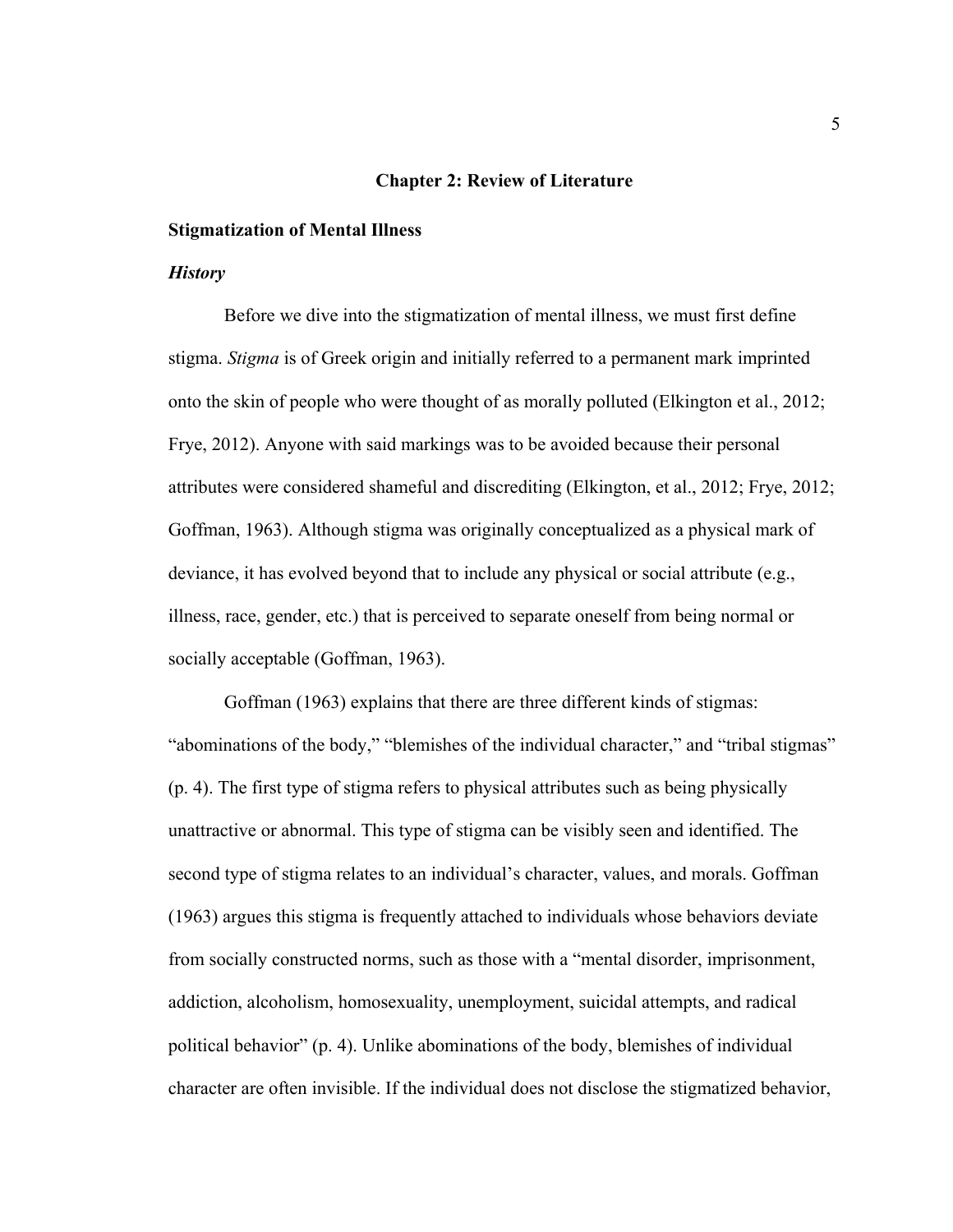society may never know. However, the individual may experience stigmatization if the characteristic is disclosed. The third type of stigma, "race, nation, and religion," may be visible and/or invisible (Goffman, 1963, p. 4). For example, unless the individual is practicing their religious beliefs in a space where it can be viewed, it may be unclear or unknown to others. Goffman (1963) also explains that all individuals have a social identity developed from our "personal attributes," that may or may not be deemed acceptable based on our "normative expectations" (p. 2). Those who do not meet the expected social norms may encounter judgement or may be labeled as different from others. They may be viewed as having lower potential or seen as incompetent, weak, or lazy based on their stigmatized and, therefore, discreditable behaviors. For instance, in professional settings, an individual with a known stigma may have all the qualifications and skills necessary to excel in a certain job, position, or relationship but may not be given a chance based on the decision maker's bias, lack of education, or even the fear that the stigmatized person cannot handle the responsibility. Gray (2002) states that individuals who are stigmatized "may come to accept others' low expectations of them and give up trying. Hopelessness and lack of prospects are a factor in the high suicide rate of people with severe mental health difficulties" (p. 74). Individuals may come to believe they are not worthy or capable of being anything more than what they are labeled. Goffman states, "he is thus reduced in our minds from a whole and usual person to a tainted, discounted one" (p. 3).

Stigmas are very prominent in health context because social norms often dictate which bodies are considered "normal" or "deviant." Some health issues are often seen as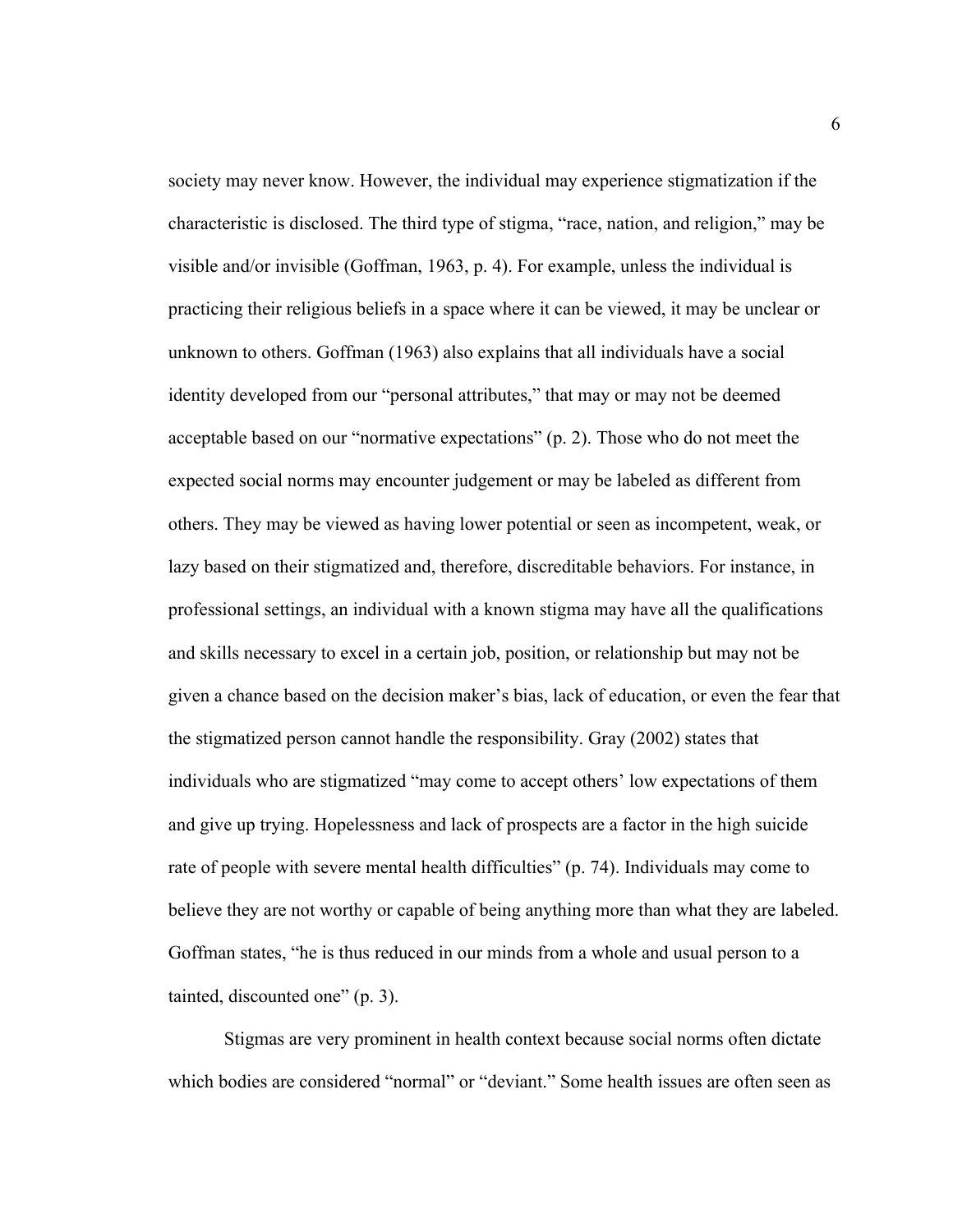controllable, whereas some are seen as uncontrollable. For instance, some illnesses, diseases, or conditions are seen as acceptable and not shameful, such as a common cold, stomach flu, or a sprained ankle. These conditions are most often viewed as uncontrollable, particularly when the affected individual is not perceived as having agency for becoming ill or injured. However, other conditions, such as sexually transmitted infections (STIs), addiction, or mental illness are stigmatized at a much greater level because they are viewed as being connected to an individual's agency and character. For example, individuals who are diagnosed with an STI are stigmatized for being promiscuous or easy. Individuals battling addiction may be stigmatized as weak or too lazy to face their problems. Lastly, those with a mental illness are often characterized as being dangerous, unpredictable, and weak. These illness are labeled more as controllable. The person with the illness is stigmatized because they are perceived as having control over actions or circumstances affecting their well-being, which then discredits their character deeming them as a lesser human being (Gray, 2002).

During ancient times, individuals who suffered a mental illness were treated no better than slaves or criminals, facing harsh punishments such as torture, isolation, and even death (Rössler, 2016). In the Middle Ages, individuals with a mental illness were said "to be possessed by the devil" and suffered excruciating punishments such as being "burned at the stake or thrown in penitentiaries and madhouses where they were chained to the walls or their beds" (Rössler, 2016, p. 1250).

The Enlightenment, often known as the Age of Reason, ushered in changes to public perceptions of those with mental illnesses. The Enlightenment was an era of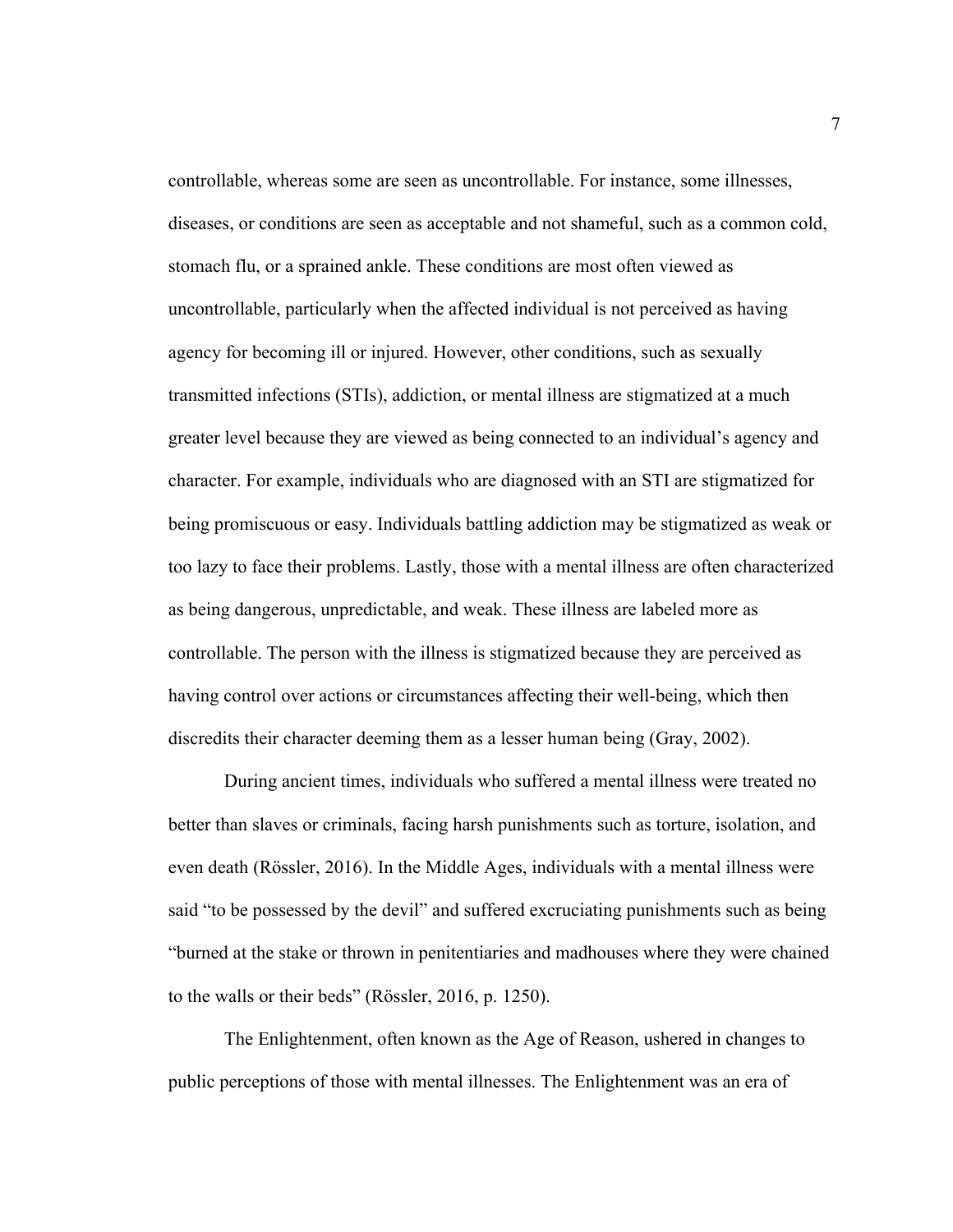intellectual reasoning in the  $18<sup>th</sup>$  century that provided a sense of empiricism. As scientific understanding of mental illnesses expanded, individuals who were afflicted with these conditions "were regarded less as being possessed, evil or practicing as witches, but suffering from some mysterious disease process" (Carron & Saad, 2012, para. 5). As a result of the 1845 Lunacy Act in Great Britain, individuals with mental illness were freed from the penitentiaries and other institutions. Organizations were created to help those who suffered as the result of being institutionalized (Carron & Saad, 2012).

In the United States, the Enlightenment also sparked the development of new kinds of institutions aimed at treating mental illness, known as asylums. Such spaces were intended to provide more humane and better treatment for patients. Yet, the language used to describe these institutions indicate the lingered social stigmatization of individuals with mental illness. For example, institutions were often referred to as insane asylums, lunatic asylums, or mental asylums; some were even referred to as madhouses (Ozarin, 2006).

Some asylums provided new forms of treatment that replaced cruel and harsh regiments (e.g., painful long-term restraints and complete isolation) with more compassionate and humane approaches, such as experiencing the "healing values of fresh air, exercise, civilized interaction and conversation with the other patients" (Carron  $\&$ Saad, 2012, para. 7). However, some asylums did not, favoring harsher therapies meant to control patients. From the early 1900's until the 1960's, hydrotherapy, surgery, insulin coma therapy, Metrazol therapy, shock therapy, electroconvulsive shock therapy,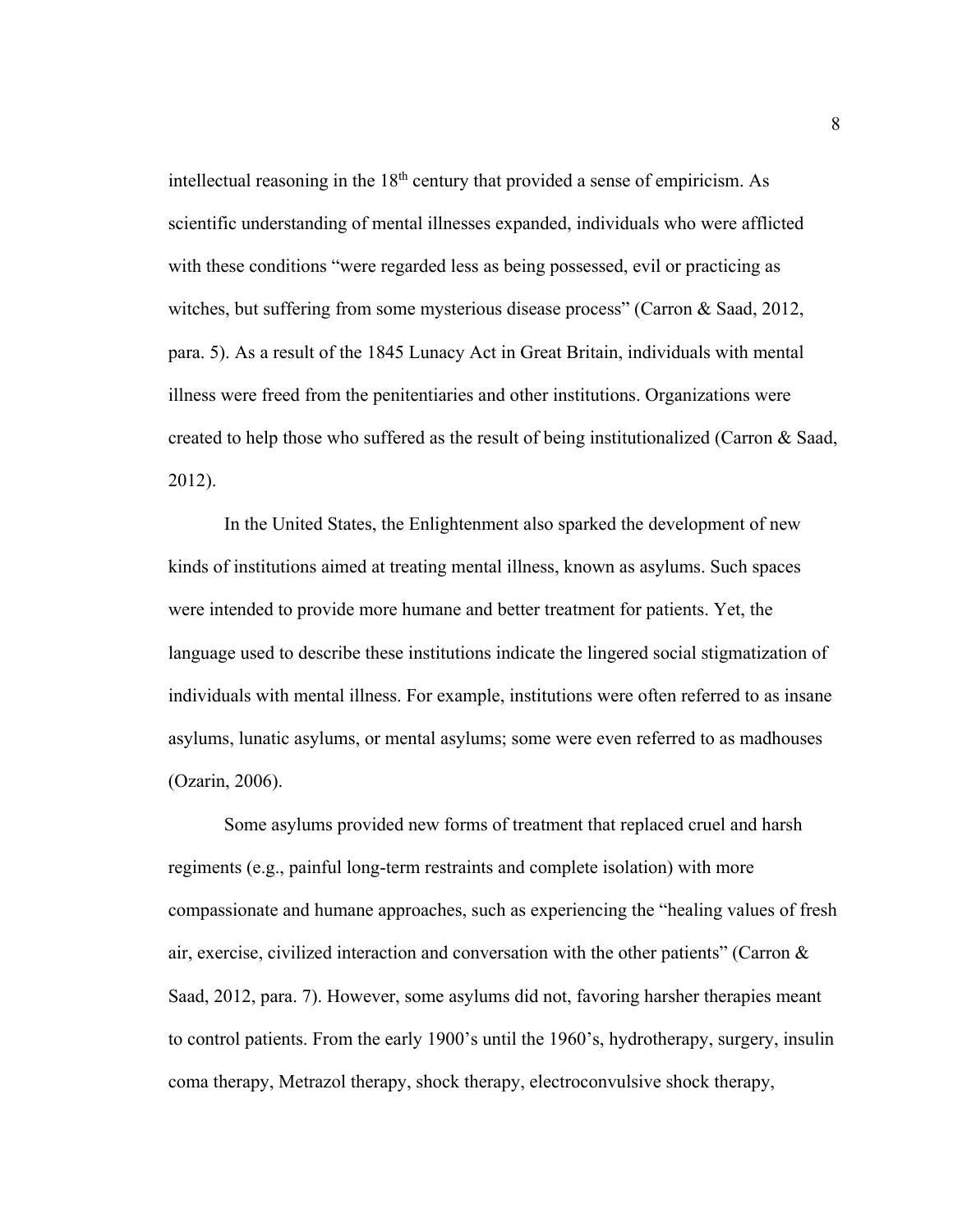lobotomies, and sedation medications were some of the early psychiatric "treatments" offered to individuals experiencing mental illness (Fabian, 2017). Treatments seemed to be a looser term for experiments. Some asylums "also relied heavily on mechanical restraints, using strait jackets, manacles, waistcoats, and leather wristlets, sometimes for hours or days at a time" (Fabian, 2017, para. 7).

Today's treatment regiments have improved tremendously, thanks to advances in technology and psychiatric understandings of mental illness. The improved alternatives include short-term psychiatric or mental health hospitals, 24-hour crisis services, and outpatient services and therapy. Rather than being locked patients away, patients are more commonly integrated into society and provided services through community mental health systems that allow them to be treated and remain part of society. Even though institutions and treatments have improved, the stereotypes associated with individuals with mental illness and psychiatric hospitals have not.

Psychiatric hospitals, often called psych-wards, still bring forth stereotypical images of restrained patients, electric shock chairs, padded rooms, and lobotomies. However, such images are inaccurate. Psychiatric hospitals provide a safe and supportive environment for an individual who is struggling with their mental health and helps them to find the proper treatment. These hospitals provide numerous outlets for growth and healing, such as both individual and group therapy, mindfulness and relaxation exercises, goal setting, as well as meetings with a psychiatrist to assess mental state and provide a course of treatment. Despite these positive changes, the stigma surrounding around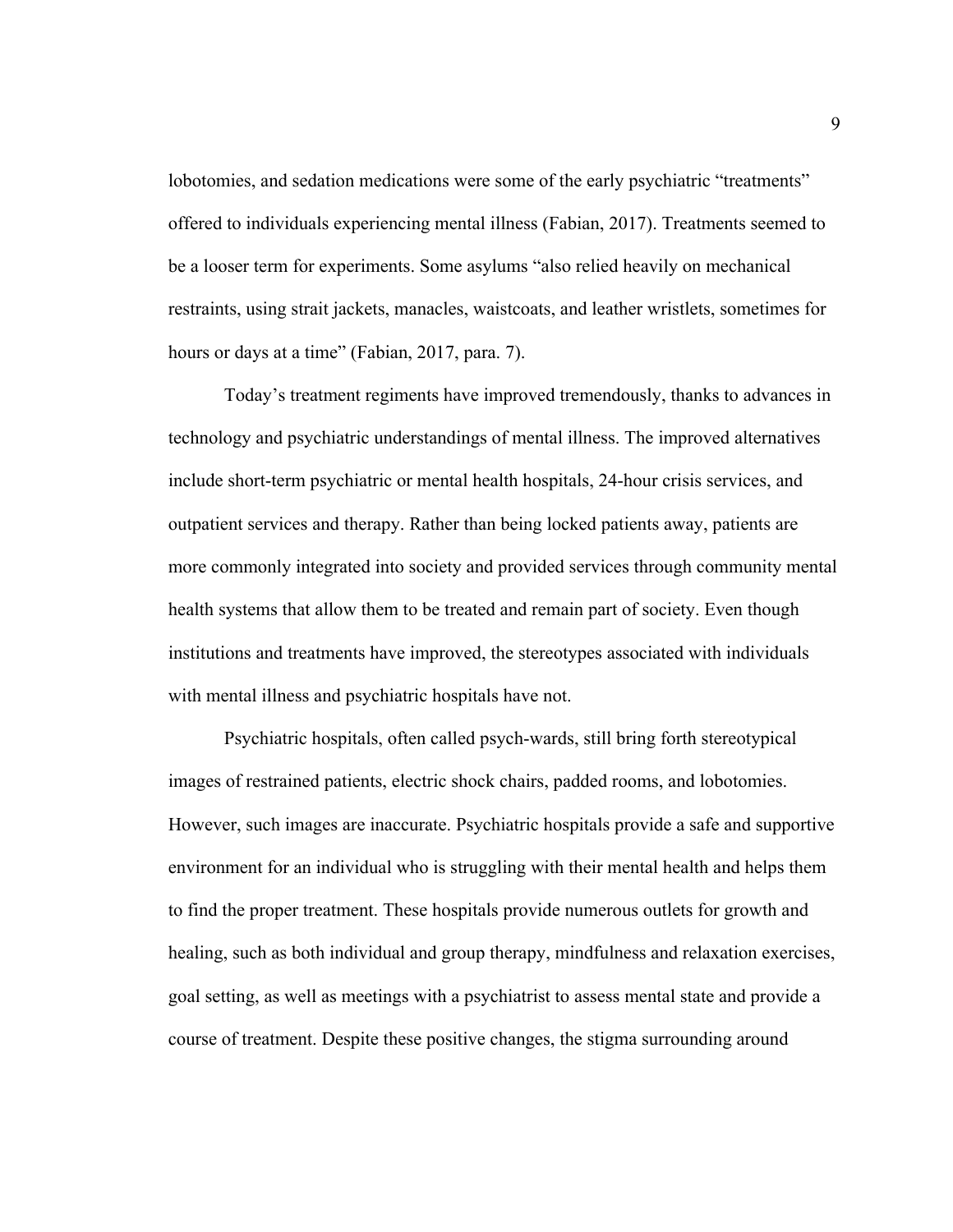mental illness continues to linger. Both the remembrance of historical beliefs and the media play a large role in continuing said stigmas.

The media has a significant impact on how we view certain topics and how we shape our opinions of those with stigmatized behaviors. "The media, including newspapers, movies, television, disperses various stigmatizing images and slogans about severe mental illness throughout our community" (Corrigan, 1998, p. 212). Moreover, the media continues to reinforce the stigmatization of mental illness through how it is presented in popular culture. According to Stuart (2006), "Studies consistently show that both entertainment and news media provide overwhelmingly dramatic and distorted images of mental illness that emphasise dangerousness, criminality and unpredictability. They also model negative reactions to the mentally ill, including fear, rejection, derision and ridicule" (p. 99). People find mental illness intriguing and mysterious, which makes it interesting and engaging to watch or read about. However, depictions of mental illness are not always accurate and tend to escalate the severity character's illnesses and behaviors. When people watch different media portrayals of mental illness, their beliefs and opinions may be skewed and tainted to believe stereotypes of the mentally ill (e.g., dangerous, unpredictable, or even scary). For instance, a study by Quintero Johnson and Riles (2018) measured whether or not college students' perceived stigma based on media depictions directly influenced their attitudes and behaviors towards someone with a mental illness. Their findings identified that there was in fact a direct correlation between students' stereotypical depictions of mental illness within characters in the media and the reflection of those beliefs onto those who are diagnosed with a mental illness. Similarly,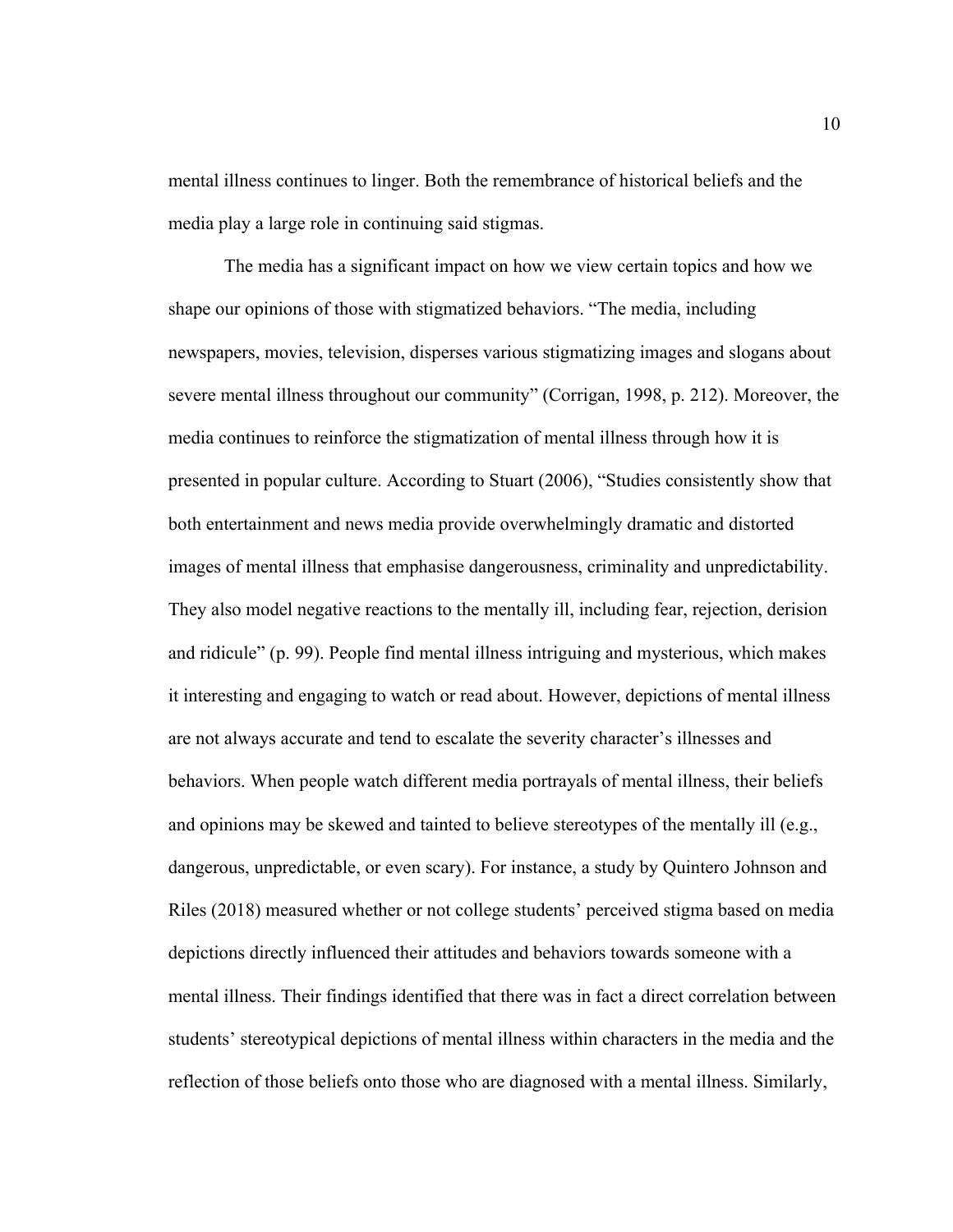Aguiniga et al. (2016) found that "students who received their primary mental health education from television and film were more likely to believe they were seeing realistic portrayals of mental illness and view portrayed stereotypes of mental illness as acceptable" (p. 428). As the aforementioned studies indicate, negative representations of mental illness perpetuate negative and potentially dangerous stereotypes that further marginalize individuals with a mental illness. Now that I have defined stigma and have explored the history of stigmatization in regard to mental illness, I will define perceived stigma and expand on its consequences and limitations for communicating about mental illness.

#### *Perceived Stigma*

*Perceived stigma*, also known as public stigma, is a form of stigmatization that is projected by others towards individuals who have a mental illness. "The public stigma is the perception held by others that the mentally ill individual is socially undesirable" (Latalova et al., 2014, p. 1399). Society holds numerous stigmatizing beliefs towards individuals with a mental illness. Two of the greatest misconceptions are that individuals who suffer with a mental illness are dangerous and unpredictable (Hensley, 2006; Latalova et al., 2014). Given the prevalence of such misconceptions, individuals may become apprehensive about communicating or involving themselves with someone who has a mental illness.

Having a mental illness can be very difficult to cope with, especially when an individual perceives they are being treated differently and unfairly because of their condition. Individuals with a mental illness often face rejection, blame, and exclusion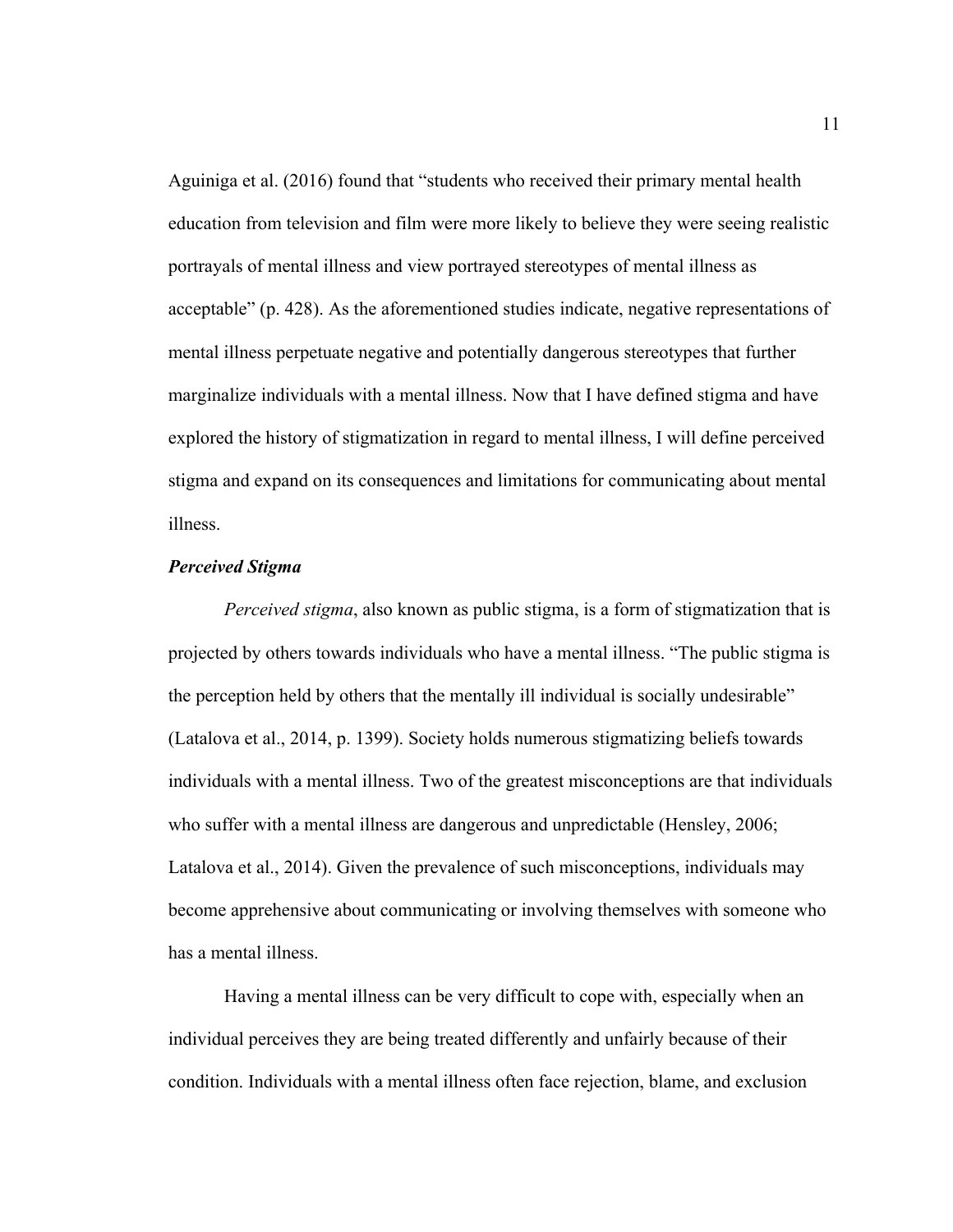based on societal stigmatizations (Zieger et al., 2016). There is evidence that people who suffer from a mental illness are discriminated against in many different areas of their lives, including employment, housing, medical care, access to services, and interpersonal relationships (Fox et al., 2018; Zieger et al., 2016). A case point: Corrigan (1998) notes that landlords have refused to rent to, and employers have refused to hire individuals with a disclosed mental illness. Moses (2010) found that even teachers tend to distance themselves from students who have a mental illness because they fear they may be threatening or challenging, leading to a decreased interest in their education. According to Stuart (2008), "Mental illness was one of the most deeply discrediting and socially damaging of all stigmas, such that people with mental illnesses start out with rights and relationships but end up with little of" (p. 185).

As explained earlier, experiencing perceived stigma can be damaging for an individual's identity. It can also be hurtful to encounter enacted stigma, or deliberate discrimination related to a stigmatized characteristic. Discriminatory actions may include (but are not limited to) name-calling for belittlement, restricting resources such as job security or housing, or withdrawing from someone's life because they are facing discreditable characteristics or behaviors. Encountering this type of discrimination can lead to experiencing felt stigma, which "refers to the shame and expectation of discrimination that prevents people from talking about their experiences and stops them from seeking help" (Gray, 2002, p. 72). The difference between enacted stigma and felt stigma is that individuals may face different enacted discriminating actions, but once they feel discredited and shameful, they then believe the stigmatization as well. Felt stigma is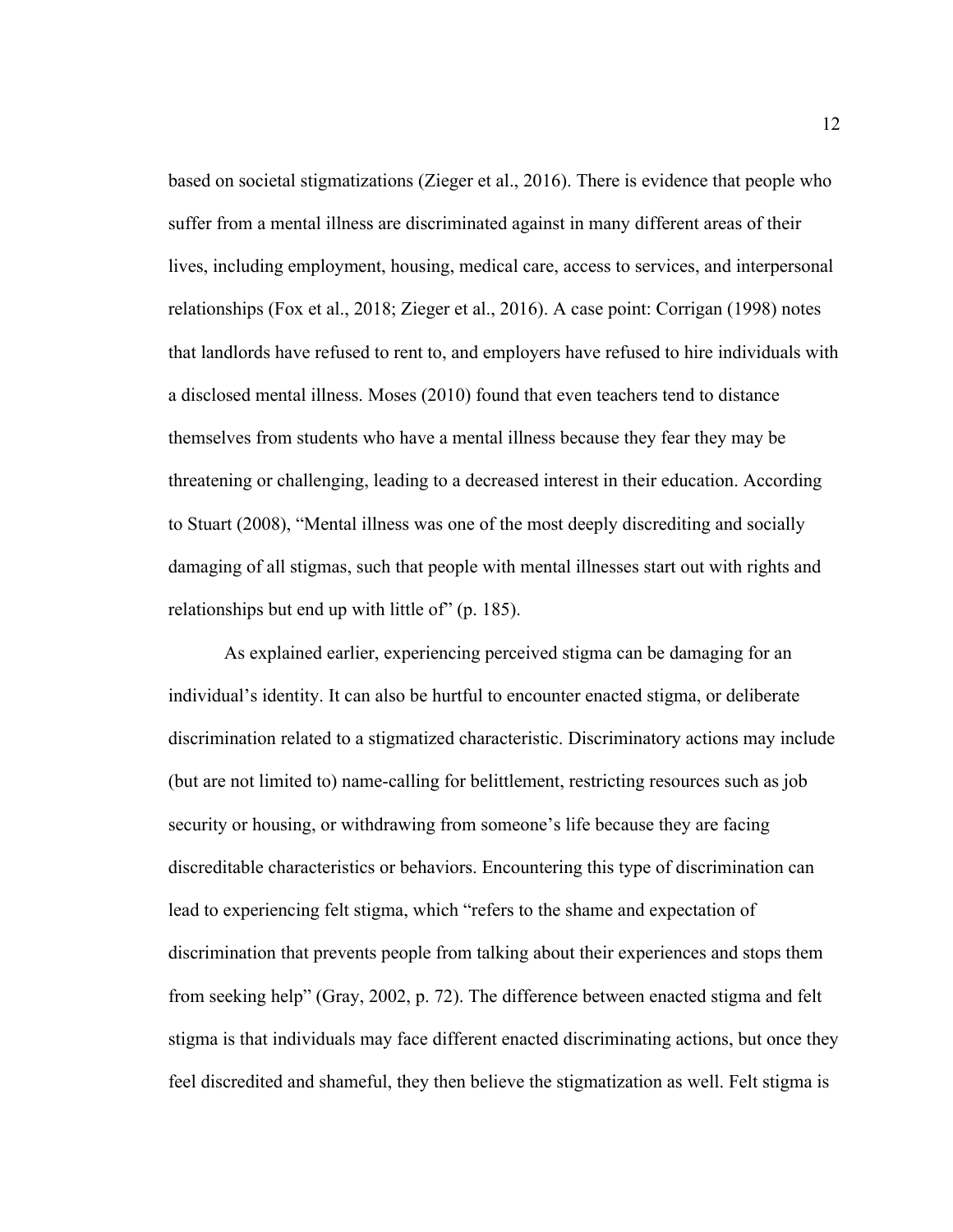often referred to as self-stigmatization, and often has profound impacts on an individual's identity (Gray, 2002).

#### *Self-Stigmatization*

*Self-stigmatization* occurs when an individual internalizes real or perceived social stigma, creating feelings of burden, hopelessness, shame, self-doubt, and intensifying distress (Heflinger & Hinshaw, 2010; Oexle et al., 2017; Wong et al., 2018). The process starts when an individual with a mental illness is categorized by a specific characteristic. For example, an individual with schizophrenia may be stigmatized by others as being dangerous. The individual may then internalize the stigmatizing belief, believing that they truly are dangerous. "Once a person internalizes negative stereotypes, they may have negative emotional reactions. Low self-esteem and poor self-efficacy are primary examples of these negative emotional reactions" (Corrigan & Rao, 2012, p. 465). Sometimes self-stigmatization can be a defense mechanism. Because an individual knows the stigmas associated with individuals with a mental illness, it allows them to attempt to avoid enacted stigma. To avoid enacted stigma, individuals who live with a mental illness may conceal their condition and avoid disclosure as a coping mechanism; therefore, bottling it all up (Oexle et al., 2017). Behaviors of enacted stigma may include distancing oneself from an individual with a mental illness, belittling them, treating them differently, or blatant disapproval. Oexle et al. concludes that perceived stigma increases both secrecy and hopelessness, leading to a higher level of suicide ideation. "Social rejection causes diminished self-efficacy, which leads to social withdrawal" (Gray, 2002, p. 74). Because of self-stigmatization, individuals who suffer with a mental illness may not feel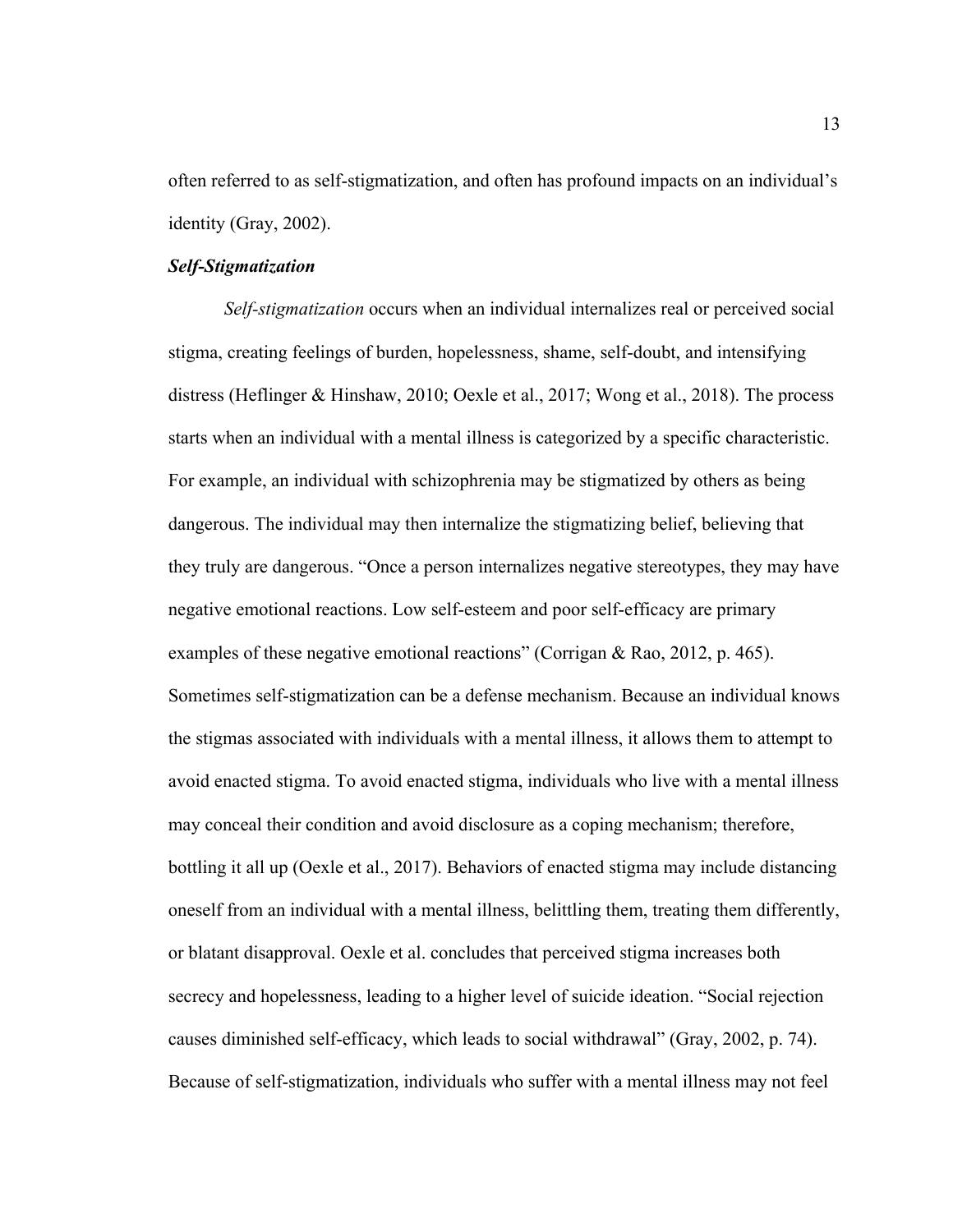comfortable reaching out for help or discussing their condition with anyone. Individuals who have a mental illness may be nervous or avoidant of conversations involving mental illness, and on the other end, society may also face communication apprehension about mental illness, due to perceived stigma. Both self-stigmatization and perceived stigma can sabotage chances and instances where a conversation could have been started, but didn't, due to the stigmatization of mental illness.

Like other stigmatized identities, mental illness can be difficult to talk about due to increased anxiety and uncertainty and a decrease in comfort with the subject for many individuals. Communicating about mental illness has not been well-studied, which means there is limited understanding of how much uncertainty and anxiety exists around the subject. Learning more about how to minimize these feelings is crucial for increasing mental health literacy and decreasing stigmatizing beliefs surrounding mental illness. Due to negative societal beliefs about mental illness, engaging in conversations about mental health can be affected by communication apprehension. In this next section communication apprehension will be defined and explored using established concepts and past research.

#### **Communication Apprehension**

McCroskey (1977) defines *communication apprehension* as "an anxiety syndrome associated with either real or anticipated communication with another person or persons" (p. 78). McCroskey's first conceptualization of communication apprehension only concerned trait-like, personality-type variables effecting oral speech (McCroskey, 1984). Trait-like communication can be caused by either heredity or the environment, more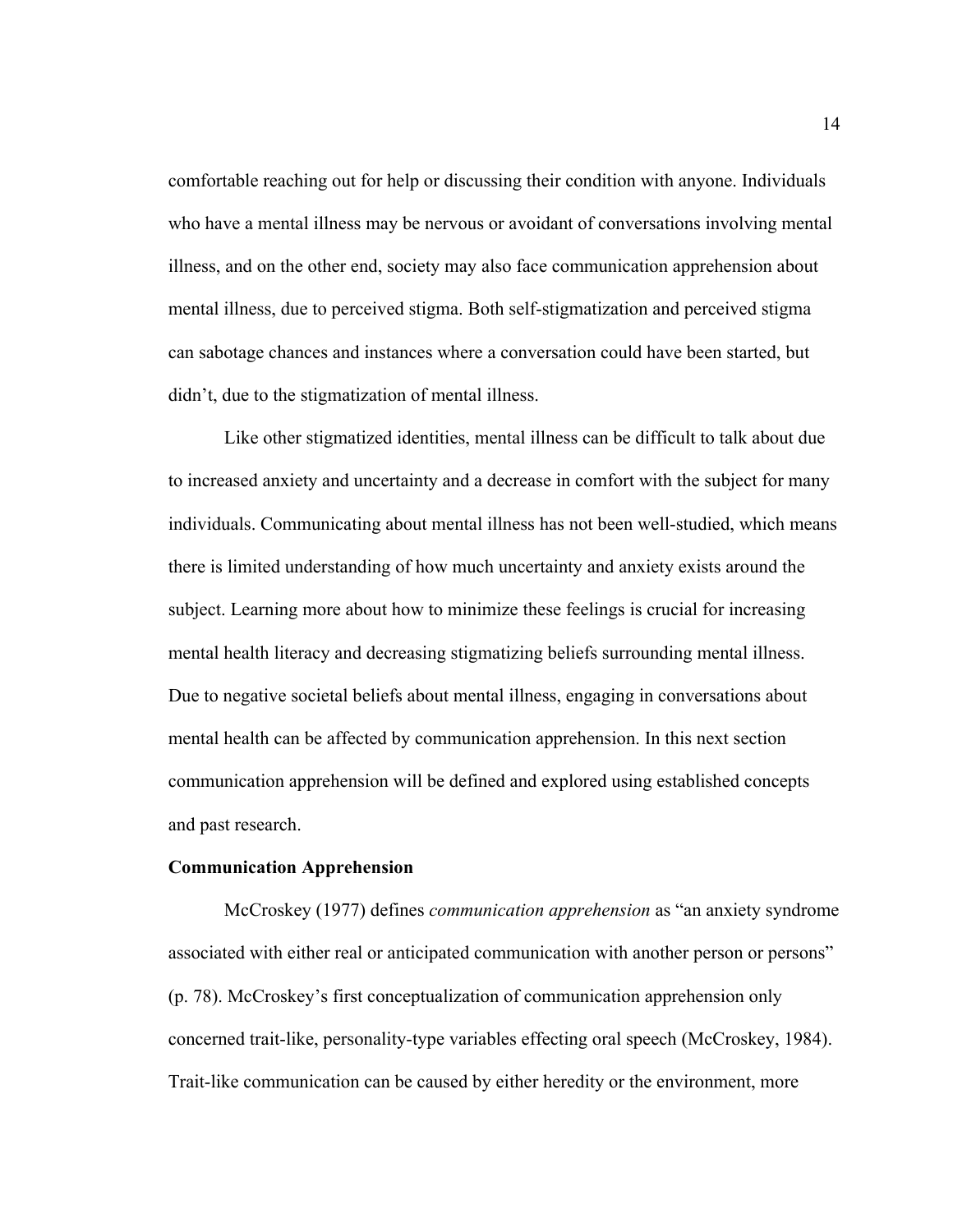specifically we are either born with that trait or it can be a learned behavior (McCroskey, 1984). For instance, if a child is more sheltered and has less opportunity in different communication channels, they may be predisposed to be shyer. McCroskey (1997) later modified the communication apprehension to include all modes of communication and situational factors. He states, "to view all human behavior as emanating from either traitlike, personality orientation of the individual or from state-like constraints of a situation ignores the powerful interaction of these two sources" (p. 84). Individuals who are all faced with the same situation, will not all react in the same manner. We cannot "predict a universal behavior from all individuals" (McCroskey, 1997, p. 84). The idea of predicting universal behaviors can also be applied to stereotyped individuals with a mental illness. We cannot predict that all individuals with a mental illness will behave in the same manner as another mentally ill individual, even if they have the same diagnosed illness. This type of situation may provide more apprehension when communicating with someone who has a mental illness, because their behaviors or actions may look different than someone else who is affected with the same illness or a different mental illness all together. There are many factors that influence effectiveness in communicating with an individual who experiences a mental illness. For example, apprehension can vary based on an individual's background and life experiences, family upbringing, and education. Individuals who grew up around individuals with a mental illness or were educated on the subject may have lower levels of communication apprehension when compared with someone who is familiar with mediated depictions of mental illness. Stigmatizing beliefs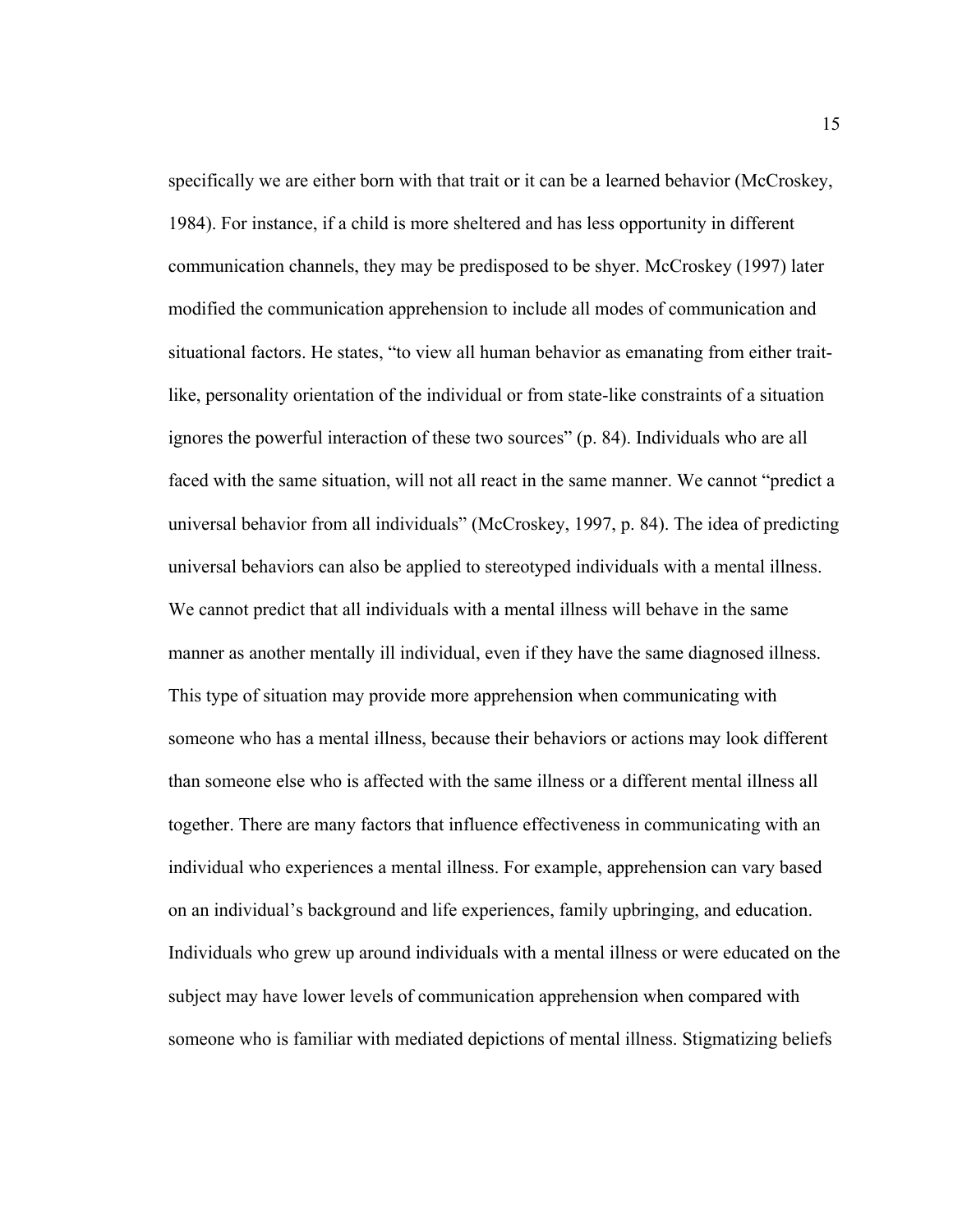can decrease or grow through many different channels of communicative messages whether that be learned experiences or portrayals in the media.

Moreover, communication apprehension is not a permanent trait. McCroskey (1997) explains that true traits are characteristics we cannot change once we are our adult form, such as eye color or height. This differs from trait-like personality variables, which can change during adulthood (McCroskey, 1997). For instance, the cerebrum, which controls thinking, learning, emotions will not be fully developed until age 25. Our frontal lobe, which contributes to our ability to reason and initiate communication, holds our emotional control and memory, and also controls our impulses and social behaviors does not fully develop until our mid 30's. Throughout individuals' adolescent and young adulthood, different behaviors can be learned and practiced. For example, an individual may decide to go to college which provides many opportunities to learn different organizational skills and will provide room for growth in their communication skills. If the individual was very shy and introverted, college may provide room for growth in both their personal and professional lives. For instance, an introductory communication course allows students to enhance their skills in various situations. In contrast, an individual with the same shy and introverted demeanor who decides not to pursue higher education may have less opportunities to grow these specific skills. This individual may learn behaviors such as time management and responsibility by starting a career early on without a college degree. How a child is raised in their pre-pubescence years does not account for their personality traits as they grow through learned experiences. Human beings do not react or behave in the same manner in the same situations. Levels of apprehension can be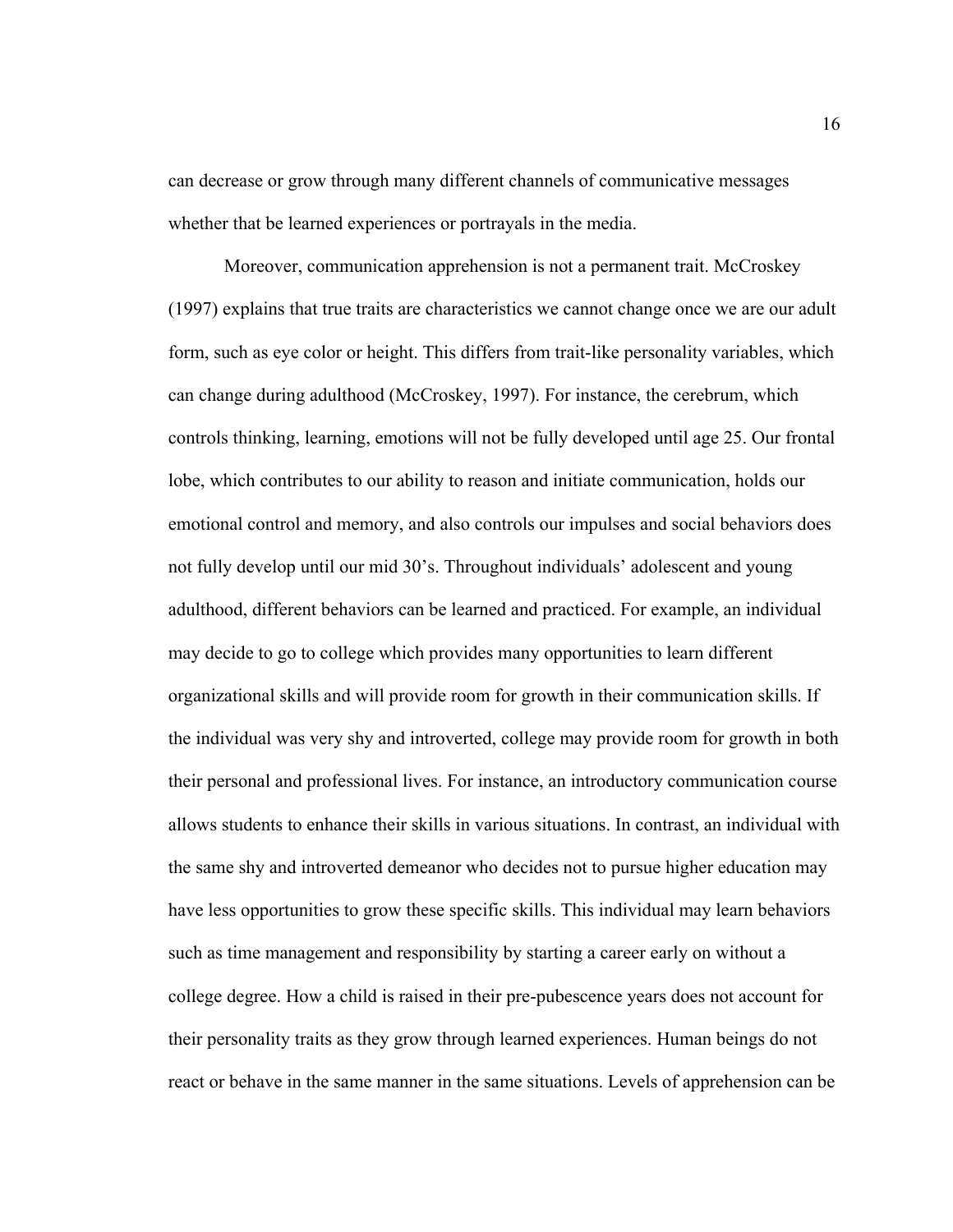changed over time based on exposure or a changed level of knowledge. Communication apprehension can also either increase or decrease depending on different situations and circumstances. For example, after watching a movie about an individual with a mental illness, one may either be intrigued and drawn to talk about mental illness or completely opposed or turned off by the subject.

McCroskey's (1997) concept of *generalized-context communication apprehension* recognizes that "people can be highly apprehensive about communicating in one type of context while having less or even no apprehension about communicating in another type of context" (p. 85). Although some individuals may be apprehensive about speaking face to face with someone, others may be less likely to talk on the phone, or perhaps they may be opposed to talking to people who differ from them. McCroskey states that for some people, "more apprehension may be stimulated by unfamiliar individuals or groups" (p. 86). Different situations provide a different level of communication apprehension depending on the individual and their background, experiences, or even their mental health. For instance, an individual diagnosed with an anxiety disorder may have a higher level of apprehension in certain situations. Some situations that may increase communication apprehensions are "novelty, formality, subordinate status, conspicuousness, unfamiliarity, dissimilarity, and degree of attention from others" (McCroskey, 1997, p. 93). McCroskey gives the example of a student asking a teacher for help. The student may face a small amount of apprehension when approaching the teacher for help on an assignment but may face a large amount of apprehension if the teacher says to meet her after class to discuss the problem. The student has a longer wait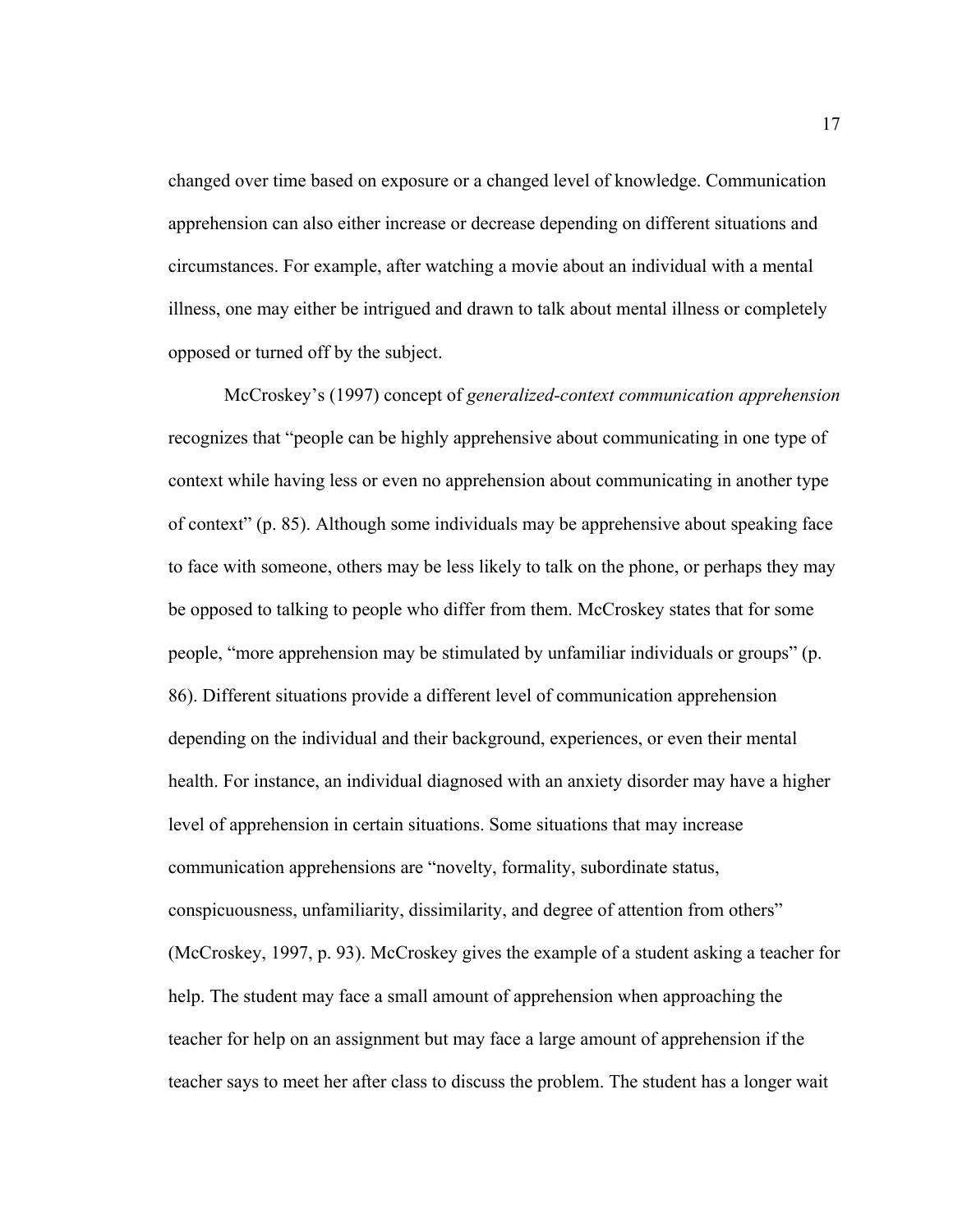period to stew on all the possible outcomes of the conversation. Another example may be a significant other sending the text message: "we need to talk." There is no clarification as to what the conversation will be about and whether there is a threat to the relationship, which can increase apprehension.

McCroskey (1997) explains *pathological communication apprehension* as every individual being affected by communication apprehension to a different degree. Pathological apprehension considers the normal level of fear human beings face in a lifethreatening or scary situation (McCroskey, 1997). Only a small minority of people do not feel fear, it is extremely rare. "At the conceptual level, we view abnormal behavior to be which is nonadaptive, nonresponsive, or nonfunctional in the environment which it is engaged" (McCroskey, 1997, p. 89). In order to be functional in society, individuals need to be aware and mindful of their environment. If an individual is severely afraid of many different situations, the level of communication apprehension would be seen as abnormal. For example, all students need to fulfill a public speaking requirement at specific universities. Most students are able to present their speech with normal levels of apprehension. Some of these apprehensive behaviors might be including filler words, sweating, or fidgeting. An abnormal amount of communication apprehension could lead to passing out, vomiting, or avoiding the speech all together. Different situations provide higher or lower levels of apprehension based on the individuals experiences and concept of life-threatening situations. Watson et al., (1989) found that communication apprehension can have a negative impact on individuals because it decreases communication and affects overall life experiences.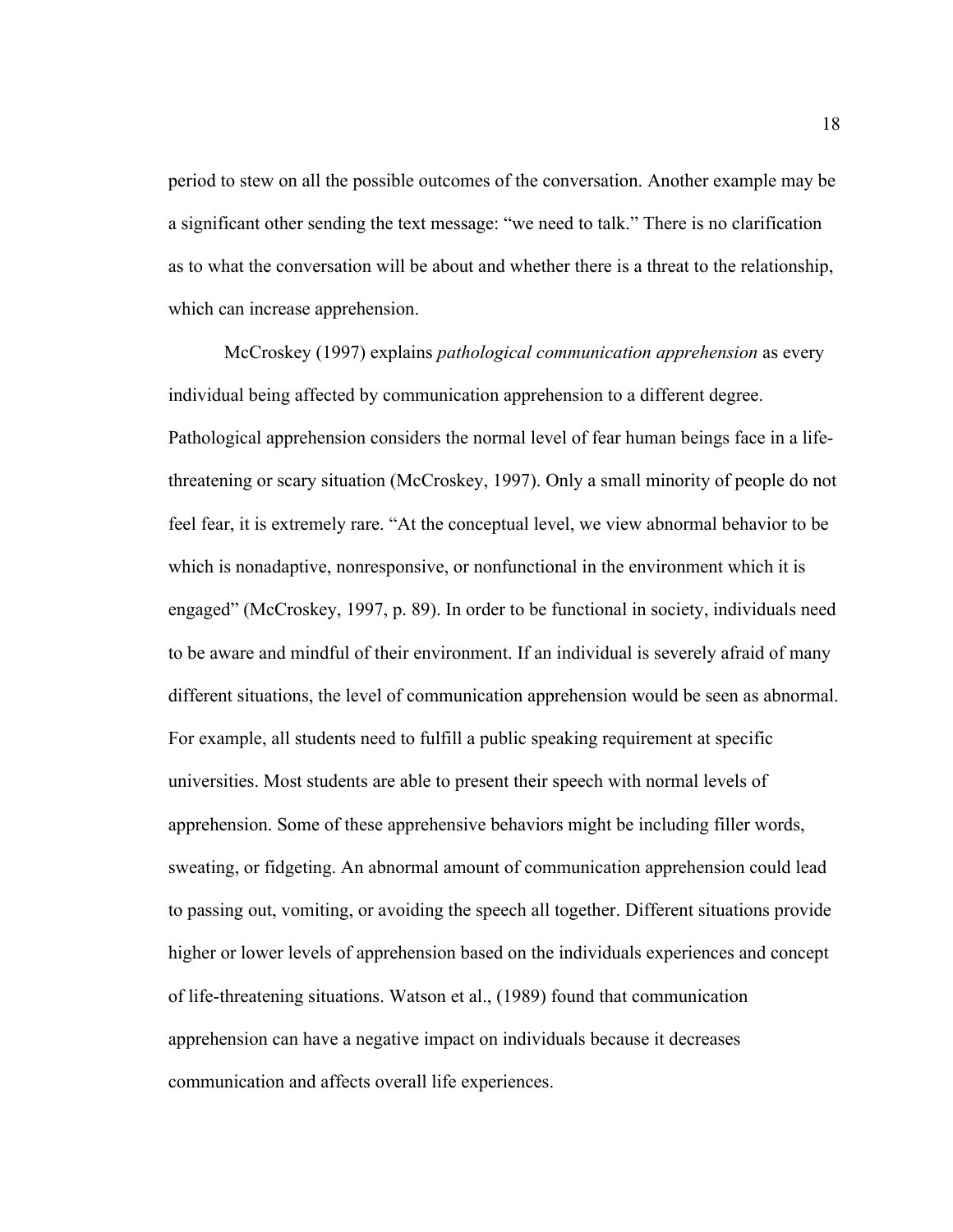*Situational communication apprehension* "represents the reactions of an individual to communicating with a given individual or group of individuals at a given time" (McCroskey, 1984, p. 18). This type of communication apprehension changes based on situation. An individual may feel more apprehension when communicating with a certain individual or group of individuals in one situation in comparison to a different situation. For example, an individual may feel less apprehension when having a friendly interaction with a police officer while waiting in line at a restaurant but may feel more apprehension when being pulled over by a police officer while driving. In a mental health context, an individual may feel less apprehension when having a casual conversation with a friend that has a disclosed mental illness but may feel more apprehension if the friend needs to talk about their mental illness. Different conversations and different situation can spark different levels of communication apprehension. Prior history can also impact situational communication apprehension (McCroskey, 1984). If an individual has a negative experience in a specific situation, they will most likely feel more apprehension when faced with that same situation. For instance, if an individual is called into their boss' office and their work is negatively criticized, they may have more apprehension the next time they are called in, regardless of how positive or negative the situation may be.

McCroskey & Beatty (1986), outline three behavioral responses when faced with high levels of communication apprehension: "avoidance, communication withdrawal, and communication disruption (p. 287). When faced with high levels of communications individuals have a choice on how they will respond; they may choose to engage in the confrontation or avoid it all together, which is not always possible. If avoidance is not an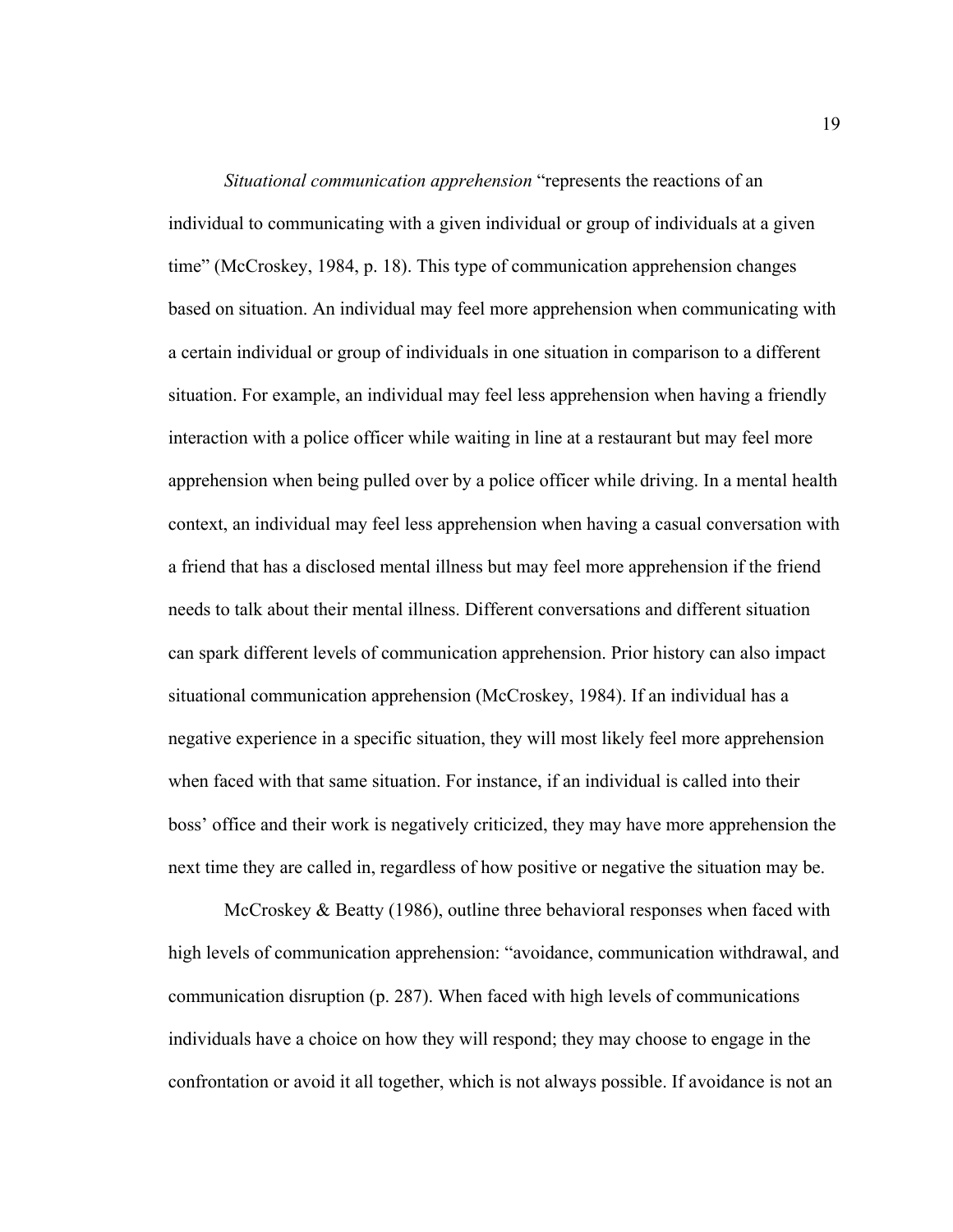option, the individual may withdraw from communication by simply staying silent, or only engaging enough to get through the interaction. The third behavioral response is communication disruption, where an individual "may not be fluent in verbal presentation or exhibit unnatural or inappropriate verbal or nonverbal behaviors (McCroskey & Beatty, 1986, p. 287).

McCroskey (1984) explains *person-group communication apprehension* as the level of anxiety or the behavioral reactions when communicating with specific individuals or groups of people. "People viewing CA from this vantage point recognize that some individuals and groups may cause a person to be highly apprehensive while other individuals or groups can produce the reverse reaction (McCroskey, 1984, p. 17). For instance, some individuals may feel more apprehension when talking to a stigmatized group of people, such as those who experience mental illness, whereas others may not have that same level of apprehension. This type of communication apprehension is not characterized as trait-like or personality based, but rather a reaction to the situational constraints when communicating with a certain group of people (McCroskey, 1984). Similarity can also play an important role in levels of communication apprehension. Some individuals may be more at ease when talking to peers or individuals who are similar to them, whereas others may feel more apprehensive and pressured because they fear judgement or comparison.

To date, there has been some research on communication apprehension related to stigmatized identities. For example, Rudnick (2012) explores communication apprehension within a LGBTQ+ cultural context. Rudnick found that due to stigmatizing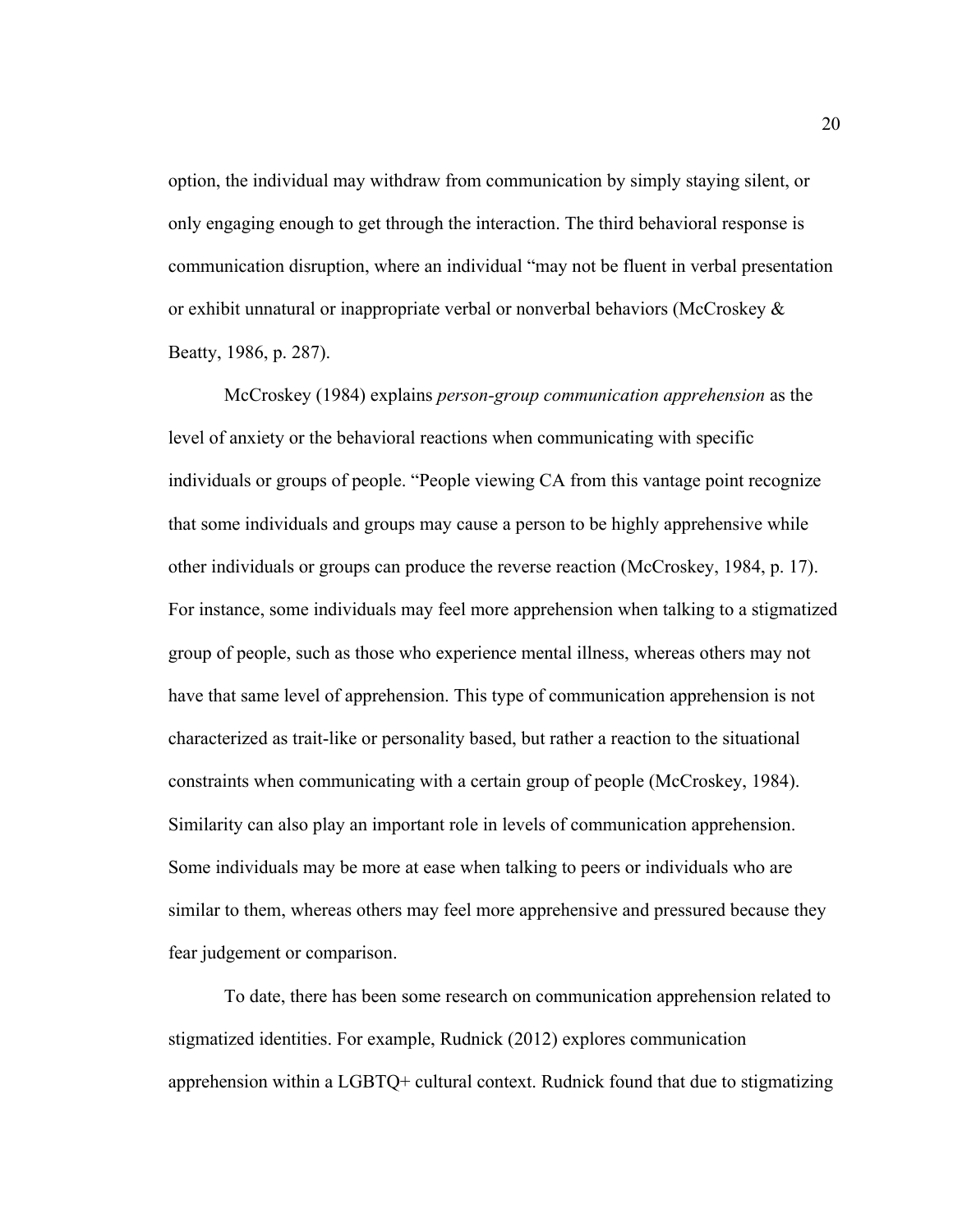beliefs, LGBTQ+ instructors are faced with a difficult decision when considering disclosure of their sexual orientation in the classroom. These individuals may face different obstacles such as a decrease in trust, competence, credibility, and other valued skills and dynamics within the classroom. Not only do LGBTQ+ individuals face discrimination and stigma in the classroom, but also in our society. According to the CDC (2016), promoting or engaging in a LGTBQ+ lifestyle "can lead to rejection by friends and family, discriminatory acts and violence, and laws and policies with negative consequences" (para. 3). Disclosing one's sexual identity or sexual orientation can be terrifying because there is a possibility for enacted stigma. To be clear, I am not equating an LGBTQ+ identity to a mental illness identity. However, what these identities have in common is that other people have a tough time accepting and understanding individuals who may be different from them. Rudnick explains that LGBTQ+ professors may have a difficult time disclosing and expressing themselves in the classroom due to fear of stigmatization. The same concept can be applied to individuals who have a mental illness. Individuals with a mental illness may also face apprehension when thinking of disclosing their illness due to stigmatizing beliefs.

This representation shows the communication apprehension individuals with a mental illness may face. McCroskey's (1997) concept of not being able to "predict a universal behavior from all individuals" can help build an understanding of why individuals may be more apprehensive to disclosing (p. 84). Not being able to predict the outcome and conversation after disclosing a stigmatized identity can increase communication apprehension.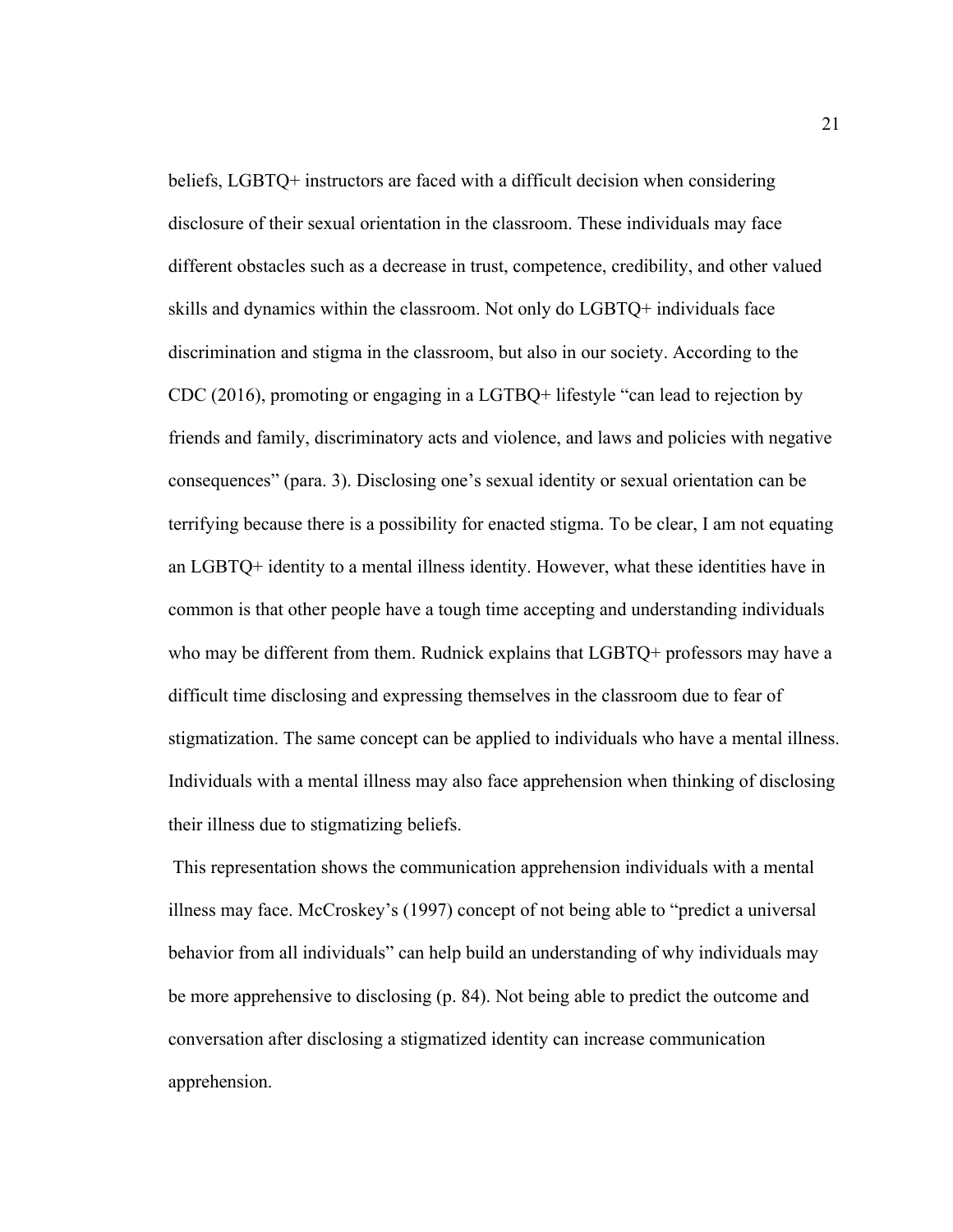The second type of stigma that Goffman (1963) refers to includes individuals who have an invisible disability or a stigmatized characteristic that is unknown unless disclosed. People would be unable to stigmatize an individual who is part of the LGBTQ+ community, or an individual with a mental illness unless their "discrediting" characteristics were disclosed. One cannot look at an LGBTQ+ individual and just know that they identify with that group, that characteristic is invisible and unknown.

Research conducted by Magsamen-Conrad et al., (2016) similarly focused on how apprehension with stigmatized identities specifically in the context of disability. Magsamen-Conrad et al. surveyed college students and found that self-esteem and lack of contact with individuals with a disability were two enablers of negative attitudes and stigmatizing beliefs towards people with lived differences. Magsamen-Conrad et al., states, "Withdraw-oriented communication patterns would influence individuals' contact experience(s) with others, especially those with disabilities" (p. 331). Individuals who did not have a disability avoided individuals who did have a disability because they were unsure of that person's behaviors due to lack of contact and understanding. The same scenario can be applied to individuals with a mental illness. People who do not have a mental illness may avoid individuals who do have a mental illness based off of behavioral uncertainty. Stigmatizations of mental illness provide an illusion of what mental illness may look, sound, or feel like.

I discuss these two studies for a specific reason: Rudnick's research article pertains to an individual's decision whether to disclose potentially stigmatizing personal information, whereas Magsamen-Conrad proposes how non-disabled individuals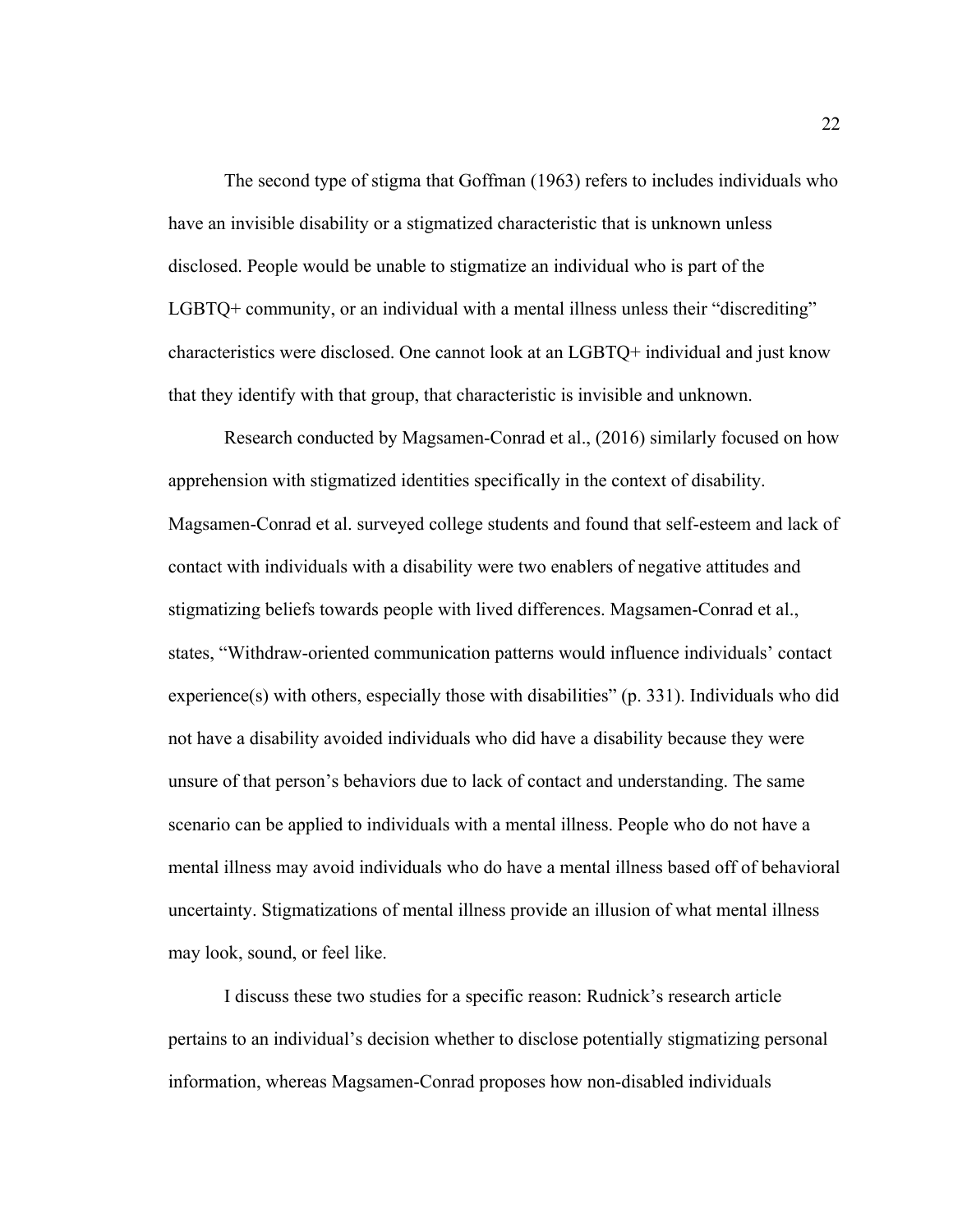communicate with someone who lives with a visibly stigmatized identity. With these two studies in mind, we can infer that individuals who are different from "the normal" can provoke stigmatizing beliefs and insight into different levels of communication apprehension.

There are two different angles of communication that I focus on in this study. First, I am interested in how individuals feel about disclosing their own mental health struggles. Additionally, I explore how individuals discuss someone else's mental health struggles. I chose to look at both perspectives to determine which type of communication presents a higher level of communication apprehension. Individuals who are determining whether or not to disclose their own mental illness may feel communication apprehension due to perceived stigma. Many factors could play a role in this decision. For instance, an individual's traits, predisposition, or experiences with perceived stigma or previous conversations about mental illness could greatly impact one's communication apprehension (McCroskey, 1997). If the individual has the predisposed idea that mental illness should be kept as private information due to negative perceptions of others than they may be less likely to disclose. Similarly, past experiences either disclosing or listening to others discuss mental illness in a negative light could induce more anxiety when thinking of disclosure. Moreover, individuals who do not have a mental illness may also be apprehensive when communicating with someone with a mental illness. McCroskey's (1984) definition of *person-group communication apprehension* induces the thought that individual's may be more apprehensive when communicating with specific individuals or groups of people who have a stigmatized identity. Individuals who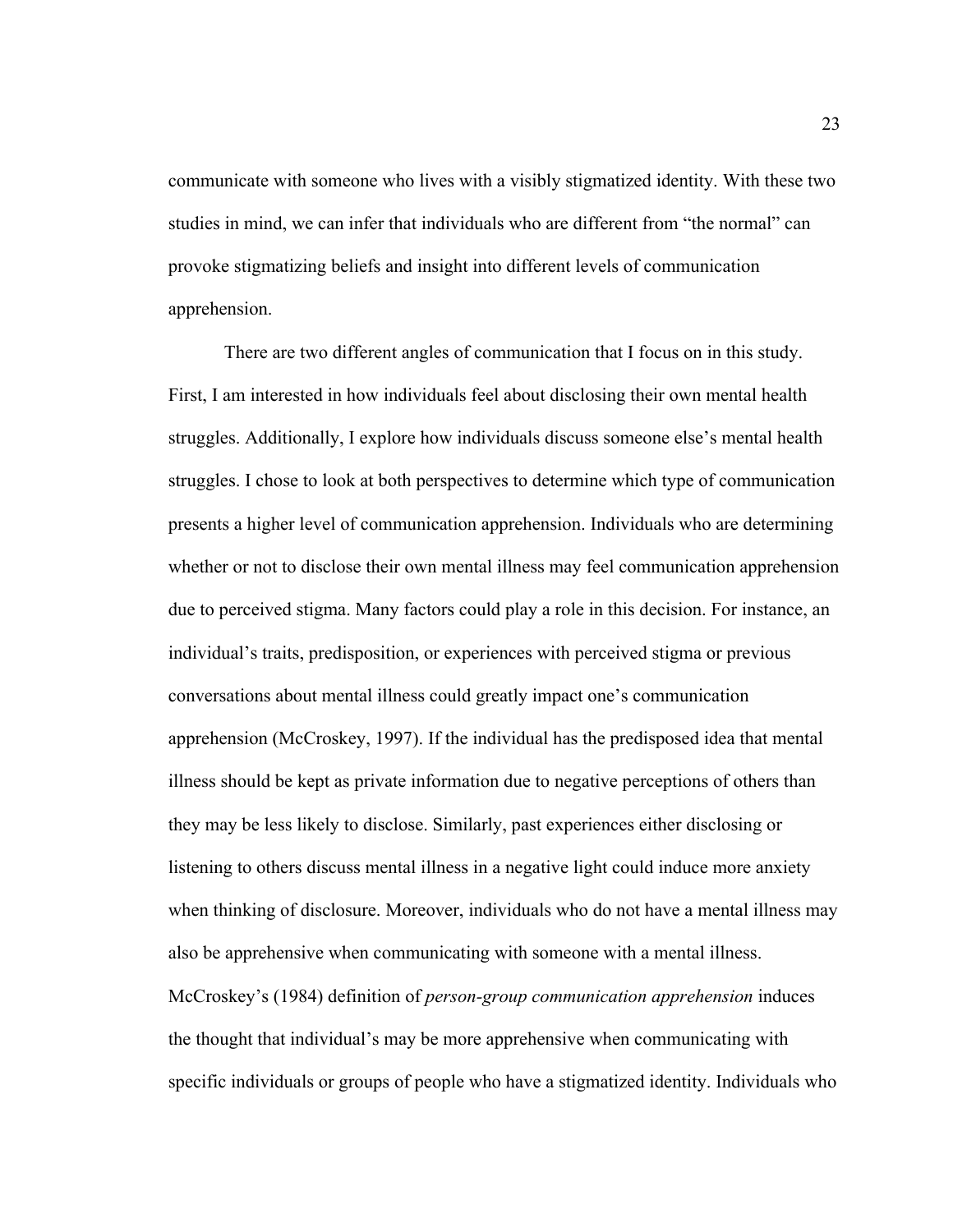do not have a mental illness may frame their beliefs and possible outcomes of the conversation solely on societies' ideas and stigmatizations of mental illness, hindering their level of comfortability when engaging in that type of conversation. With these two scenarios in mind, I propose my first set of hypotheses:

H1a: Individuals communicating about their own mental illness will have an increased level of communication apprehension.

H1b: Individuals communicating about someone else's mental illness will have an increased level of communication apprehension.

H1c: Individuals communicating about their own mental illness will have a higher level of communication apprehension than individuals communicating about someone else's mental illness.

I propose that individuals will have a high level of communication apprehension when discussing their own mental illness due to self-stigmatizing beliefs. I also believe that due to perceived stigmatizing beliefs, individuals will have a high level of communication apprehension when communicating to someone about their mental illness. Talking to someone about their mental health can be nerve wracking, especially if one party believes the person may be unpredictable or dangerous as a result of their condition. However, I predict that communication apprehension will be higher when discussing one's own mental illness. For instance, the National Alliance on Mental Illness (2021) states that only "43.8% of U.S. adults with a mental illness received treatment in 2019" and only "65.5% with a serious mental illness received treatment in 2019" (para. 7). That is still roughly 50% of individuals who are suffering with a mental illness who have yet to be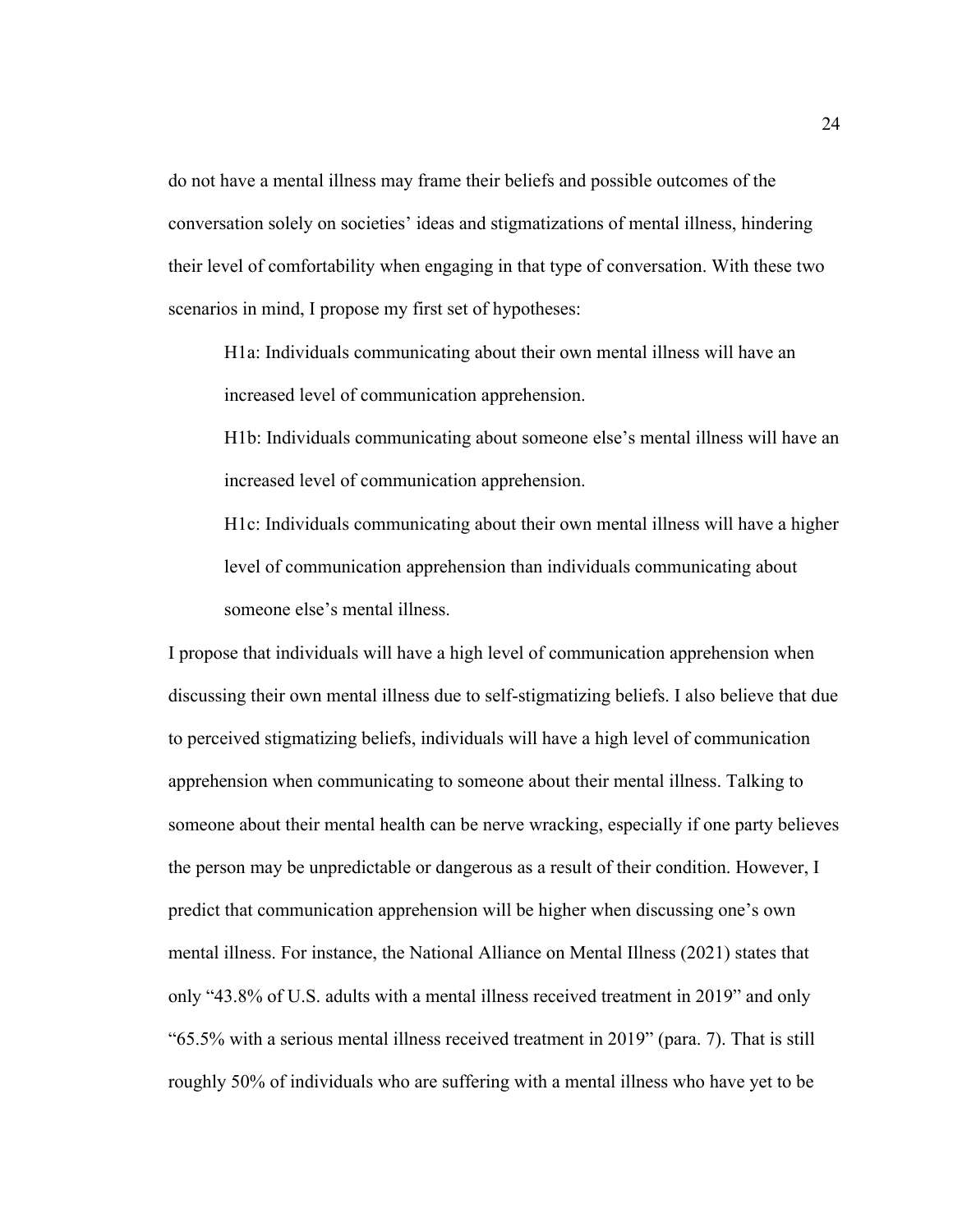treated. Almost 50% of individuals with a mental illness have decided not to disclose their illness or have refused treatment due to communication apprehension regarding mental illness. Individuals contemplating conversations about mental health, whether disclosing or providing support, have three different behavioral responses: "avoidance, communication withdrawal, and communication disruption" (McCroskey & Beatty, 1986, p. 287). All three behavioral responses depend on an individual's willingness to communicate about mental health. In this next section willingness to communicate will be defined and elaborated based on previous scholarly literature and previous studies.

#### **Willingness to Communicate**

McCroskey and Richmond (1998) define *willingness to communicate* as "an individual's predisposition to initiate communication with others" (p. 120). The key word in this definition is "initiate." Initiating a conversation is more difficult than simply replying to someone or answering a question, because it is already known that the individual wants to communicate. When an individual decides to initiate a conversation, they are putting themselves out there for an endless possibility of responses. Interpersonal perception allows individuals to form impressions, evaluations, and essentially judgements of the people around them. Starting a conversation with someone can be terrifying, because unless stated, the other person's perception is unknown. This uncertainty leaves an individual who initiates a conversation to decide whether the risk of engaging in conversation is worth any potential drawbacks. McCroskey & Richmond (1987) explains that the degree of talking is different for every human being, whether they are starting the conversation or simply replying if they are spoken to. They also state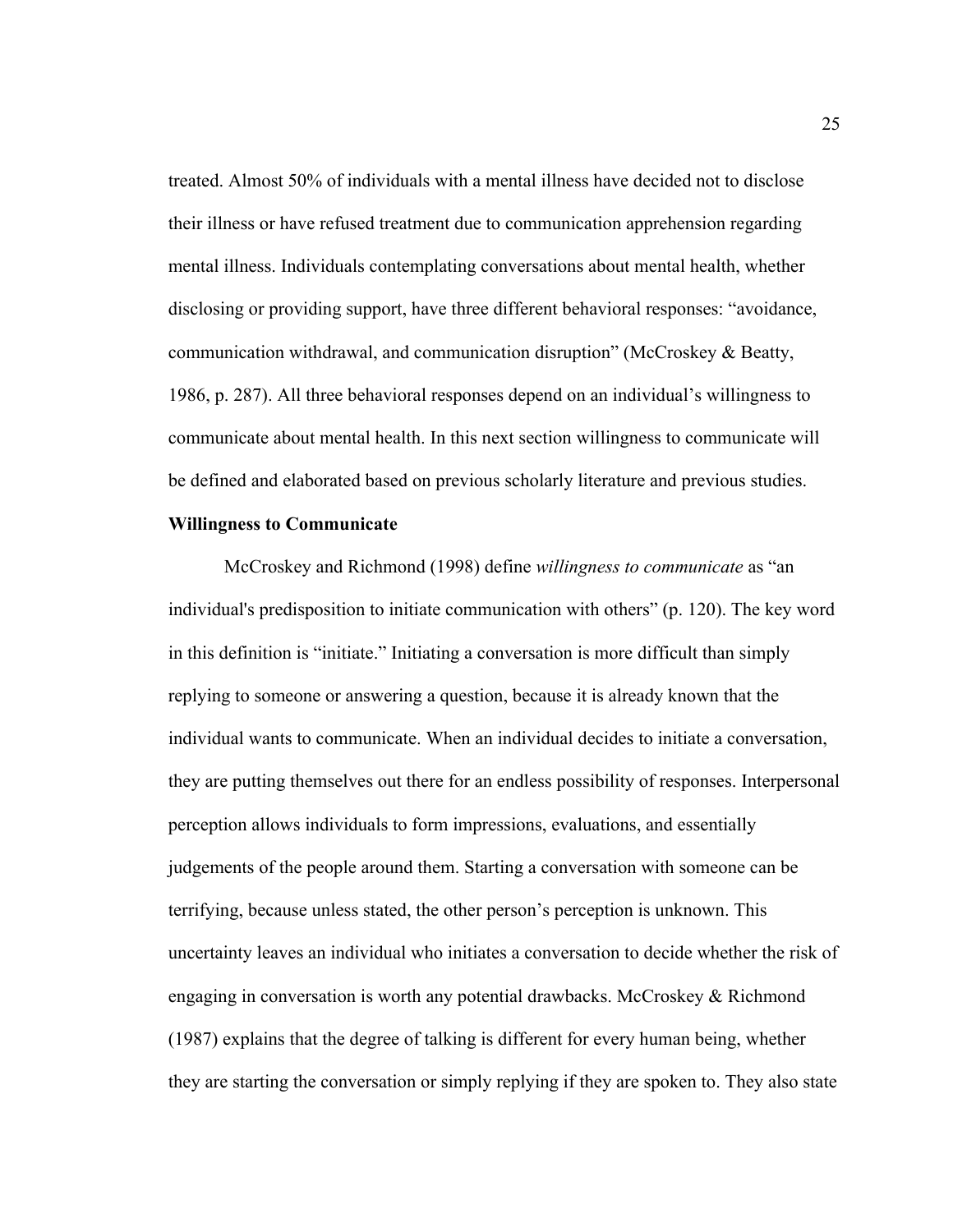that some individuals talk more or less depending on who the conversation is with and can be dependent on what the context of the conversation regards (McCroskey  $\&$ Richmond, 1987). Previous research indicates that certain individuals have a tendency to communicate more frequently than others regardless of the situation (McCroskey & Richmond, 1987). These individuals have a stronger willingness to communicate personality variable.

Burgoon (1976) provides an oppositional view explaining unwillingness to communicate where "anomia, alienation, introversion, self-esteem and communication apprehension" are her main variables when accounting for someone's level of unwillingness to communicate (p. 60). People who have anomia are generally socially awkward as they have not learned or adapted to society's communication norms, values, or standards (Burgoon, 1976). Anomics are often "alienated from society" leaving them feeling more insecure and checked out from conversations, which results in a negative view of communication (p. 60). Burgoon (1976) states that introversion also can play a role in someone's unwillingness to communicate. Introverts tend to be more shy, timid, and less likely to engage in conversation, communication apprehension may impact someone's level of introversion. Similarly, McCroskey & Richmond (1987) address that shyness could be a factor in someone's willingness to communicate as a shy person is generally more guarded and desires less talking. People with poor self-esteem are also said to be more unwilling to communicate because they fear rejection or criticism of their opinions or thoughts. Poor self-esteem when communicating often stems from a past negative experience when communicating with others (Burgoon, 1976). The last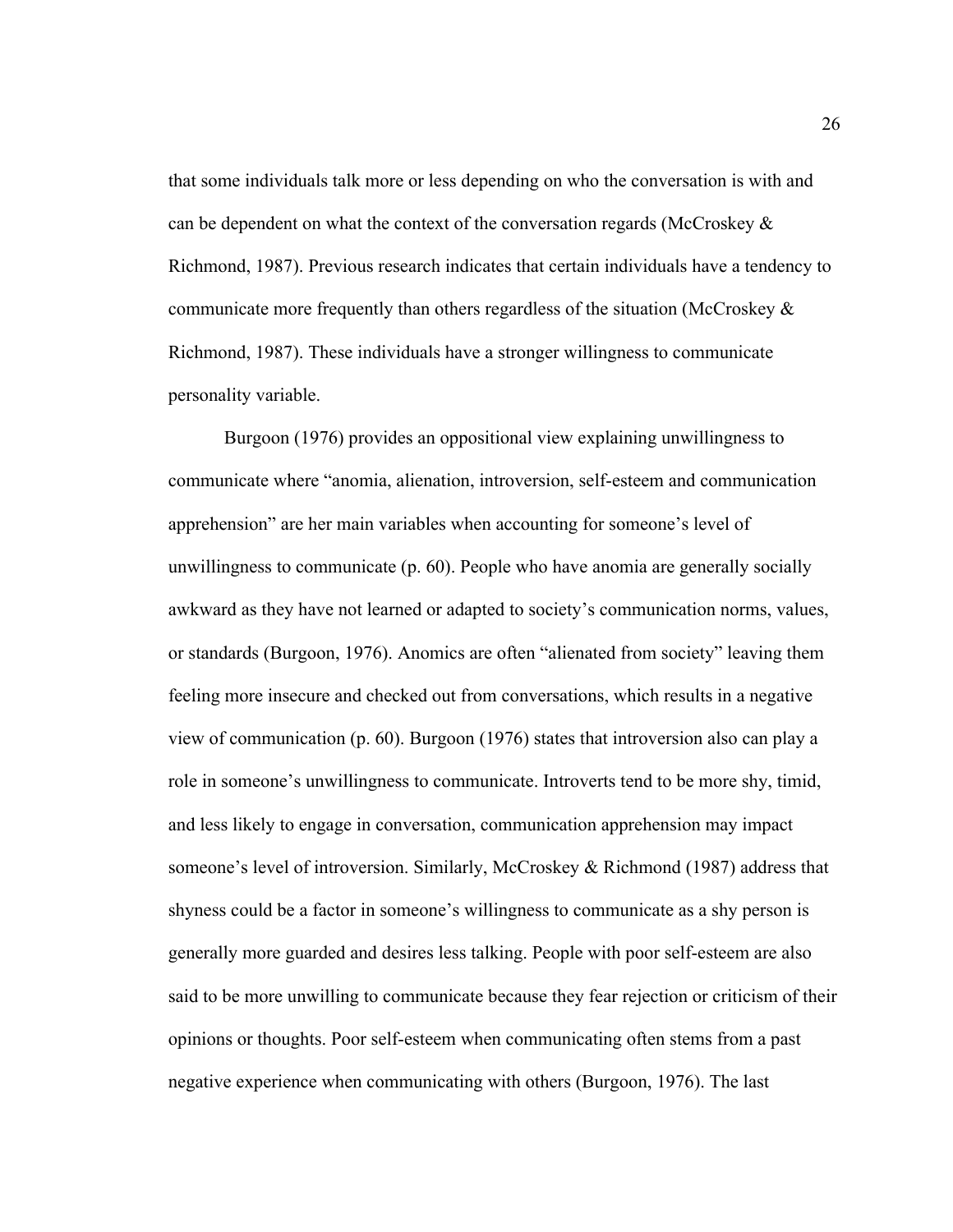variables Burgoon (1976) mentions are communication apprehension and reticence. A reticent person is generally withdrawn from communication as they avoid social conversation or communication with their superiors. Reticent individuals avoid confrontation by choosing not to express their ideas, problems, or opinions out of fear that they may be challenged or questioned (Burgoon, 1976). "Moreover, the reticent or communication apprehensive person is insecure, feels inadequate in communication, is easily embarrassed, shy, withdrawn and prone to agree with others" causing a "predisposition of unwillingness to communicate" (Burgoon, 1976, p. 62). Burgoon's construct helps to explain an individual's predisposition to avoid or devalue communication.

McCroskey and Richmond (1998) conducted multiple studies over the past few decades to investigate what contributes to a person's willingness to communicate. They found that an individual's traits can play a large role in willingness level; however, situational factors may also apply. Willingness to communicate and communication apprehension studies first started in regard to only public speaking but have later included all types of communication channels including communication in small groups or even everyday conversations. McCroskey (1997) states:

Whether a person is willing to communicate with another person in a given situation is affected by situational constraints of that encounter. Many situational variables can have an impact. How the person feels that day, what communication the person has had with others recently, who the other person is, what that person looks like, what might be gained or lost through communicating and what other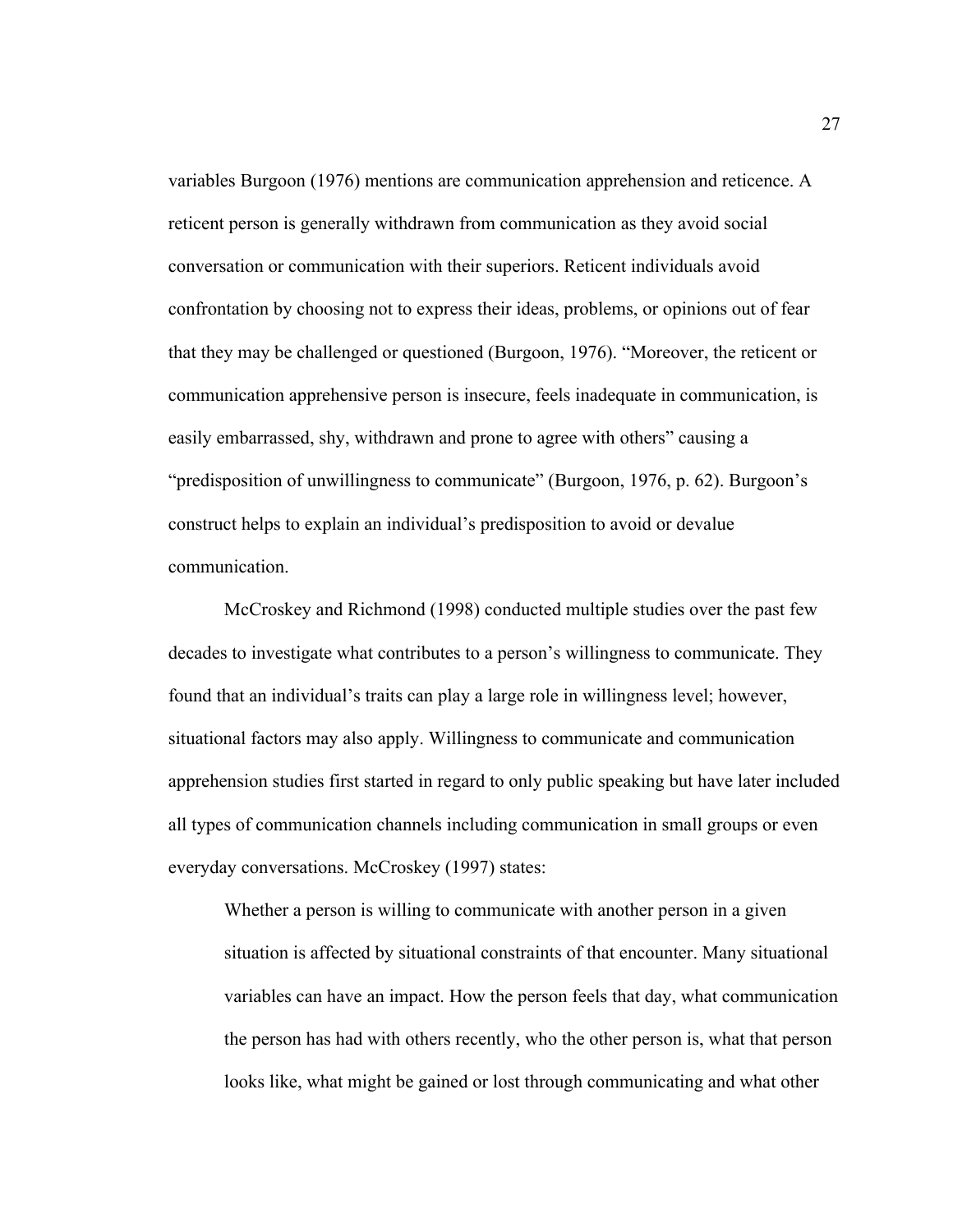demands on the person's time are present can all have a major impact, as can a wide variety of other elements not specified here (p. 77).

Therefore, studies designed to measure someone's willingness to communicate must include different situational factors across different audiences such as strangers, acquaintances, friends, doctors, etc. Stating that an individual will be less willing to hold a conversation strictly based on personality-based trait-like predispositions would be equating that an individual will react in the same manner across multiple communication situations. McCroskey and Richmond (1998) found it mandatory when creating their WTC scale to include an individual's level of willingness to communicate with all receivers throughout different communication contexts or situations. Where Burgoon (1976) listed the different personality traits as factors in the level of someone's unwillingness to communicate, McCroskey and Richmond (1998) refer to these traits as antecedents. While these personality-based traits could impact someone's willingness to communicate, it cannot be proven that they cause someone's tendency to communicate without factoring in situational elements. McCroskey and Richmond (1998) also include communication skills and cultural divergence as antecedents of willingness to communicate. People with poor communication skills are more likely to be reticent and withdrawn from conversation because they are aware of their deficiency and fear making a mistake or embarrassing themselves. Communication expectations and norms are different across different cultures. To be culturally divergent, one must be able to adapt to different cultural communication norms. Individuals who "do not know how to communicate effectively" with someone from a different culture "tend to be less willing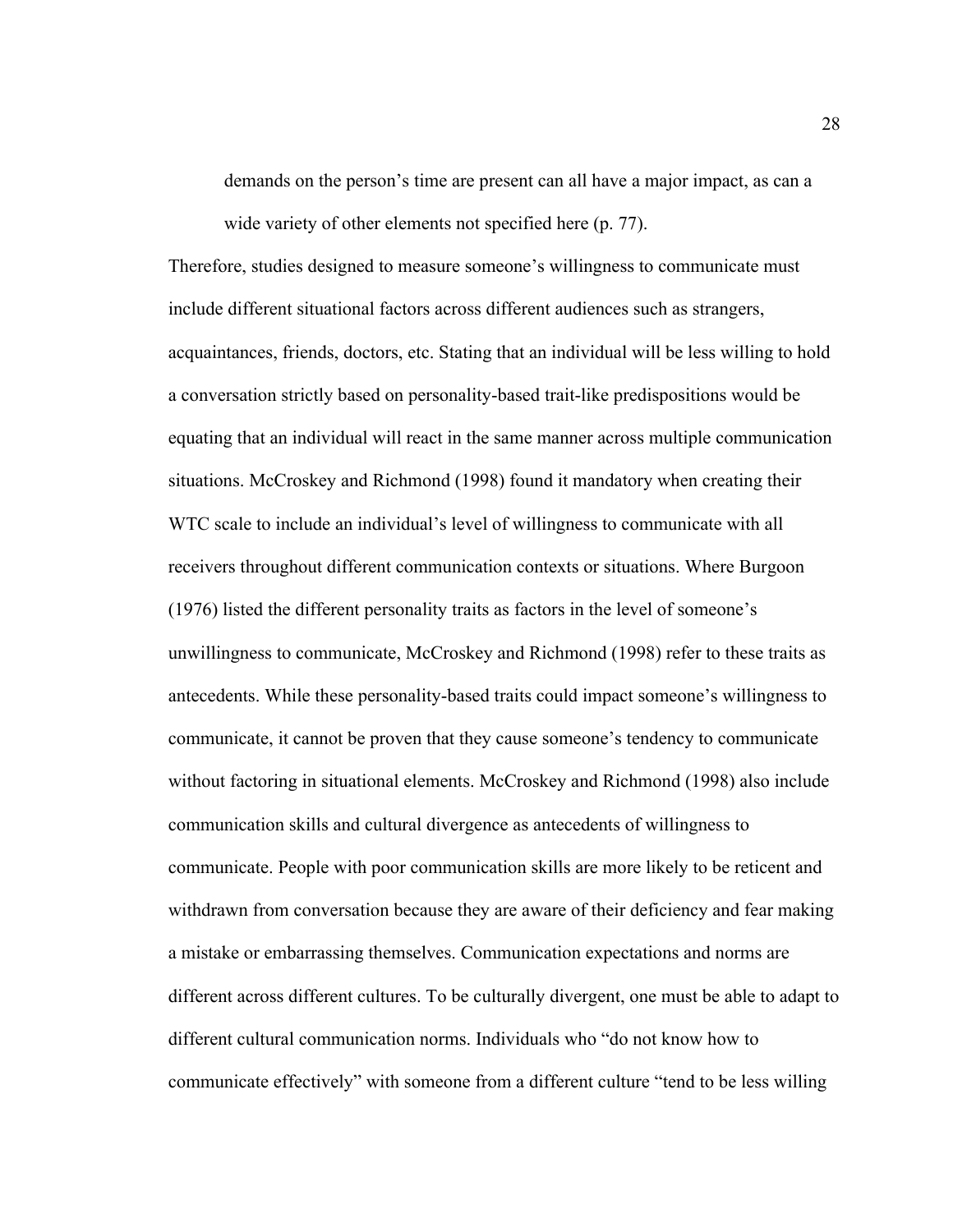to communicate at all for fear of failure and possible negative consequences" (McCroskey & Richmond, 1998, p. 140). In general, some may find it difficult to communicate with someone who is different than them. There is a sense of unknown and uncertainty which may decrease someone's willingness to communicate. More specifically, it could be more difficult to communicate with someone who may be stigmatized based on their differences. Individuals who are stigmatized may also find it harder to communicate with someone who does not have that stigmatized differentiating trait or illness, such as a mental illness.

When an individual with a mental illness is faced with the difficult decision to disclose their illness (or not), their choices are likely to be shaped by perceived disclosure risks, such as enacted mental illness stigma. Individuals may also be less likely to initiate certain kinds of conversations based on situational factors. For instance, individuals who self-stigmatize their mental illness may feel hopeless, shameful, or burdening. Communicating one own's struggles with mental illness can be extremely difficult. "Those contemplating disclosure of mental illness information recognize the possibility for negative consequences including avoidance, rejection, or relational damage" (Venetis et al., 2018, p. 653). With such scrutinizing and negative beliefs, someone suffering may feel less inclined to initiate a conversation or disclose their mental illness. When roles are reversed, individuals who have perceived stigmatizations towards people with a mental illness may feel uncomfortable or nervous due to the stigmatizing beliefs that the mentally ill are dangerous or unpredictable.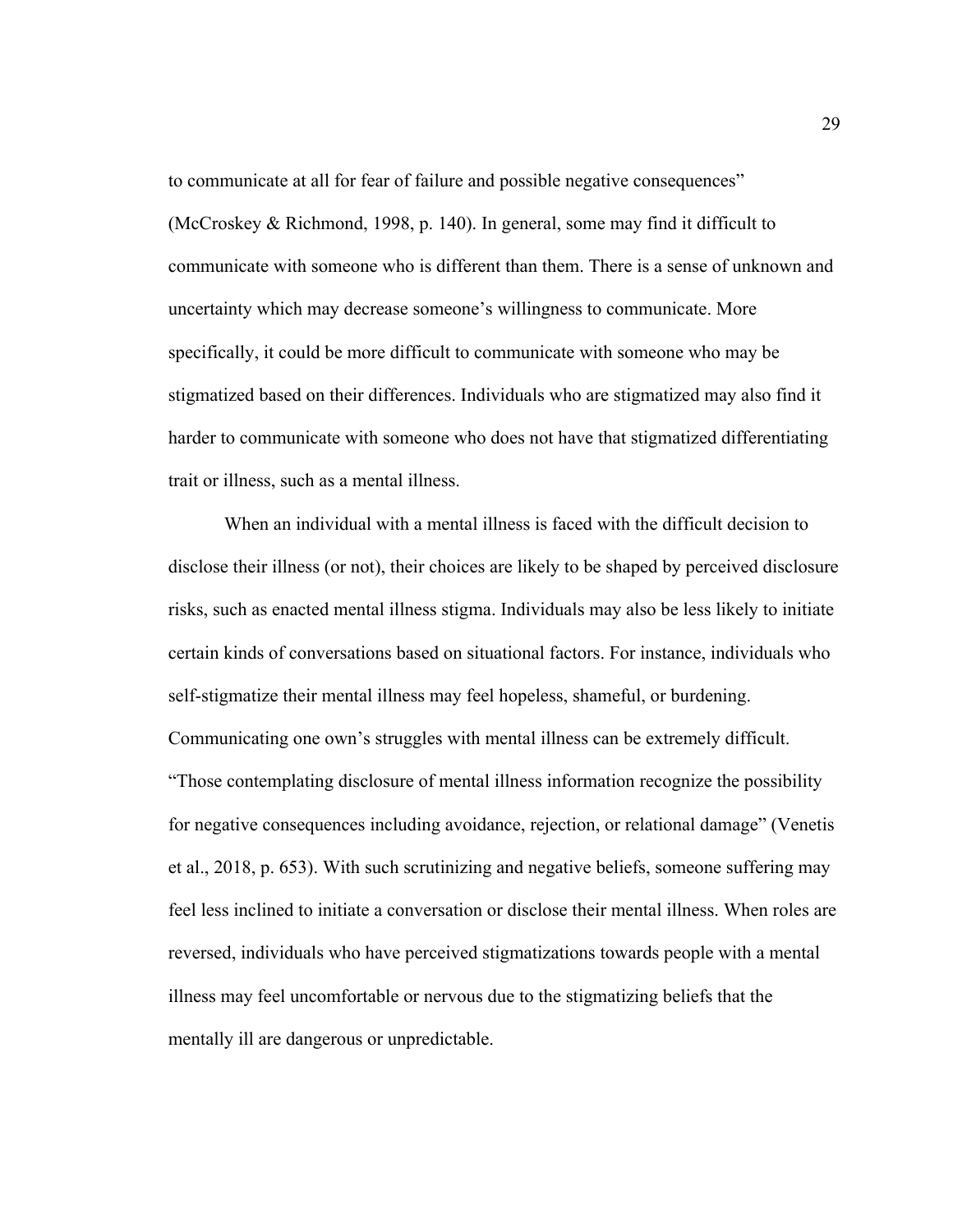There is a large gap in literature when it comes to willingness to communicate about mental illness or even mental health in general. There are only a few areas where health and willingness to communicate have been studied together such as cancer disclosure, organ donation, HIV/AIDS, and patient/provider communication. The most closely related study I found explored the relationship between the willingness to communicate and anxiety associated when talking to an intercultural health professional (Logan et al., 2016). Logan et al. found that with heightened anxiety and lower predictability, came a decrease in the patient's willingness to communicate. The same logic can be used when discussing communicating about one's mental illness. Disclosing a mental illness can be anxiety-inducing and the outcome of the conversation is unpredictable. According to Logan et al., when anxiety and unpredictability was high, the level of one's willingness to communicate decreased. It would be assumed that in a mental health setting, the results would be similar; as communication apprehension increases, the willingness to communicate will decrease. Surveying willingness to communicate about one own's mental illness and willingness to communicate with someone about their mental illness is essential in identifying levels of communication apprehension and its relationship to willingness to communicate in both communication scenarios. My hypotheses are as follows:

H2a: The higher the level of communication apprehension when talking about one's own mental illness, the lower the degree of willingness to communicate about mental illness.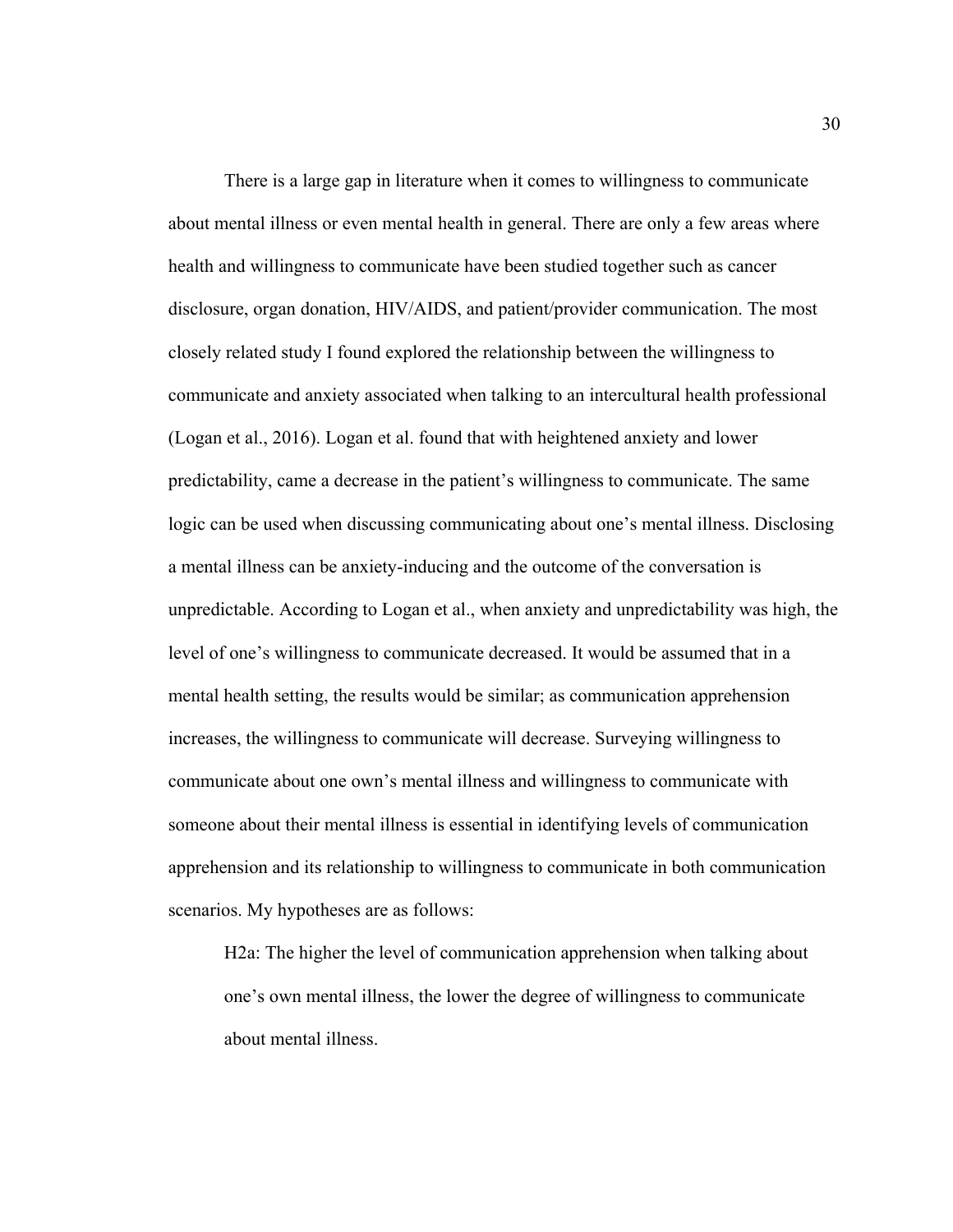H2b: The higher the level of communication apprehension when talking about an acquaintance's mental illness, the lower the degree of willingness to communicate about mental illness.

My final hypotheses explore the relationship between all three variables: perceived stigma, communication apprehension, and willingness to communicate. Perceived stigmatization of mental illness could increase communication apprehension, in turn, leading to a decrease in the willingness to communicate about mental illness due to the stigmatizing beliefs that increased said apprehension. Perceived stigmatizations of mental illness could increase levels of communication apprehension due to unknown possibilities and outcomes of the conversation. If an individual who does not have a mental illness believes the negative stereotypes associated with mental illness, such as dangerous or radical behaviors and unknown emotional stability, they may have a higher level of communication apprehension and less desire to engage in communication. Individuals who do have a mental illness may internalize real or perceived stigmatization which could lead to a higher level of anxiety associated with the fear of possible judgement or negative responses. An increase in communication apprehension regarding mental health conversations will likely result in a lower level of willingness to communicate due to the unknown outcome of the conversation. These justifications allowed me to propose my next two hypotheses:

H3a: When perceived stigma increases, communication apprehension will also increase causing a decrease in willingness to communicate about one's own mental illness.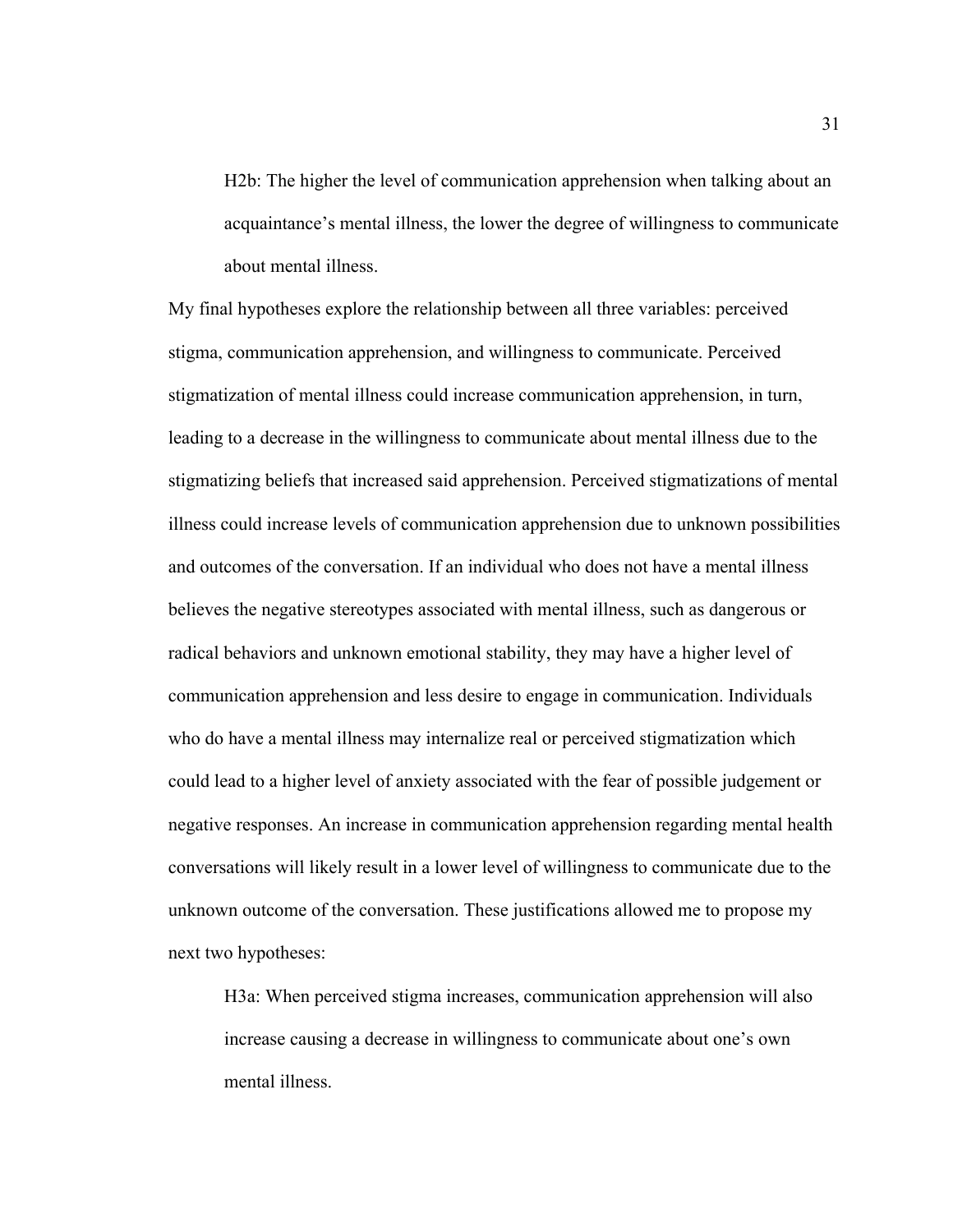H3b: When perceived stigma increases, communication apprehension will also increase causing a decrease in willingness to communicate about an acquaintance's mental illness.

Chapter Two captured the important topics that help the audience to better understand what mental health stigma is and how it may affect communication apprehension and the willingness to communicate. This next chapter will provide all the necessary information to explain and better understand the methodology that was chosen to gather my results. Furthermore, the study will look specifically at ways in which participants have viewed the perception of mental health stigmatizations, observe and apply their own beliefs and behaviors towards their apprehension when communicating about mental illness, and lastly, participants will assess their willingness to communicate about mental illness within their own life. Participants will categorize their levels of perceived stigma, communication apprehension, and willingness to communicate through modified pre-set scales.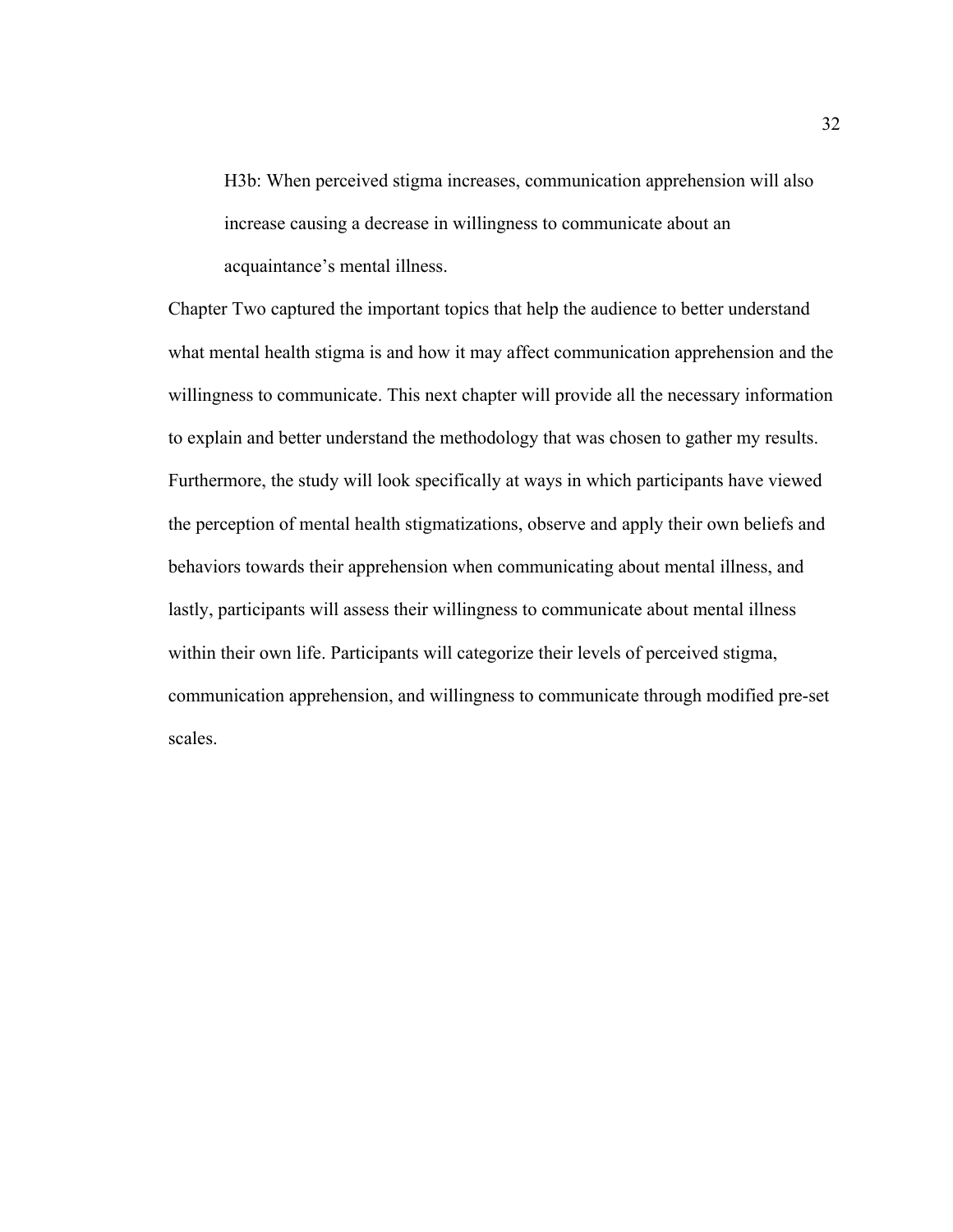#### **Chapter 3: Methodology**

# **Approach**

I chose a quantitative approach because I was interested in identifying the statistical correlation between perceived stigma, communication apprehension and the willingness to communicate about mental illness. I was also interested to see the significance level of my results and identify the impact of my study.

## **Participants and Procedure**

153 people participated in this study. Regarding gender, 19.6% (30) identified as males, 79.7% (122) identified as females, and .7% (1) chose other. The participants were also given four age categories to choose from: 49% (75) chose 18-22 years old, 34% (52) chose 23-26, 7.2% (11) chose 27-30, and 9.8% (15) chose 31-35. The last demographic question asked if participants had ever been diagnosed with a mental illness, 43.8% (67) answered yes, 55.6% (85) answered no, and .7% (1) preferred not to say.

I chose an online survey because it was a contactless way to collect data, therefore protecting the safety and health of both me and my participants amid the COVID-19 pandemic. Additionally, an online survey was a logical option given the sensitivities of talking about mental illness. Questions about mental illness can be difficult or even uncomfortable for individuals to answer, especially if they are in presence of someone else, such as a researcher. An online survey provides a safe and comfortable environment by reducing participant's perceived face threat, potentially increasing people's willingness to participate. I chose to survey young adults (ages 18-35) because in the future they could help to decrease stigmatizing beliefs about mental illnesses. I also chose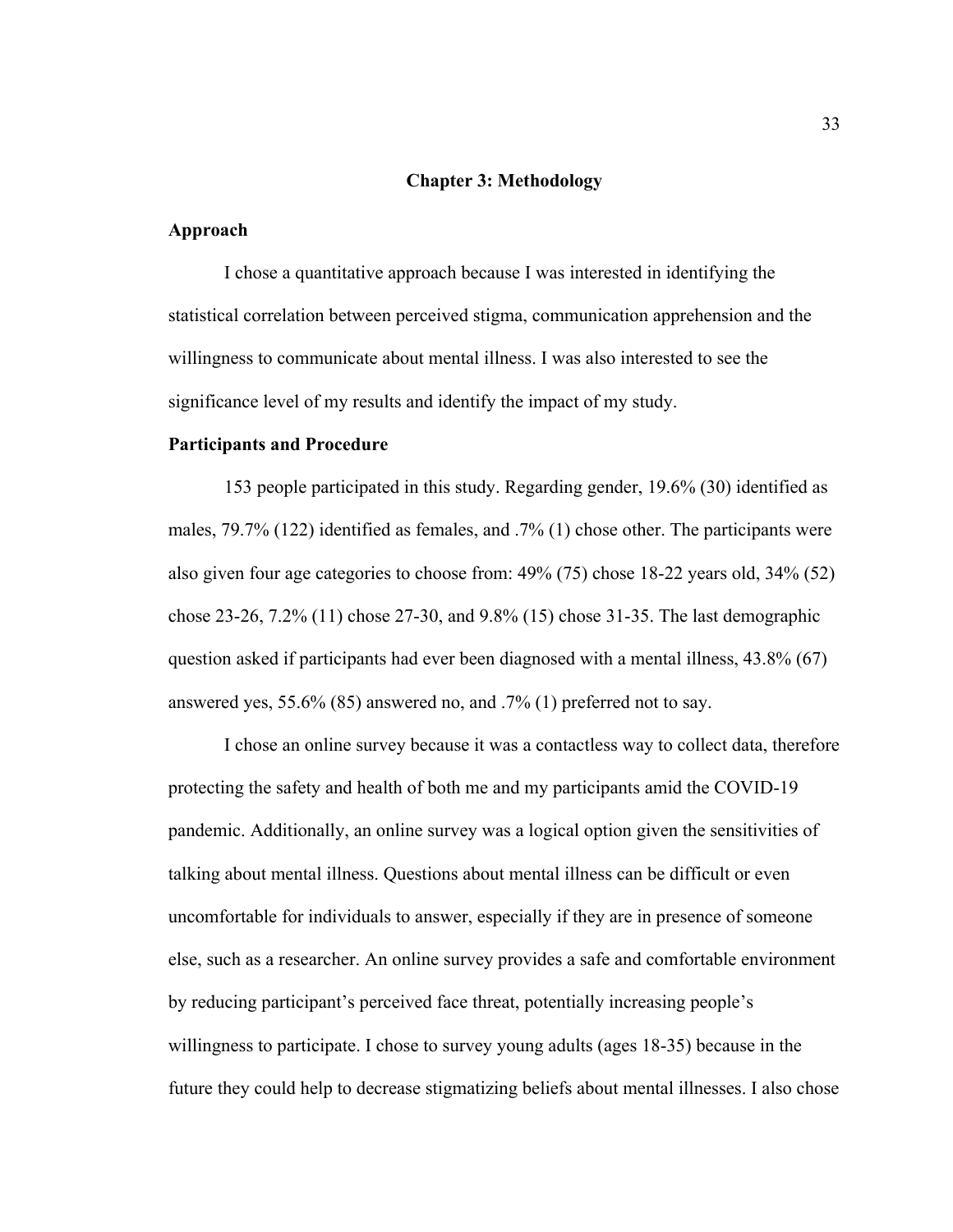this age range because my survey is online and most young adults will have access to the survey through technology. I choose 18 as the minimum age for participation because I believe that they will have a good sense of what a mental illness is and how it may be impacting their life or someone they know. The survey was created using Qualtrics and was administered via Facebook and through the SONA system. I posted the survey through my own personal Facebook account. The SONA system is a research portal used by Minnesota State University, Mankato that enables students to complete different surveys in exchange for extra credit. Both forms of the survey were anonymous.

### **Instrumentation**

The survey includes three different modified scales and three demographic questions. The three demographic questions were: age, gender identity, and mental illness diagnosis (see Appendix A). Respondents completed a 10-item modified version of the Depression Stigma Scale (Griffiths et al., 2004), a 20-item modified version of the Intercultural Communication Apprehension Scale (Neuliep & McCroskey, 1997), and a 20-item modified version of the Willingness to Communicate Scale (McCroskey  $\&$ Richmond, 1987).

## *Perceived Stigma of Mental Illness*

The 10-item version of the Depression Stigma Scale (Griffiths et al., 2004) measured the degree to which individuals feel perceived mental health stigmatization (see Appendix B). The original version of the scale was designed to measure both personal and perceived stigma of depression. I adapted the scale to measure only perceived stigma, and to all mental illnesses, not just depression. The instrument asked individuals to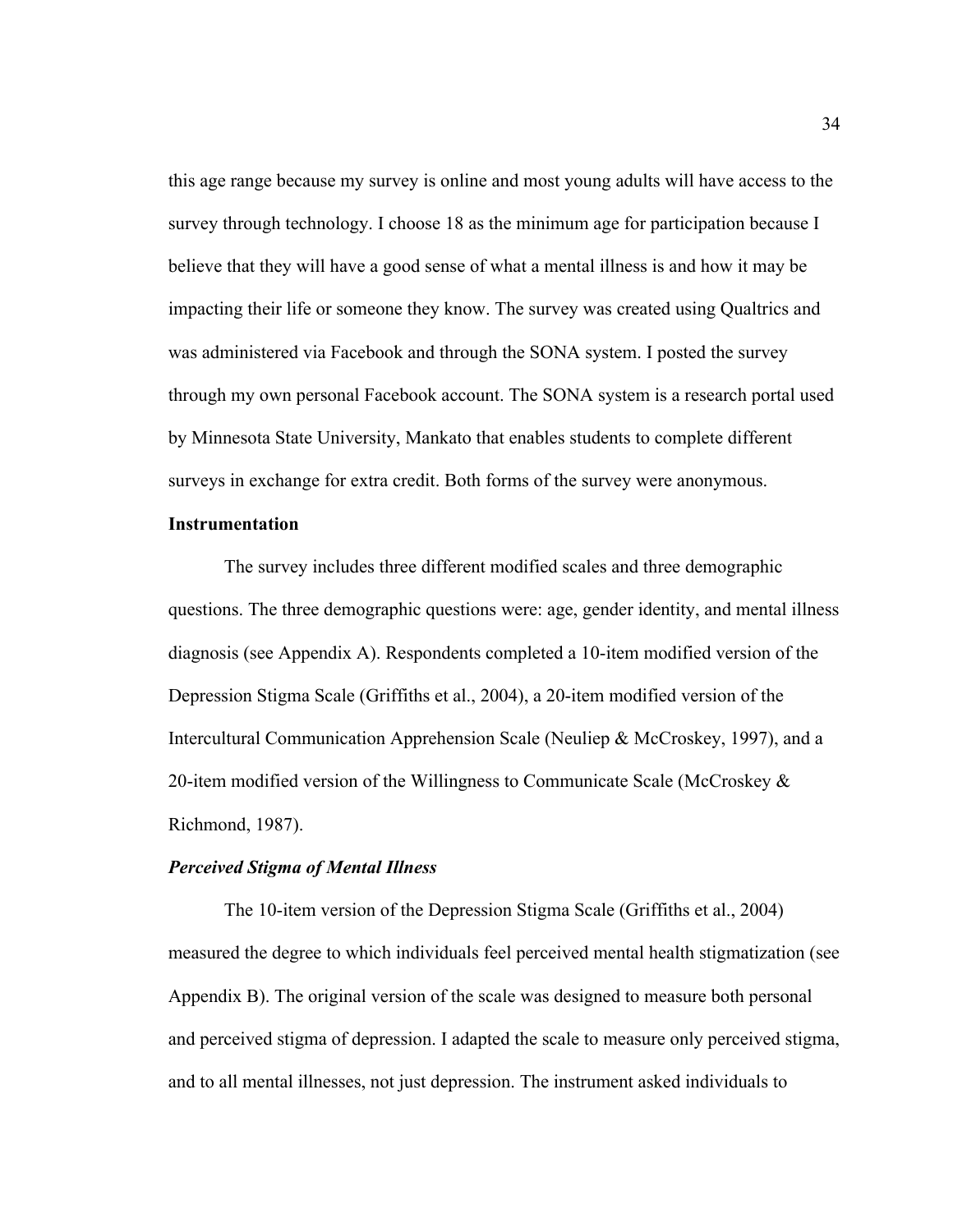identify how the public feels about individuals with a mental illness (e.g., "Most people believe that mental illness is a sign of personal weakness", "Most people believe that people with mental illness are dangerous", "Most people would not employ someone they know had been mentally ill"). A five-point Likert scale that ranges from *strongly disagree (1)* to *strongly agree (5)* was used to measure responses. The higher the score on the scale, the higher the level of perceived stigmatization. The average level of perceived stigma was  $29.4$  (SD = 6.8). Alpha reliability for the scale was .830.

#### *Apprehension when Communicating about Mental Illness*

The Intercultural Communication Apprehension Scale was developed by Neuliep and McCroskey in 1997 to determine whether there is apprehension about intercultural communication. According to Neuliep and McCroskey (1997), "Intercultural communication apprehension (ICA) is conceptualized as the fear or anxiety associated with either real or anticipated interaction with people of different groups, especially cultural and ethnic/or racial groups" (p. 145). I adapted the scale to focus on communicating with those who have a mental illness (see Appendix C). I chose this scale because it includes questions that can be applied when communicating with someone who may be perceived as different from the respondent. The scale measured the degree of communication apprehension that the individual feels within different contexts. The statements are broken up into two sections: negatively worded (e.g., "I am tense and unsure when interacting with a person about their mental health") and positively worded questions (e.g., "I am calm and relaxed when interacting with a person about their mental health"). I also included questions regarding communicating about one's own mental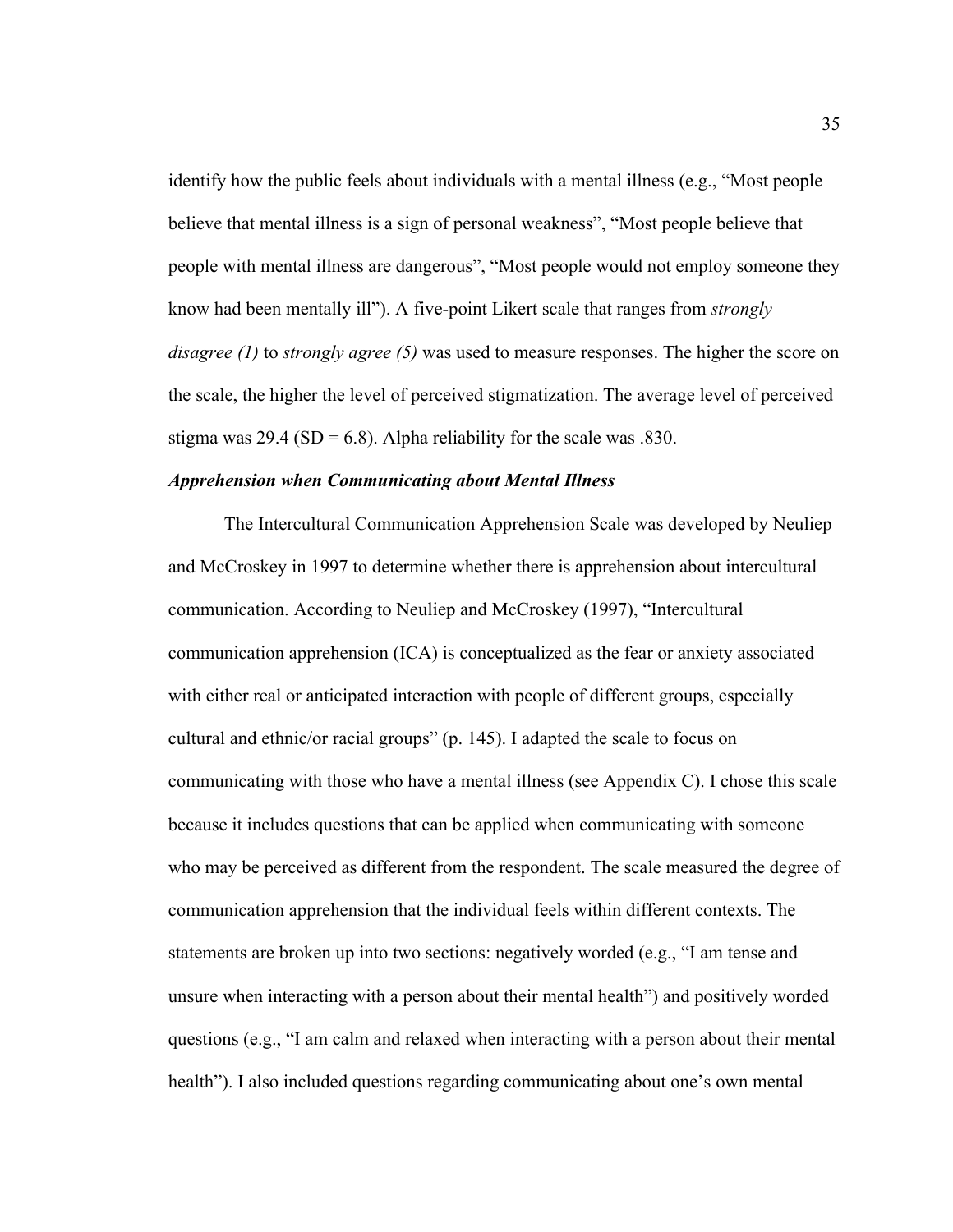health and communicating with someone else about their mental health. Doing so allowed me to measure which scenario induces more communication apprehension. A five-point Likert scale that ranges from *strongly disagree (1)* to *strongly agree (5)* was used to measure responses. The average level of communication apprehension when discussing one's own mental health was  $26.4$  (SD = 7.6) and the average level of communication apprehension when discussing an acquaintance's mental health was 28.1  $(SD = 6.8)$ . Alpha reliability for communication apprehension when about one's own mental illness was .917 and communication apprehension when about someone else's mental illness was .872.

#### *Willingness to Communicate about Mental Illness*

The final scale I used was the Willingness to Communicate Scale created by McCroskey and Richmond (1987). The scale was adapted from a very generic and basic scale regarding communication in general (see Appendix D). I adapted the scale to reflect how individuals feel about the willingness to communicate about mental health. The scale was divided into two different sections. The first section was created to measure the willingness to communicate about one's own mental health (e.g., "Talk with a physician about your mental health", "Talk with a stranger about your mental health"). The second section was created to measure the willingness to communicate about someone else's mental health (e.g., "Talk with a physician about someone else's mental health", "Talk with a stranger about someone else's mental health"). Data was collected using a percentage rating of the time an individual would choose to communicate. The percentages were measured using a 0-100% range. *0%* would be considered as *never*,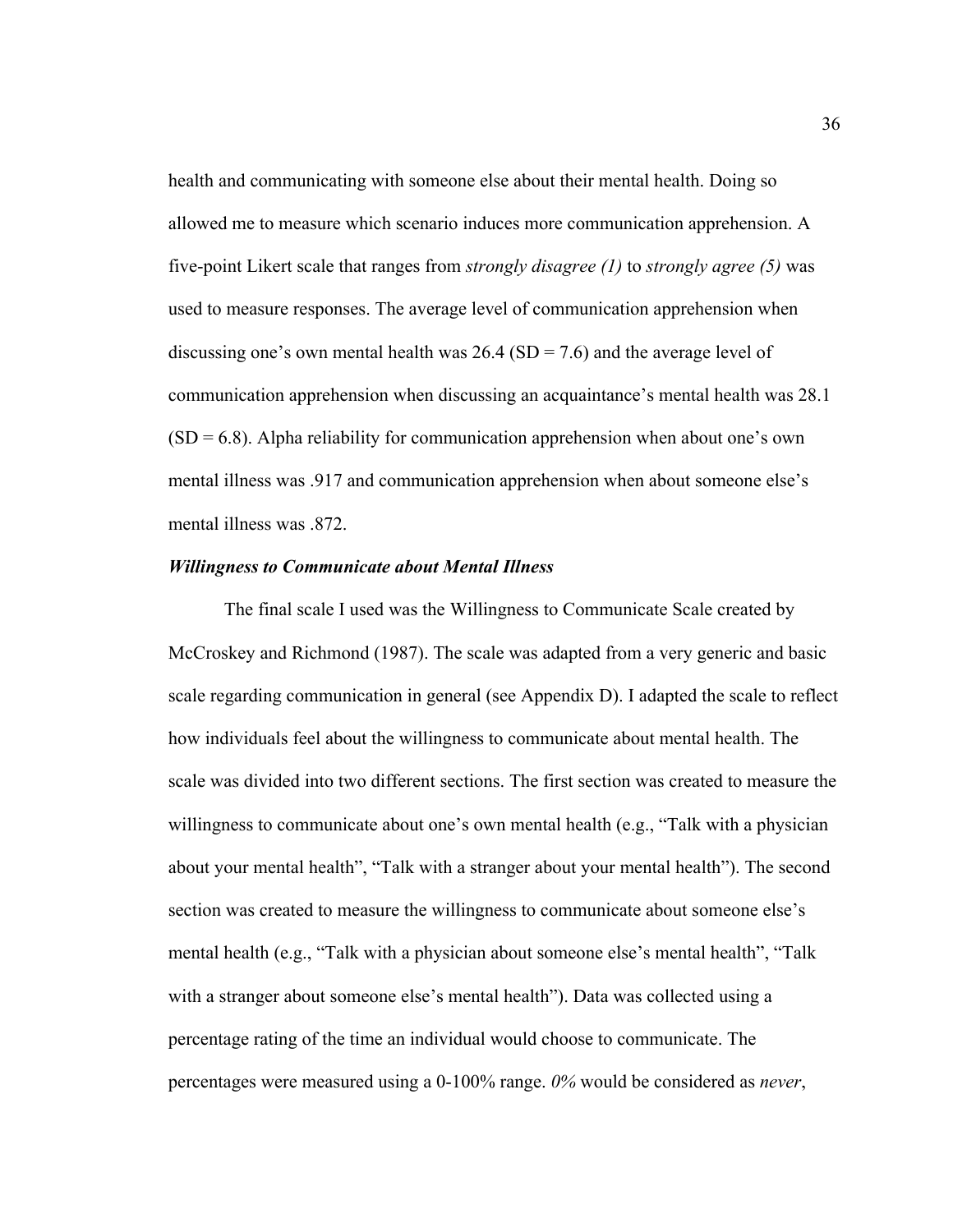whereas *100%* would be considered as *always.* The average level of willingness to communicate (WTC) when discussing one's own mental health was  $47.7$  (SD = 19.2) and the average level of willingness to communicate (WTC) when discussing an acquaintance's mental health was  $34.2$  (*SD* = 18.3). Alpha reliability for willingness to communicate about one's own mental illness was .897 and willingness to communicate about someone else's mental illness was .899.

## **Data Analysis**

Data was collected from the online surveys and then imported into SPSS for analysis. Hypotheses were tested using correlation tests, a t-test, and a mediation test (Hayes, 2018). Tests were chosen based on variable type. Correlation tests were used to analyze the effects of one variable to another and the significance of the relationship. The t-test was used to compare two variables. The mediation tests were used to identify if communication apprehension mediated perceived stigma and willingness to communicate (Hayes, 2018). Hypothesis H1a, H1b, H2a, and H2b were calculated using a correlation test. Hypothesis H1c was analyzed by using a t-test and H3 was calculated by using a mediation test (Hayes, 2018).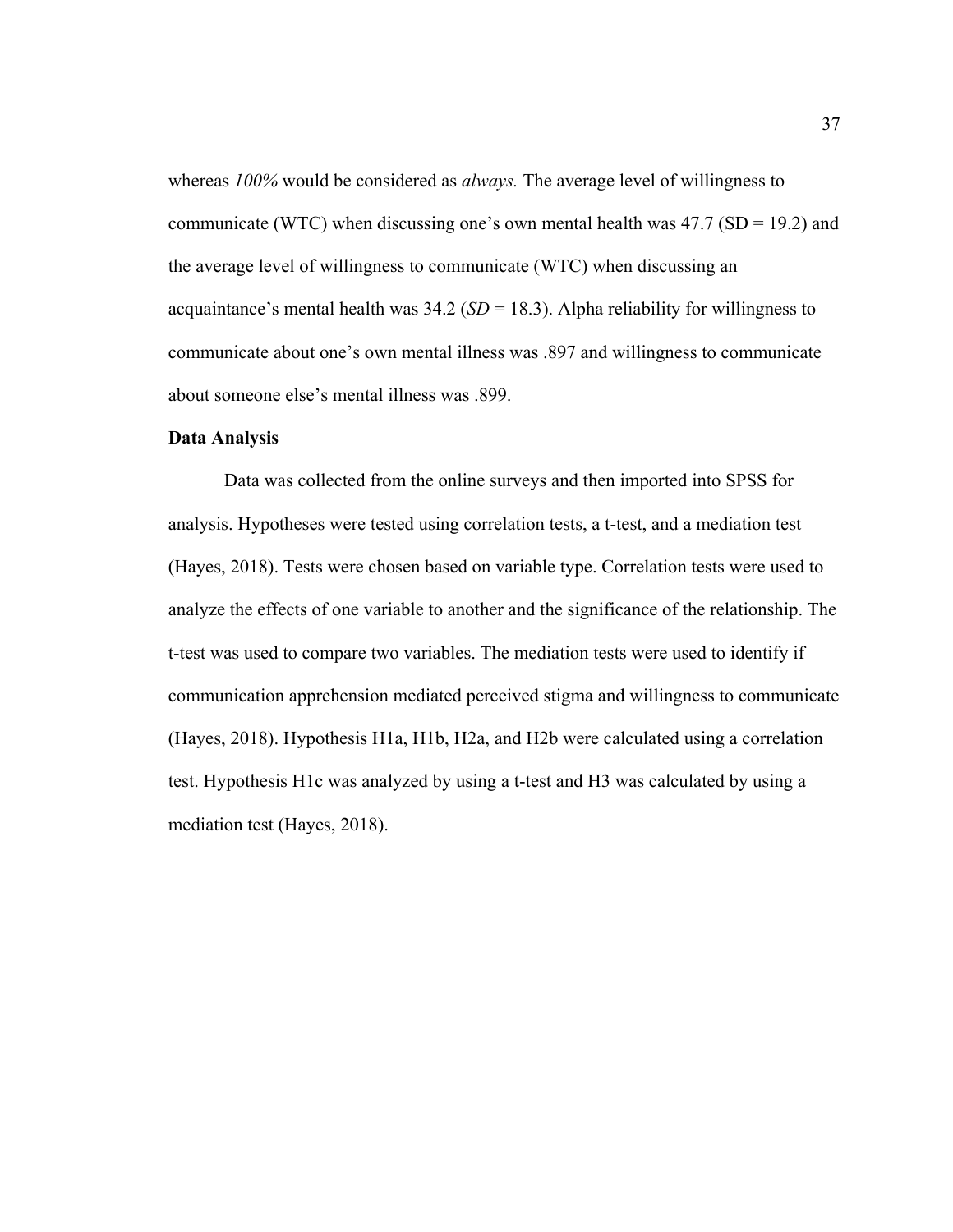#### **Chapter 4: Results**

#### **Correlation Analysis**

### *Analysis of H1a, H1b, and H1c*

Hypothesis 1a states that individuals communicating about *their own* mental illness will have an increased level of communication apprehension. Hypothesis 1b states that individuals communicating about *someone else's* mental illness will have an increased level of communication apprehension. To conduct the analysis, two Pearson product-moment correlations were conducted. According to Laerd Statistics (2020), a correlation determines whether changes in one variable are associated with changes in another, and how. A positive covariance indicates that as one variable deviates from the mean the other variable deviates in the same direction. A negative covariance indicates that as one variable deviates from the mean (e.g., increases), the other variable deviates from the mean in the opposite direction (e.g., decreases).

Perceived stigma and communication apprehension when communicating about *one's own* mental health were found to be positively correlated,  $(r = .25, n=153, p < .01)$ . This relationship was considered a weak because the correlation was less than 0.29. The test also concludes that the correlation coefficient was significantly different from zero at a 95% confidence interval, meaning the correlation coefficient is not significant. Perceived stigma and communication apprehension when communicating about *someone else's* mental health was also found to be positively correlated with a weak relationship,  $(r=0.09, n=153, p=.3)$ . This relationship has a low significance level.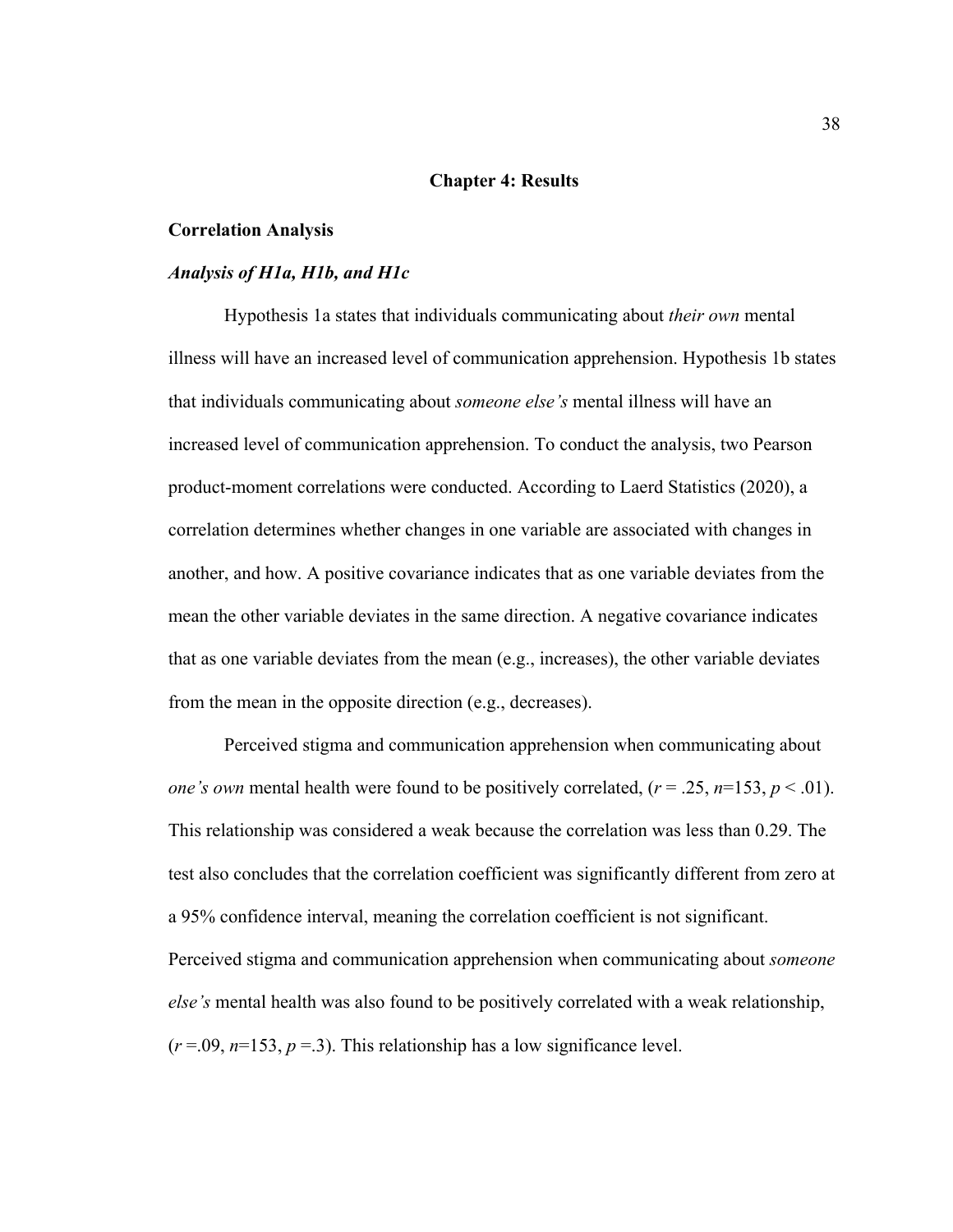Hypothesis 1c states that communicating about *one's own* mental illness will lead to higher levels of communication apprehension compared to communicating about *someone else's* mental illness. A paired samples *t*-test was conducted, which shows whether one group experienced a change in some variable of interest. Communication apprehension about *one's own* mental illness leads to a higher level of communication apprehension than communicating about *someone else's* mental illness,  $(t_{152} = -7.06, p <$ 0.001). The eta-squared value is .25, which indicates a large effect size. The hypothesis was accepted: Communicating about *one's own* mental illness leads to higher levels of communication apprehension compared to communicating about *someone else's* mental illness. There was a significant average difference between the two variables. On average, apprehension when communicating about one's own mental illness scored 3.78 points higher than apprehension when communicating about someone else's mental illness (95% CI [-2.72, -4.84]).

## *Analysis of H2a and H2b*

Hypothesis H2a states that the higher the level of communication apprehension when talking about *one's own* mental illness, the lower the amount of willingness to communicate about mental illness. Hypothesis H2b states that the higher the level of communication apprehension when talking about *an acquaintance's* mental illness, the lower the amount of willingness to communicate about mental illness. My hypotheses were again tested using Pearson product-moment correlations. Communication apprehension when talking about *the participant's own* mental health and willingness to communicate was found to be negatively correlated,  $(r = -.47, n = 153 p < .01)$ . The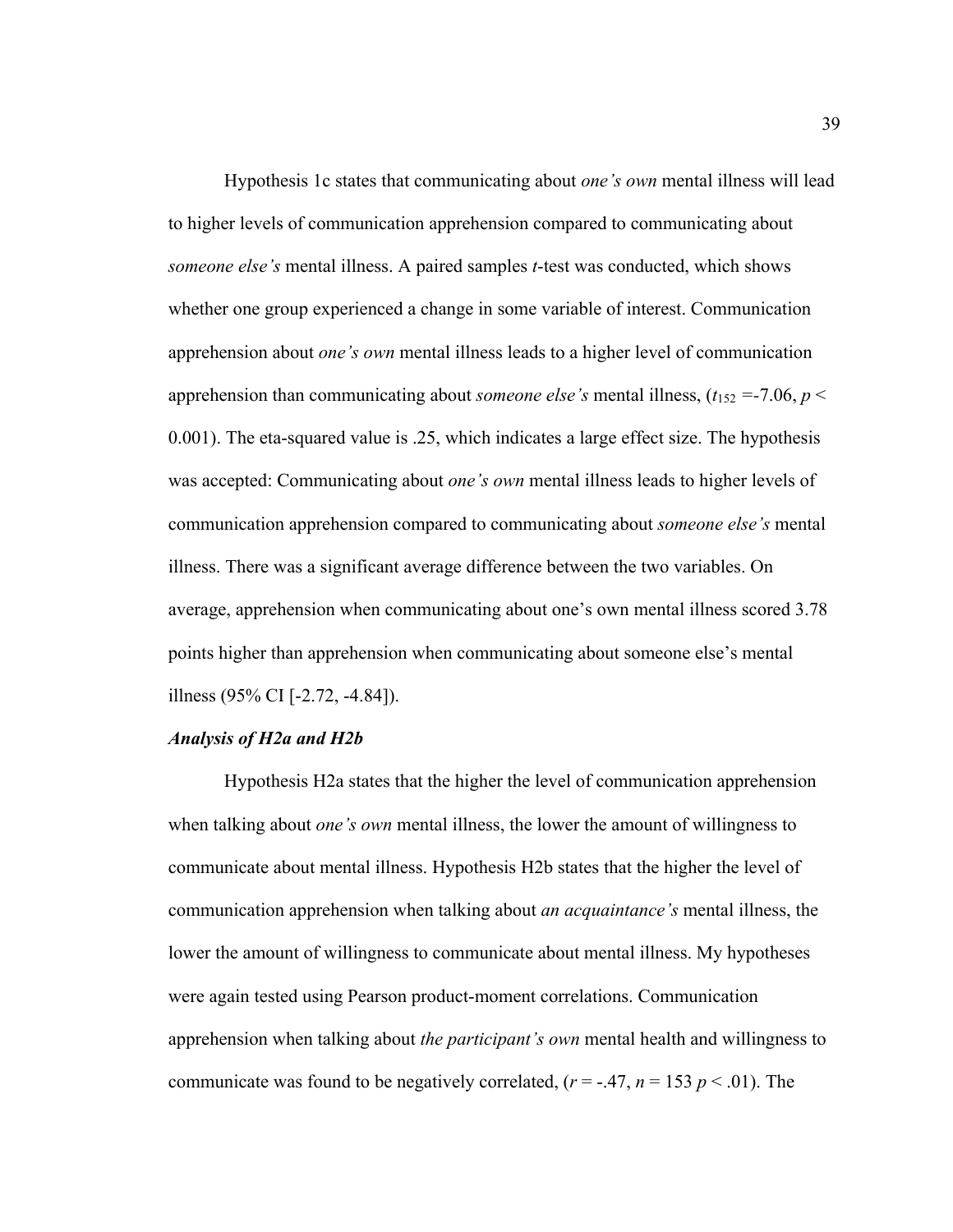correlation between the two variables is considered moderately strong. Communication apprehension when talking about *someone else's* mental and willingness to communicate was also found to be negatively correlated,  $(r = -.25, n = 153, p \le 0.05)$ , which indicates a weak relationship, but a high level of significance.

#### *Analysis of H3a and H3b*

Hypothesis H3a states: when perceived stigma increases, communication apprehension will also increase causing a decrease in willingness to communicate about one's own mental illness. In the case of self, perceived stigma increases communication apprehension, which decreases the willingness to communicate,  $(F(2,149) = 34.75, p <$ .0001,  $R^2 = 0.32$ ). Thus, communication apprehension mediates the relationship between perceived stigma and willingness to communicate at a highly significant level. The direct effect of perceived stigma on willingness to communicate is not significant,  $(F(1, 148))$  = 1.10,  $p < 3.0$ ,  $R^2 = .01$ ).

Hypothesis H3b states: when perceived stigma increases, communication apprehension will also increase causing a decrease in willingness to communicate about an acquaintance's mental illness. In the case of an acquaintance, communication apprehension does not mediate the relationship between perceived stigma and willingness to communicate  $(F(2, 147) = 3.83, p < .03, R^2 = .05)$ . However, there is a direct effect of stigma on willingness to communicate,  $(F(1, 150) = 9.67, p < .01, R^2 = .06)$ . Perceived stigma reduces the willingness to communicate.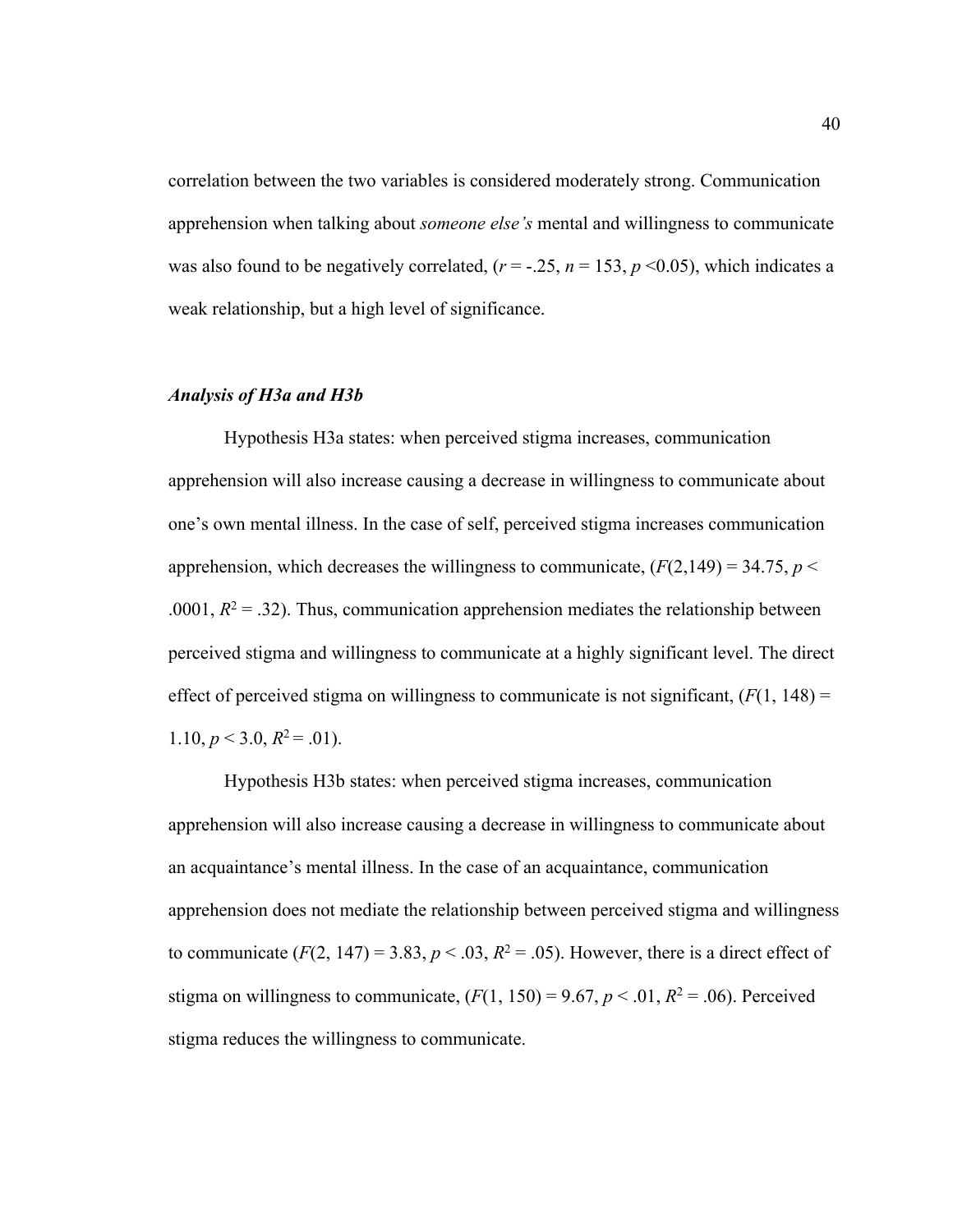#### **Chapter 5: Discussion**

The aim of this study was to explore the relationships between perceived stigma, communication apprehension, and the willingness to communicate about mental health. I investigated these issues both in the context of talking about one's own mental illness, as well as the willingness to communicate about an acquaintance's mental illness. The results of the study revealed that perceived stigma has a greater effect on individuals' willingness to talk about their own mental illness when compared to talking about an acquaintance's mental illness. Communication apprehension when talking about one's own mental illness also revealed greater levels of apprehension than talking about an acquaintance's mental illness. Ultimately, communicating about one's own mental health has a higher significance level and impact when all hypotheses were tested. In this chapter, I discuss both the theoretical and practical implications of my research, as well as limitations, and areas for future research.

### **Implications**

## *Theoretical Implications*

First, my findings support previous research on stigma and communication apprehension. This is particularly the case when considering participants' preference for talking about other people's mental health instead of their own. Communication Privacy Management (CPM) theory notes that the disclosure of a stigmatized identity involves calculating the potential risks and benefits of sharing private information with another person (Kennedy-Lightsey et al., 2012). Once shared, the other individual becomes a co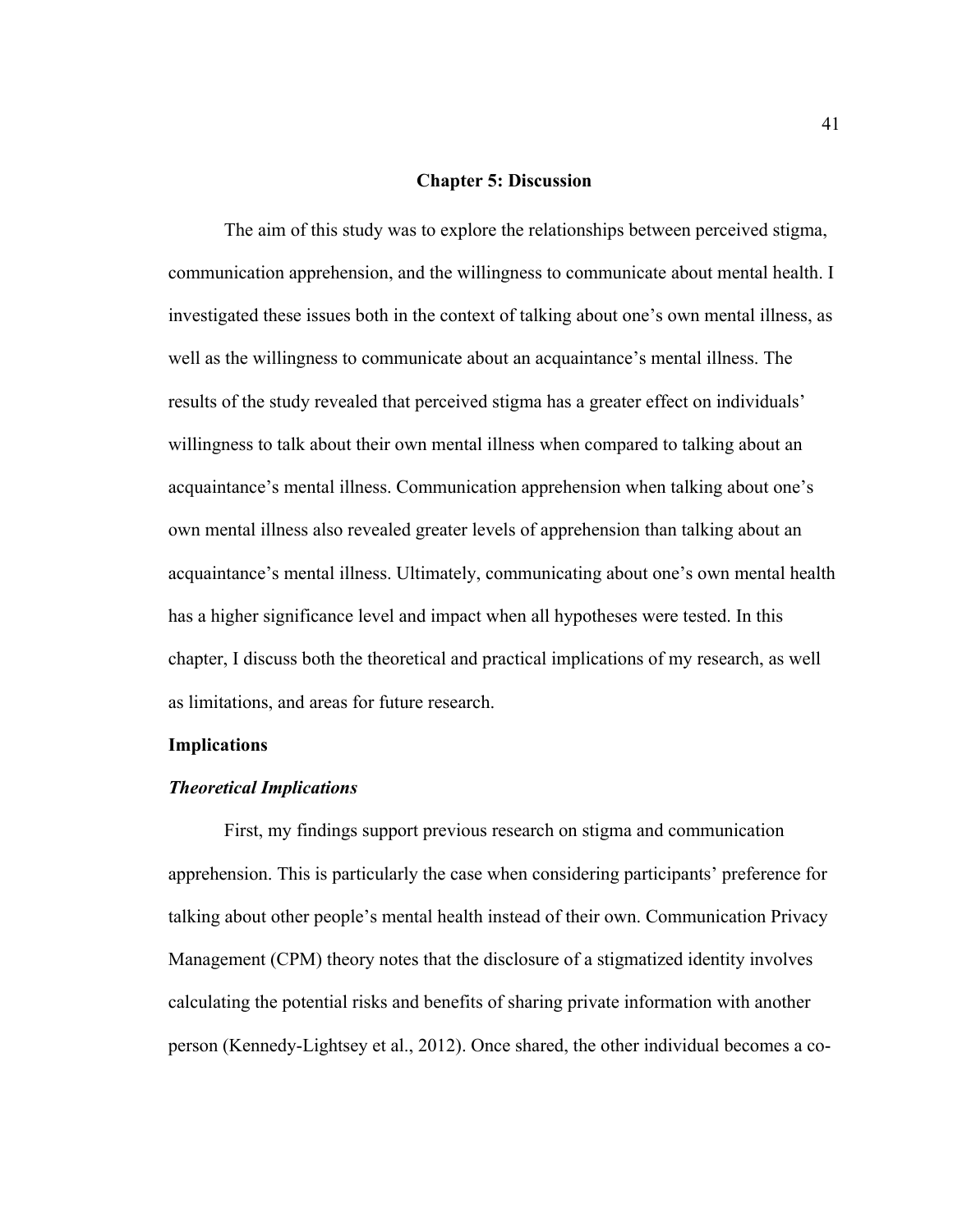owner of this information. There is always an inherent risk that the other person will fail to keep the information private.

Previous studies, such as Rudnick (2012), Lippert et al. (2020), and Magsamen-Conrad (2016), have articulated the implications that individuals must weigh when calculating the risks (e.g., others' decreased perceptions of trust, competence, and credibility, and other valued skills) of sharing stigmatized identity. As this body of research indicates, such disclosures are potentially threatening to desired personal and professional identities. Within my study, 68.7% of participants had higher levels of communication apprehension when discussing their own mental illness because they feared others' judgement. My findings indicate that concern about potential stigma increases communication apprehension and reduces the willingness to disclose a mental illness, as participant weigh factors like potential rejection, judgement, or privacy boundary violations. Individuals must decide if the risk of disclosure is worth potential rewards from sharing such private information. For instance, Rudnick (2012) found that professors who disclosed their LGBTQ+ identity in the classroom found a sense of release and freedom when sharing this information. Additionally, students who were struggling with their own gender and sexual identities also benefited from this disclosure. Individuals with a mental illness may find similar benefits for disclosing, including receiving comfort or support, as well as assistance with seeking medical help. Increasing an individual's likelihood to communicate about mental health is imperative. According to the National Alliance on Mental Illness (2021), "the average delay between onset of mental illness symptoms and treatment is 11 years (para. 7). That is 11 years of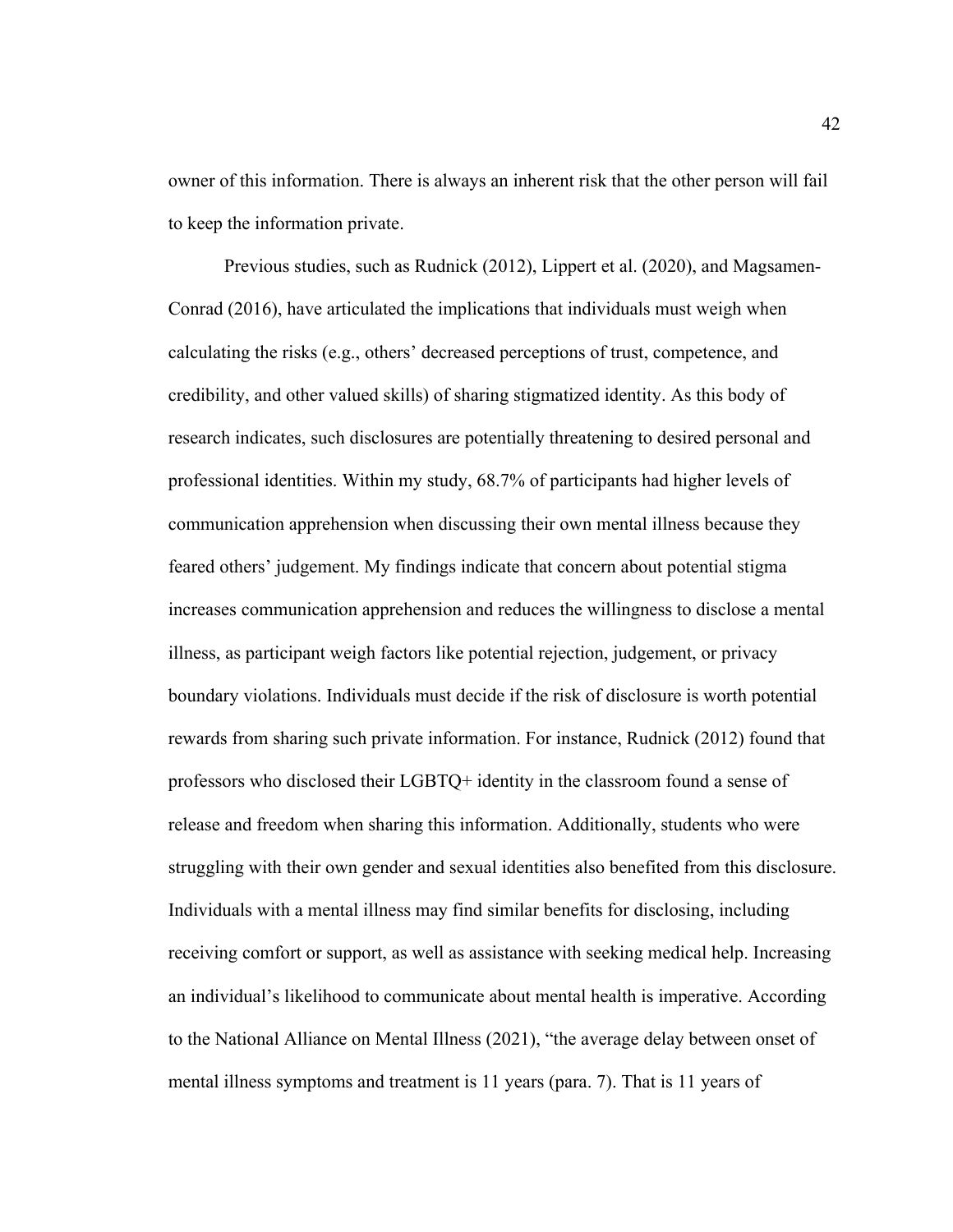someone's life that they could be suffering from a mental illness, instead of reaching out for help. My study found that there is a significant relationship between perceived stigma, communication apprehension, and willingness to communicate. If we can reduce perceived stigma about mental illness, hopefully an individual's willingness to communicate about their own mental illness will increase. Decreasing perceived stigma may induce the thought that the reward is greater than the risk.

My findings also highlight that people are more likely to be willing to communicate about others' mental illnesses than their own. Discussing some else's mental health lowers potential stakes of talking about mental health: Individuals no longer need to weigh the risks and benefits of personal disclosure to participate in the conversation. However, for this scenario to happen, at least one person must be willing to disclose their illness. As discussed in the previous paragraph, individuals are almost 50% less likely to discuss their own mental health. My study shows that the capacity for support and dialogue around mental illness exists. But it requires vulnerability and openness to "break the silence" around mental health. A case in point: Lippert et al. (2020) found that when professors were willing to disclose their mental health status, students felt more comfortable disclosing their illness and their needs. They felt more understood and weren't treated differently based on their illness and their needs. This finding makes sense considering Stigma Management Communication (SMC) theory, which argues that individuals with stigmatized characteristics may bond through conversation about these traits (Meisenbach, 2020). In other words, if talking about another's mental illness reduces stigmatization fears and increases personal acceptance, it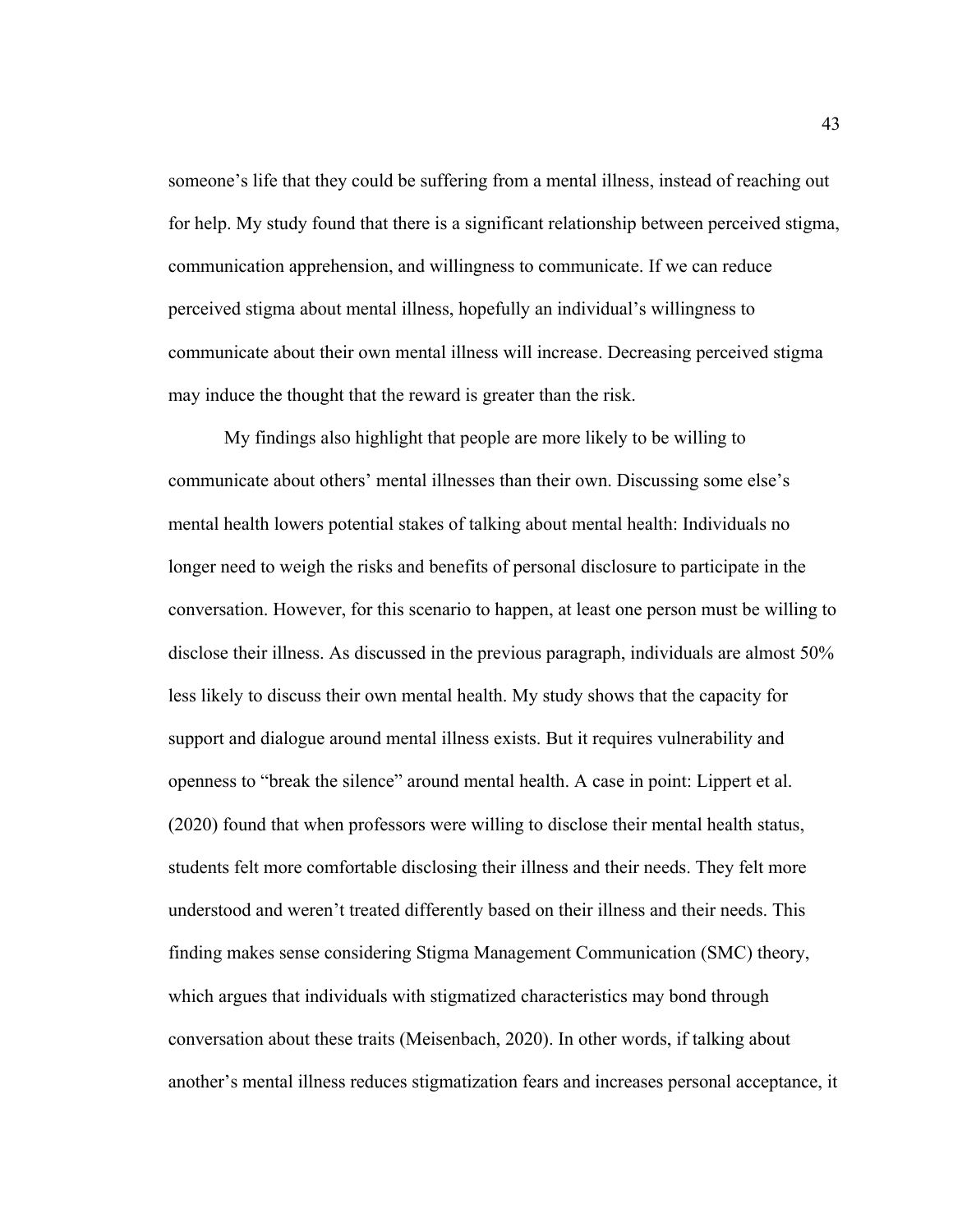could potentially increase a person's future willingness to talk about their own mental health.

Additionally, communication apprehension was shown to mediate an individual's perceived stigma, and in turn, decrease their willingness to communicate. Perceived stigma is the stigmatization believed to be projected towards individuals with a mental illness. For example, people with a mental illness may feel as though others judge them to be lazy, weak, or burdensome. Similarly, individuals who do not have a mental illness may perceive the mentally ill as dangerous, difficult, or overly emotional. These negative perceptions of the other group increases communication apprehension due to the fears associated with unknown outcomes. The perceptions from both groups create a cycle that constrains mental health discussions: These negative beliefs hinder the likeliness of disclosure and shut down conversation that might challenge and foster changes in the perception and treatment of the mentally ill. Conversely, my findings demonstrate how reducing stigma can increase dialogue. Participants who reported lower levels of perceived stigma also had lower levels of communication apprehension about mental illness and a higher level of willingness to communicate. These findings make sense for multiple reasons. First, it reflects how social dialogue regarding mental health has shifted over time. As characteristics become increasingly accepted and viewed as normal, there is likely to be less apprehension and more normalcy surrounding talk about them (Goffman, 1963). Second, SMC suggests that individuals who view a personal characteristic as deviant are less inclined to manage their stigma in a positive or open manner. They are more likely to isolate, engage in self-blame, or conceal their perceived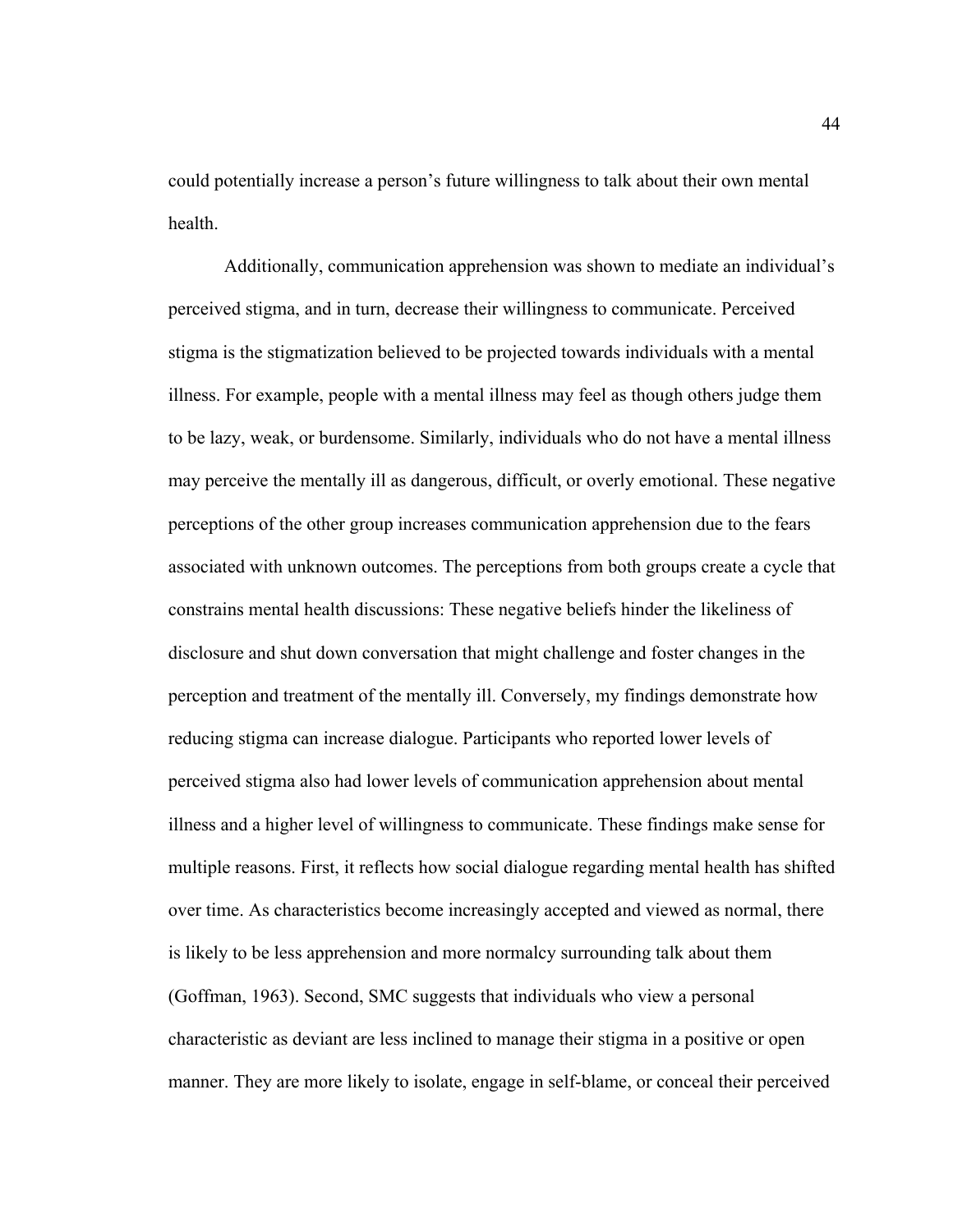stigmatized characteristic (see arguments by Meisenbach, 2010; Lippert et al., 2020). Third, people with high levels of perceived stigma related to mental illness may be experiencing *person-group communication apprehension*, or anxiety and/or behavioral reactions related to communicating with specific individuals or groups of people (McCroskey, 1984).

Relating communication apprehension regarding mental illness to person-group apprehension also makes sense when coupled with Anxiety/Uncertainty Management (AUM) theory (Gudykunst, 1998). Although this theory was specifically developed to increase communication effectiveness related to intercultural communication, the discussion of reducing anxiety and uncertainly can be closely related to people's experiences with mental health stigmas. For example, Gudykunst (1998) stated that both uncertainty and anxiety are beneficial when interacting with someone who may be culturally different because it fosters a level of interpersonal focus that helps us to acknowledge differences and the unknown. However, intercultural communication can be negatively affected when there is an imbalance between anxiety or uncertainty levels (Ting-Toomey, 2009). Individuals who experience mental illness are often "othered" in ways that create apprehension similar to intercultural differences. Participants in my study indicated a high level of fears related to the uncertainties of conversational outcomes: 70.7% reported higher levels of communication apprehension due to not knowing what to say to someone with a mental illness. 66% of individuals feared that they may say the wrong thing when discussing someone else's mental illness.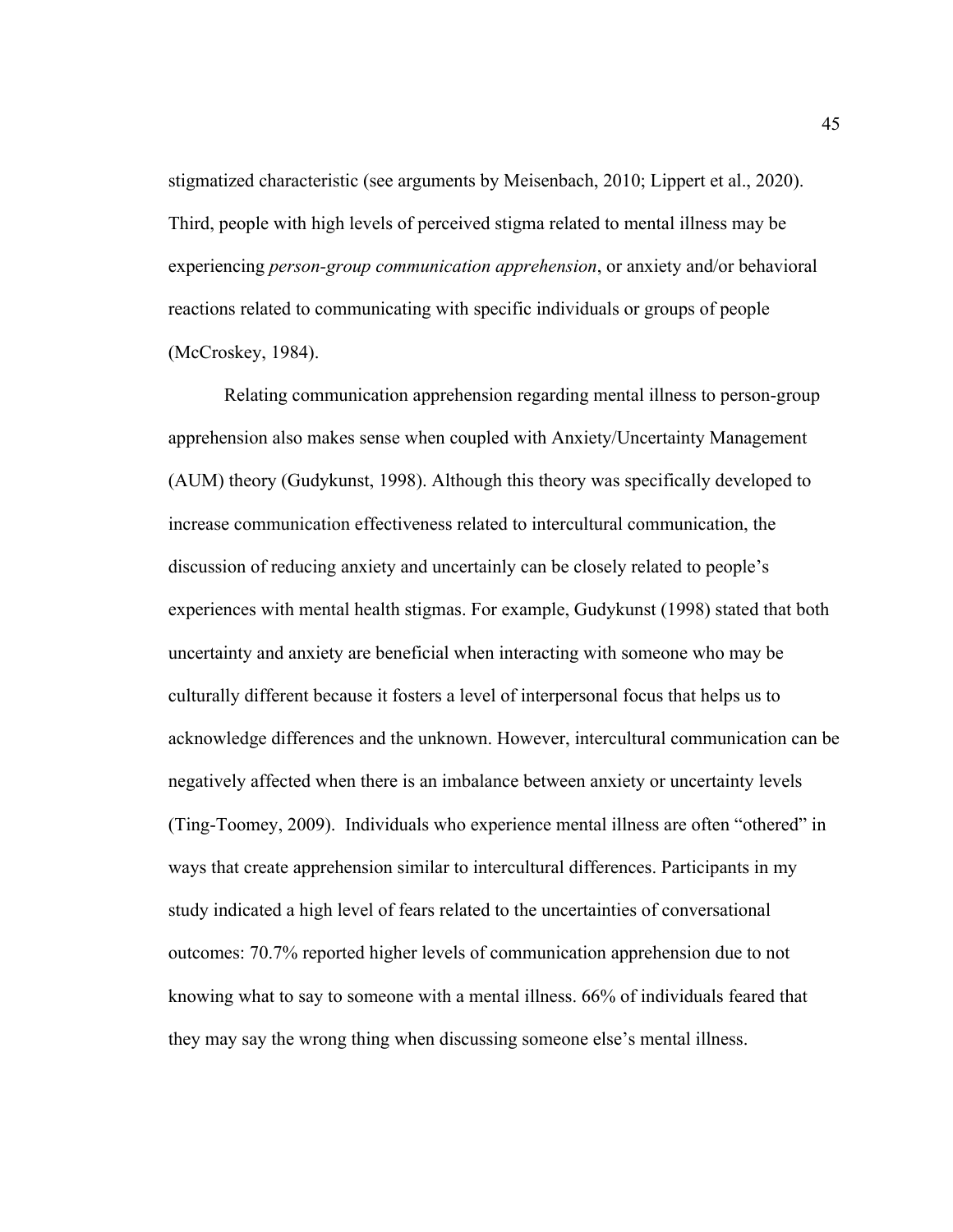These findings suggest it may be useful to study communication apprehension about stigmatized identities like mental illness similar to how uncertainties and anxieties around intercultural differences have been explored. People who experience mental illness often view themselves as being part of a unique subculture that affects beliefs, norms, and values related to mental health. Fernando (2014) states:

'Culture' in mental health discourse is usually limited to matters to do with individuals (so referring to culture of individuals) and the connections they have to people and events around them as well as their heritage and background- in

effect, the total reality within which people live their lives" (p. 16).

Some people's lives may revolve around mental health and mental illness. Individuals may be connected to others through their mental illness, such as through support groups. They may experience significant change in their lives and relationships due to their mental illness. Although aspects of mental illness are believed to be hereditary, much of how we come to understand and communicate about it happens though cultural and familial socializations, which in turn impacts personal practices and values. Those who are part of the "mental health community" are likely to be more willing and able to openly discuss mental illness. For instance, a family that welcomes and accepts mental health is likely to have less anxiety around and more able to provide support for a member with mental illness than a family that is unwilling to talk about it. Individuals who have attended a group therapy session for Post-Traumatic Stress Disorder will have a better understanding of symptoms, treatment, and support than those without that experience. Those who do not belong or understand the subculture surrounding mental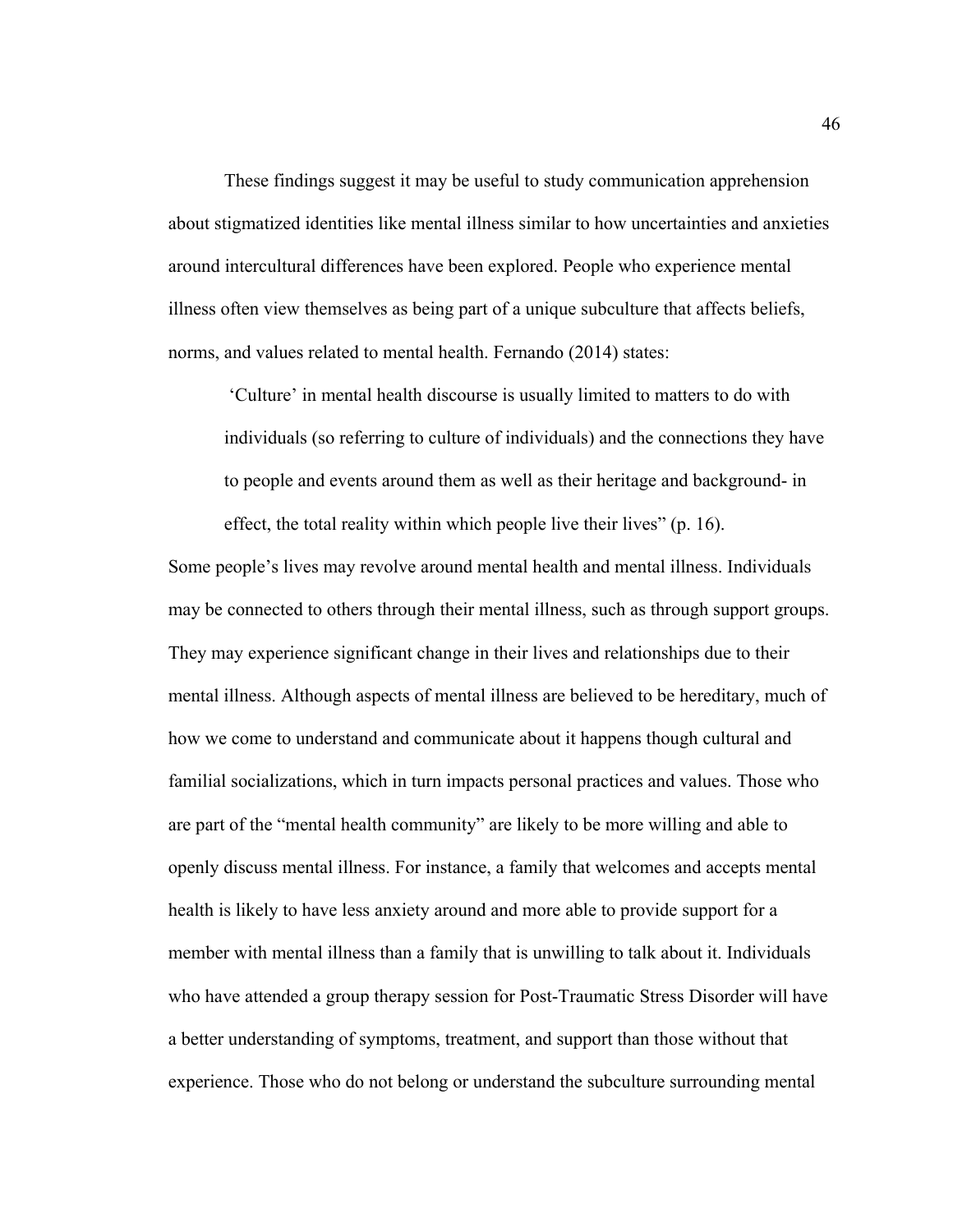illness often rely on their own cultural frame of reference and stereotypical beliefs to control communication uncertainty or anxiety. AUM theory helps us to recognize and better understand individual's anxieties about particular groups and the importance of controlling our anxieties. Specifically, how one views a group to which they do not identify can greatly impact anxiety, uncertainty, willingness to communicate. AUM theory explains that to decrease apprehensions or anxieties, perceived stigma must be decreased, which I will discuss more in my practical implications.

## *Practical Implications*

In this section, I will discuss the practical implications of my study, specifically what it suggests to reduce perceived stigma, increase mental health literacy, and implement mental health programs.

From a practical perspective, AUM theory contends that social support could greatly increase effective management of anxiety and uncertainty (Gudykunst, 1998). The communicative act of providing social support to someone with a mental illness can include (but is not limited to) offering comfort and guidance, listening without judgement, or assisting resources. Yet, the results of my study indicate that perceived stigma remains an intractable barrier to seeking support. 68.7% of respondents linked fear of judgement to higher levels of communication apprehension when discussing their own mental illness. Though communication apprehensions levels were higher when discussing one's own mental health, respondents were also highly apprehensive about discussing others' mental illnesses when perceived levels of stigma were also high. My findings suggest small positive steps can be taken to demonstrate social support and reduce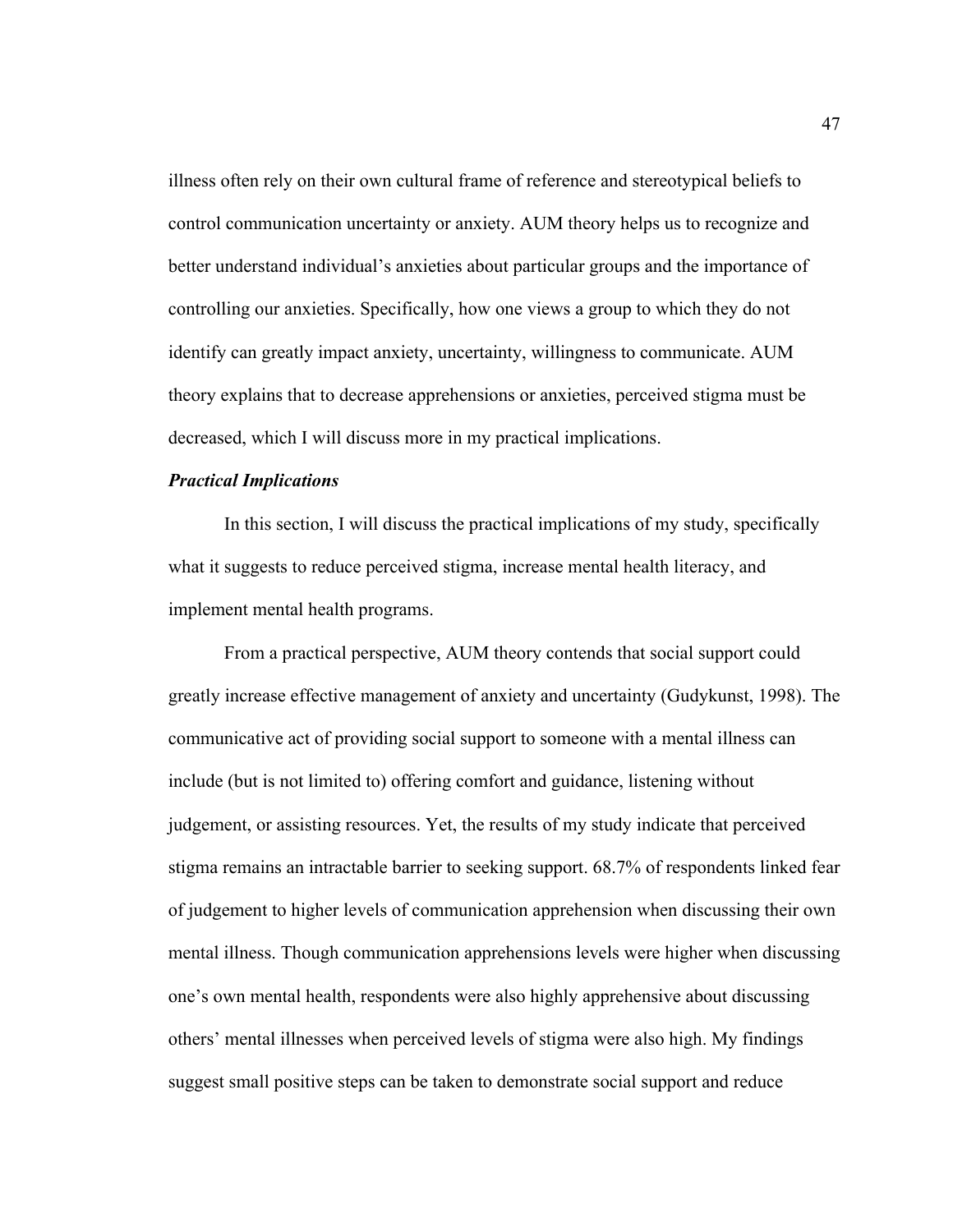perceived stigma. In my own experience, people with a mental illness may be more likely to attribute lack of social support to stigma, even when other factors may be at play (e.g., the other person may be busy with their own life, work, family, etc.). My friends know that I struggle with this perception and make it a goal to check in with me and remind me that level of support and communication is not due to my mental illness, rather their busy life schedules. These small acts of caring not only reduce stigma, they also foster an environment where I am comfortable discussing my mental health. It reduces the feeling that sharing about my mental illness is a burden to others and normalizes conversations around feeling (un)wellness.

The need for better social scripts to offer social support around mental illness was also highlighted in my findings. Fear of not knowing what to say was reported throughout my results, particularly among those who do not experience mental health themselves. 66% of respondents agreed that they fear that they may say the wrong thing when discussing someone else's mental illness. 59.5% reported higher levels of communication apprehension due to uncertainty of the outcome. Providing support may also seem daunting if the individual feels responsible for the person with mental illness' well-being. Increasing mental health literacy, or people's understandings of "how to obtain and maintain positive mental health" as well as "enhancing help-seeking efficacy (knowing when and where to seek help...)" is key to improving both social scripts and the ability to use them (Kutcher et al., 2016, p. 155). Mental health literacy can be learned just as culture can be learned through a person's beliefs, norms, and values. One additional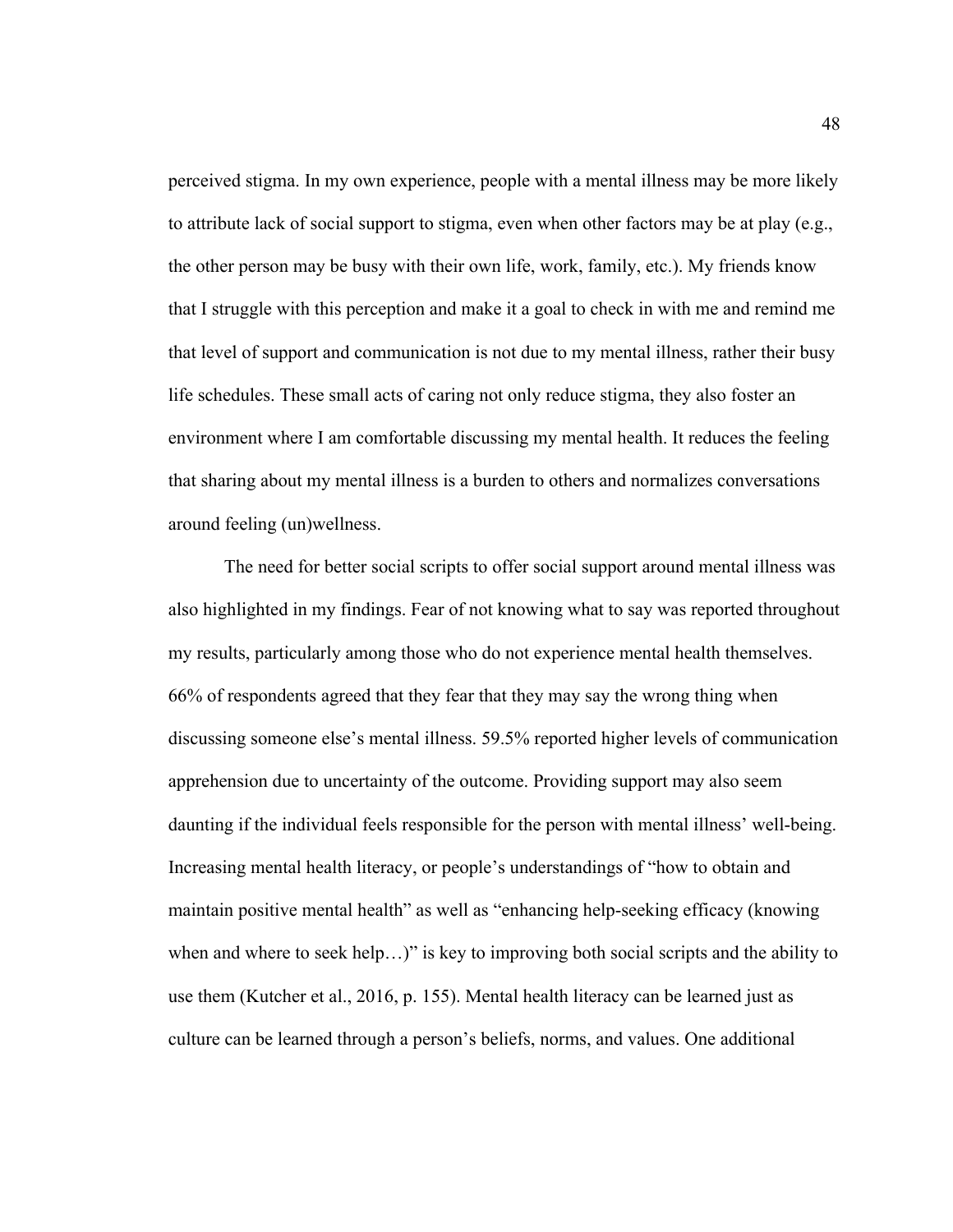benefit of increasing mental health literacy is that it also helps to combat perceived stigmas as well.

Combatting stigma more than just individual efforts, though. Society could benefit from implementing positive mental health messages through a multitude of channels. First, I believe mental health literacy should start at a young age both in school and at home. Schools provide a health class; however, schools do not have students complete a mental health course. Students should be able to understand what mental health is, what it could look like, how to help and support themselves and others, and learn healthy coping skills. Normalizing mental health communication is crucial for decreasing stigma and communication apprehension regarding mental illness. Second, media outlets should include positive messages regarding mental illness to provide support for those who have an illness and how other individuals who could support someone with a mental illness. Media is everywhere, and society could greatly increase their mental health literacy through more accurate portrayals of mental illness. During the 2021 Olympics, gymnastics "superstar" Simone Biles withdrew from competition due to mental health reasons. Media coverage was saturated with commentary regarding her actions, though opinions varied: Some media outlets reported her decision as disappointing and weak. Others have portrayed the extreme strength and courage it took for her to act. Ultimately, the media is a powerful influencer. If the media provides more positive support on the topic of mental health, I predict that many individuals would likely change their viewpoints and hopefully reduce societal stigmatizations towards mental health. Mental health has not been greatly studied in relation to media or the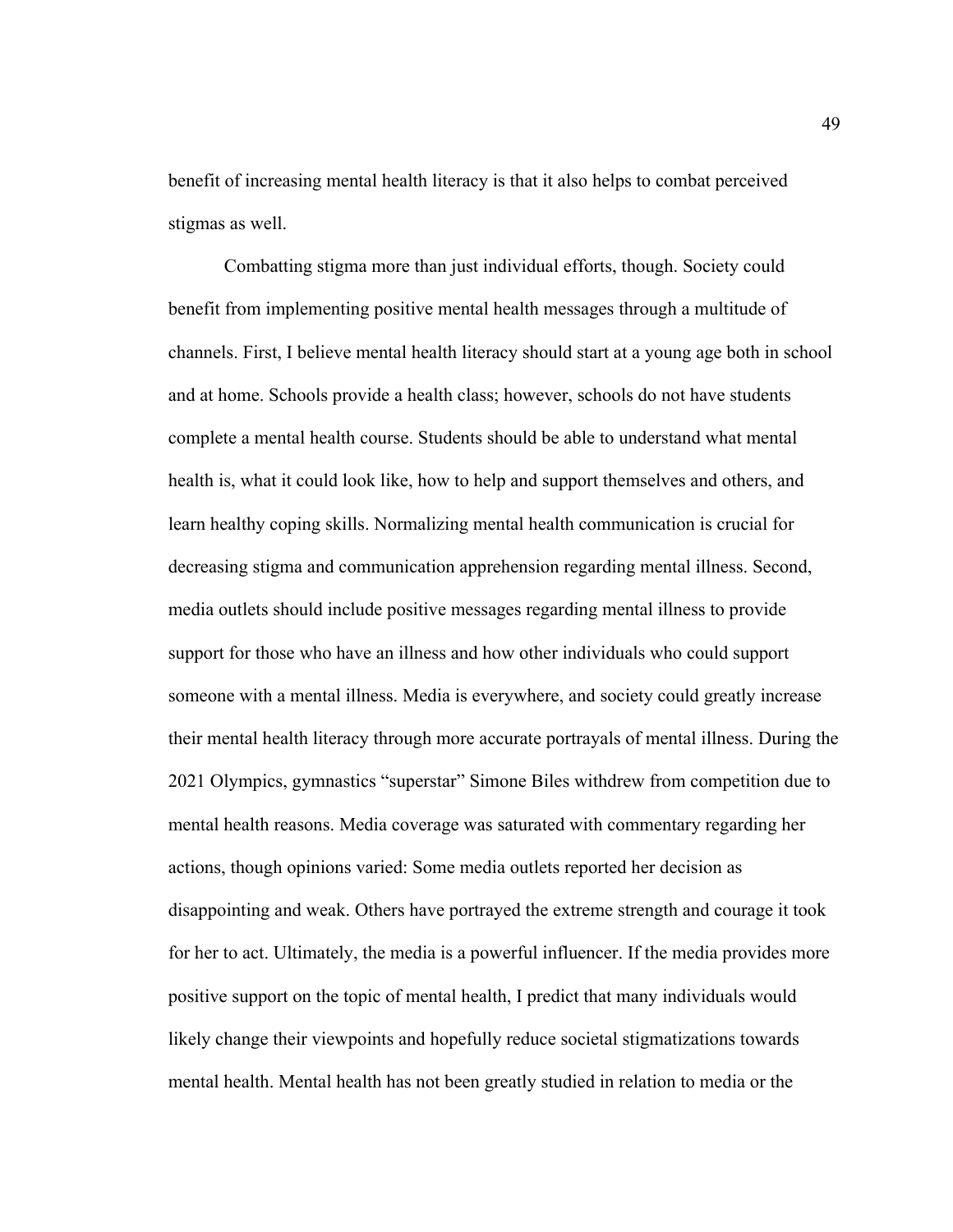specific communication channels that could provide the greatest impact on stigma management. Positive messages and portrayals of support not only influence people's willingness to disclose mental illness but may also increase caregivers' confidence for offering social support (see related arguments by McGinty et al., 2018).

#### **Limitations and Areas for Future Research**

To improve future mental health communication scholarship, I must discuss the limitations of this study. First, an estimated 75% of participants were female. Increasing gender diversity, and especially male representation in future research is important. In Western culture, men tend to be at greater risk for self-stigmatization related to mental illness when compared with women (Vogel, Wester, Hammer, & Downing-Matibag, 2014). Western culture's norms surrounding masculinity often pigeonhole men into appearing strong, independent, and competent when handling stress. Therefore, they are more likely to conceal their emotional distress and not reach out for help compared to women (Vogel et al., 2014). The different gendered expectations for emotional expression and support-seeking surrounding mental health do have consequences. According to the American Foundation for Suicide Prevention (2021), "In 2019, men died by suicide 3.63x more often than women" and "the rate of suicide is highest in middle-aged white men" (para. 2). It is possible the links between perceived stigma and communication apprehension, particularly when communicating about one's own mental health, may have been stronger if more respondents identifying as male had participated in the study. I believe future research needs to engage more male participants to further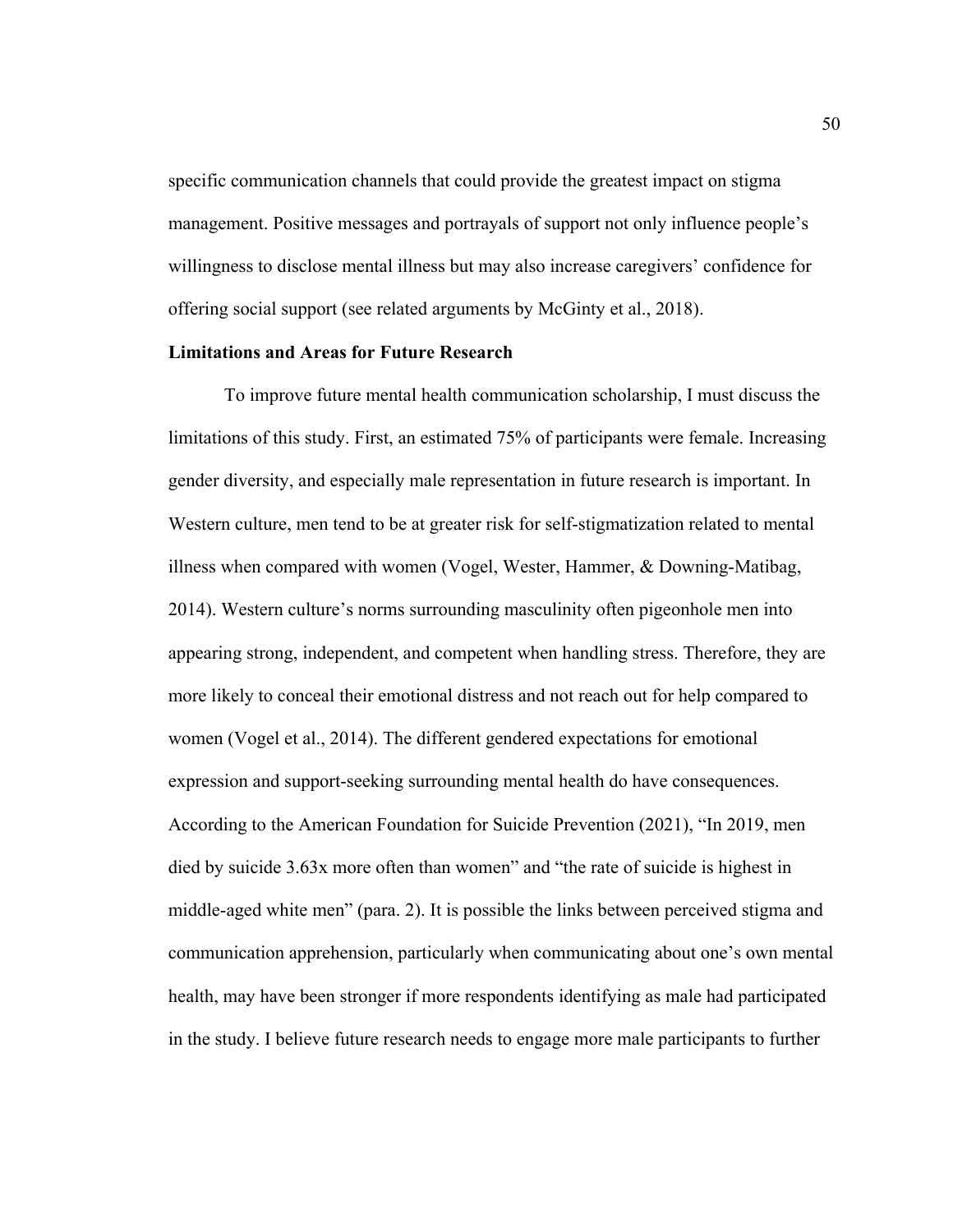explore potential gendered variations in their communication apprehension and willingness to communicate.

Second, this study compared communicating about one's own mental health and communicating about someone else's mental health. The comparison was important, as it found that individuals had higher levels of apprehension when communicating about their own mental health. If I focused solely on communicating about one's own mental health, I would have been able to gain a better understanding of which scenarios and/or settings individuals were the most apprehensive toward communicating in. Identifying specific situations that enable or constrain communication related to mental illness is crucial for stigma management. If individuals were more apprehensive in a specific situation, I would be able to pinpoint where that anxiety lies and what messages or practices could be used to decrease those levels of anxiety. This area of research may also benefit from a qualitative approach that allows for open-ended questions, and narratives.

Third, more than half of my participants were between the ages of 18-26 years old. It would be useful to expand the age groups represented in this research, particularly to determine if there are significant generational differences or ages where perceived stigma and communication apprehension are especially salient to the willingness to communicate about mental health. Thinking more broadly about age sparks additional questions for future investigations as well. Again, researchers should consider conducting qualitative investigations into the origins of an individual's stigmatizing beliefs about mental illness (e.g., through cultural norms, social or popular media, past experiences). For instance, children are often socialized into understanding social stigmas. It would be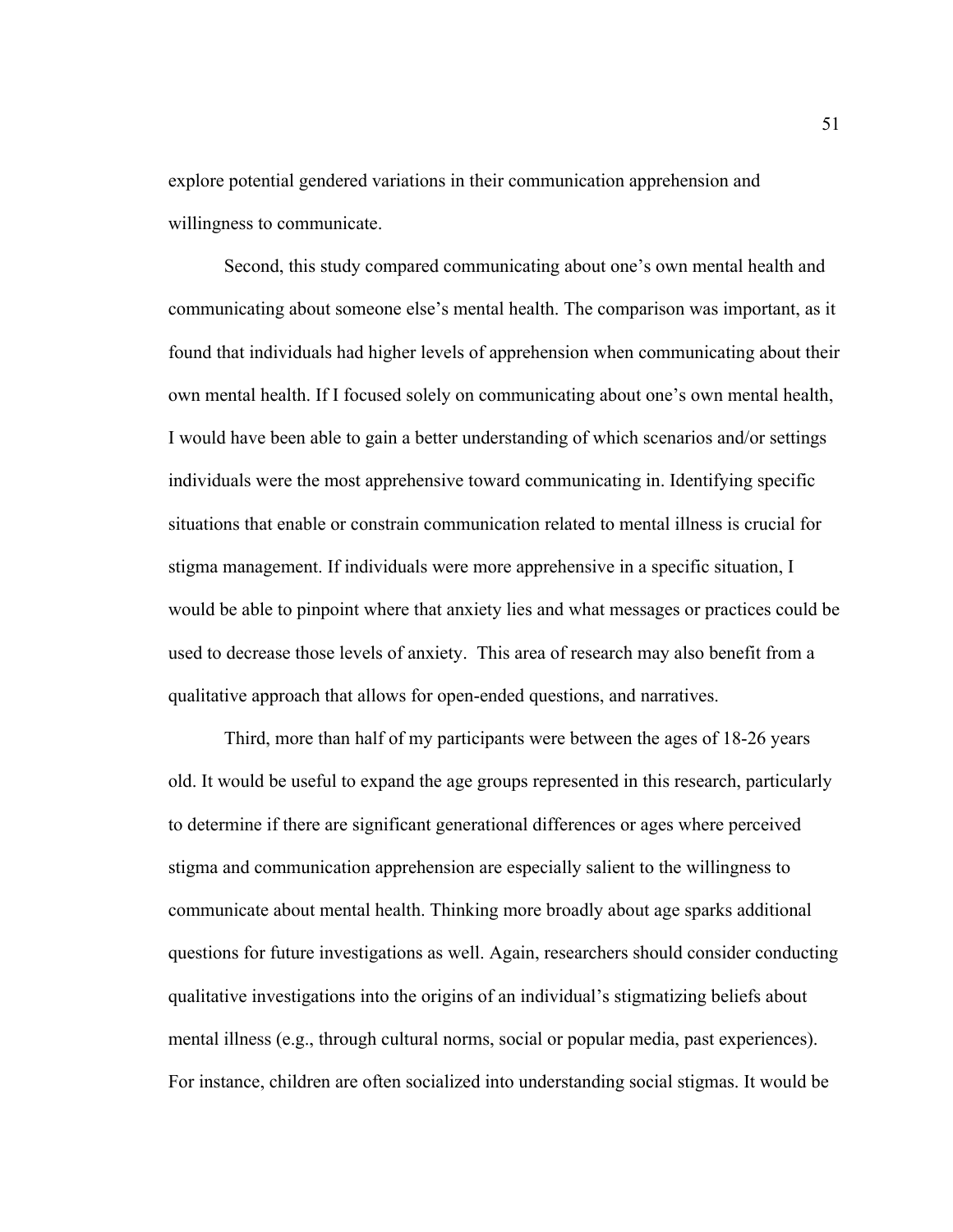productive to explore family communication patterns or educational messages encountered in schools related to mental health and the role they play in fostering or combatting mental illness stigmas and cultivating positive mental health. Expanding this research to include adolescents could also trace out existing knowledge and attitudes toward mental illness, as well as what makes participants (un)comfortable when discussing mental health. Such studies could usefully inform school-based programs aimed at addressing mental health stigmas.

# **Conclusion**

After reviewing previous literature and applying their knowledge and results to my study, I believe my research was successful in furthering mental health communication research. My study found a relationship between my three variables in relation to both communicating about self and communicating about an acquaintance's mental health. More specifically, the rate of individuals who were anxious and less willing to communicate about their own mental health reported a higher level of perceived stigma. In the future, I believe research should focus on mental health communication messages in the media as well as the benefits and impact of interpersonal communication and narrative in decreasing stigma. Decreasing stigma should help provide a safer environment for individuals with a mental illness when disclosing their illness to another person. My study found an increase in levels of apprehension with a lower level of willingness to communicate in relationship to perceived stigma of mental illness. I believe studies should focus on how individuals interpret and respond to felt stigma of their mental illness and whether or not self-stigmatization was present in their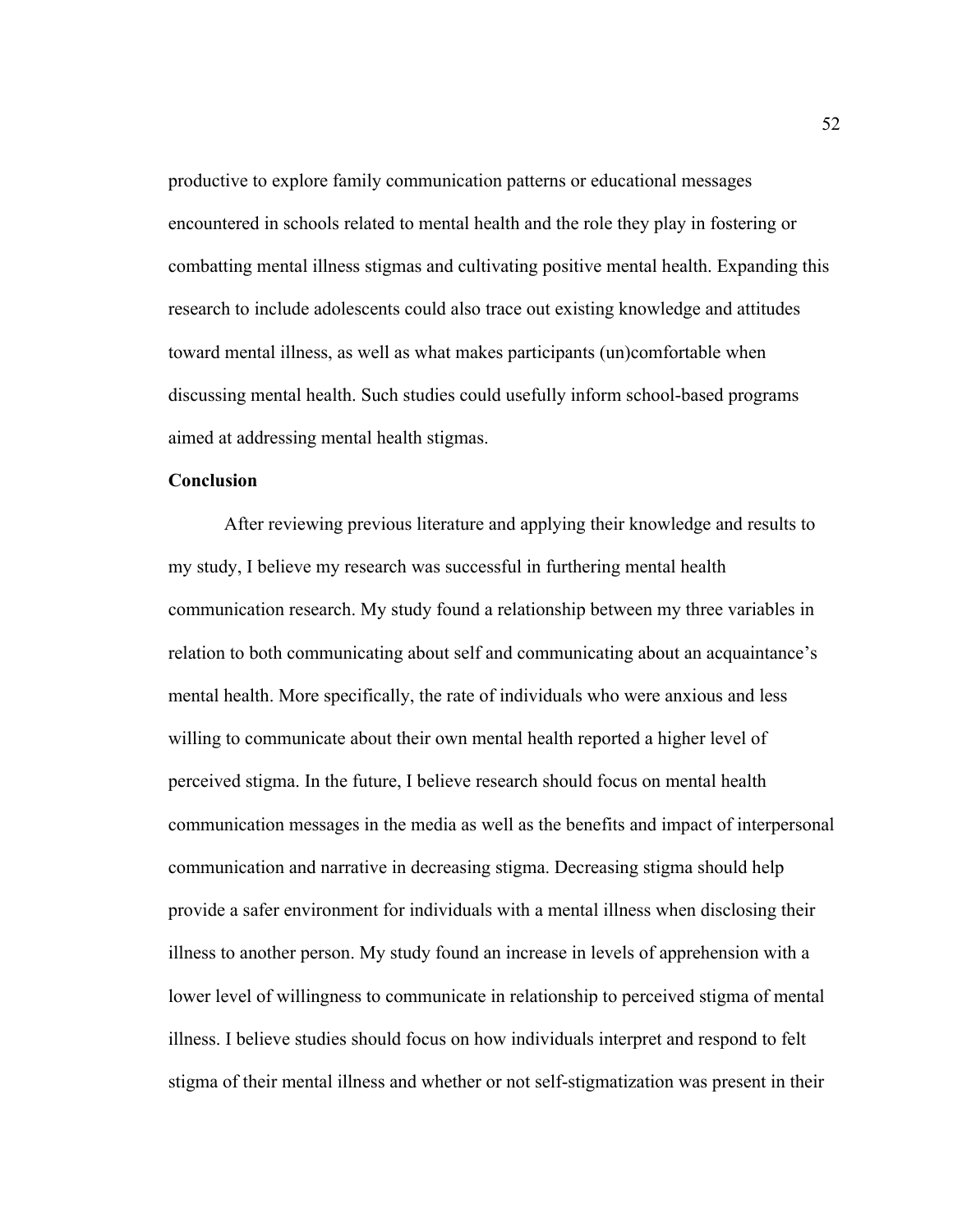decision to communicate or not to communicate about their mental health issues. If research can identify or find a correlation between specific messages and triggers of selfstigmatizing beliefs, then we can move forward in finding a solution to decrease levels of mental health stigmatization. Lastly, researching and implementing programs to educate our society on mental health literacy could benefit individuals with a mental illness, as well as individuals who do not have a mental illness. Providing the right resources for caregivers and support systems could greatly impact comfortability and decrease apprehension when communicating about mental health. Ultimately, I believe mental health stigma can be decreased and we can open up more dialogue surrounding mental illness.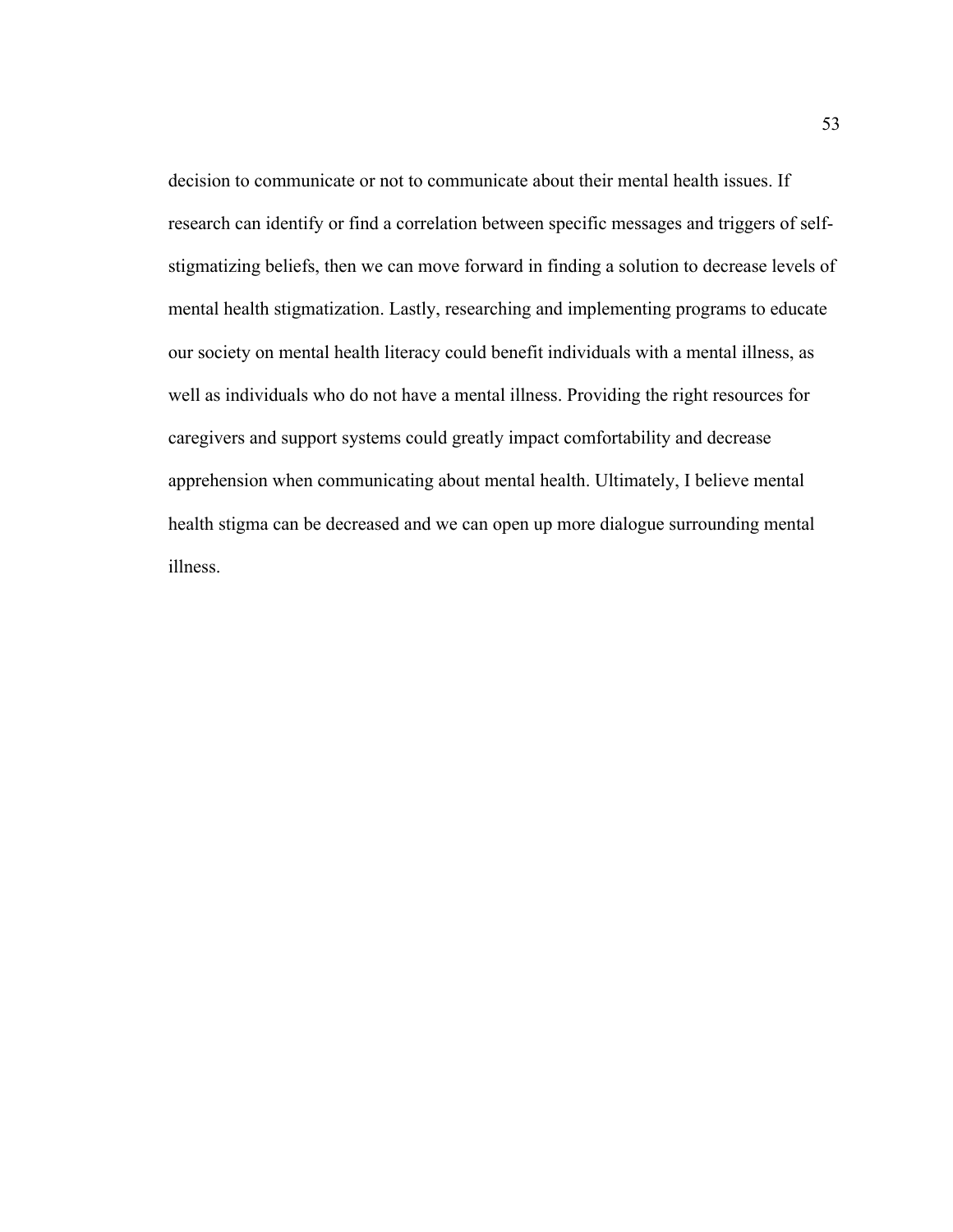#### **References**

Aguiniga, D., Madden, E., & Zellmann, K. (2016). An exploratory analysis of students' perceptions of mental health in the media. *Social Work in Mental Health*, *14*(4), 428–444. https://doi.org/10.1080/15332985.2015.1118002

American Foundation for Suicide Prevention. (2021). Suicide statistics. https://afsp.org/suicide-statistics

- Burgoon, J. K. (1976). The unwillingness-to-communicate scale: Development and validation. *Communication Monographs, 43*(1), 60-69. https://doi.org/10.1080/03637757609375916
- Carron, M., A. & Saad, H. (2012). Treatment of the mentally ill in the pre-moral and moral ear: A brief report. *Jefferson Journal of Psychiatry, 24*(1), Article 1. https://doi.org/10.29046/JJP.024.1.001
- Centers for Disease Control and Prevention (2016, February 29). Gay and bisexual men's health: Stigma and discrimination. https://www.cdc.gov/msmhealth/stigma-anddiscrimination.htm
- Centers for Disease Control and Prevention (2018, January 26). Learn about mental health. https://www.cdc.gov/mentalhealth/learn/index.htm

Corrigan, P. W. (1998). The impact of stigma on severe mental illness. *Cognitive and Behavioral Practice, 5*(2), 201-222. https:// https://doi.org/10.1016/S1077- 7229(98)80006-0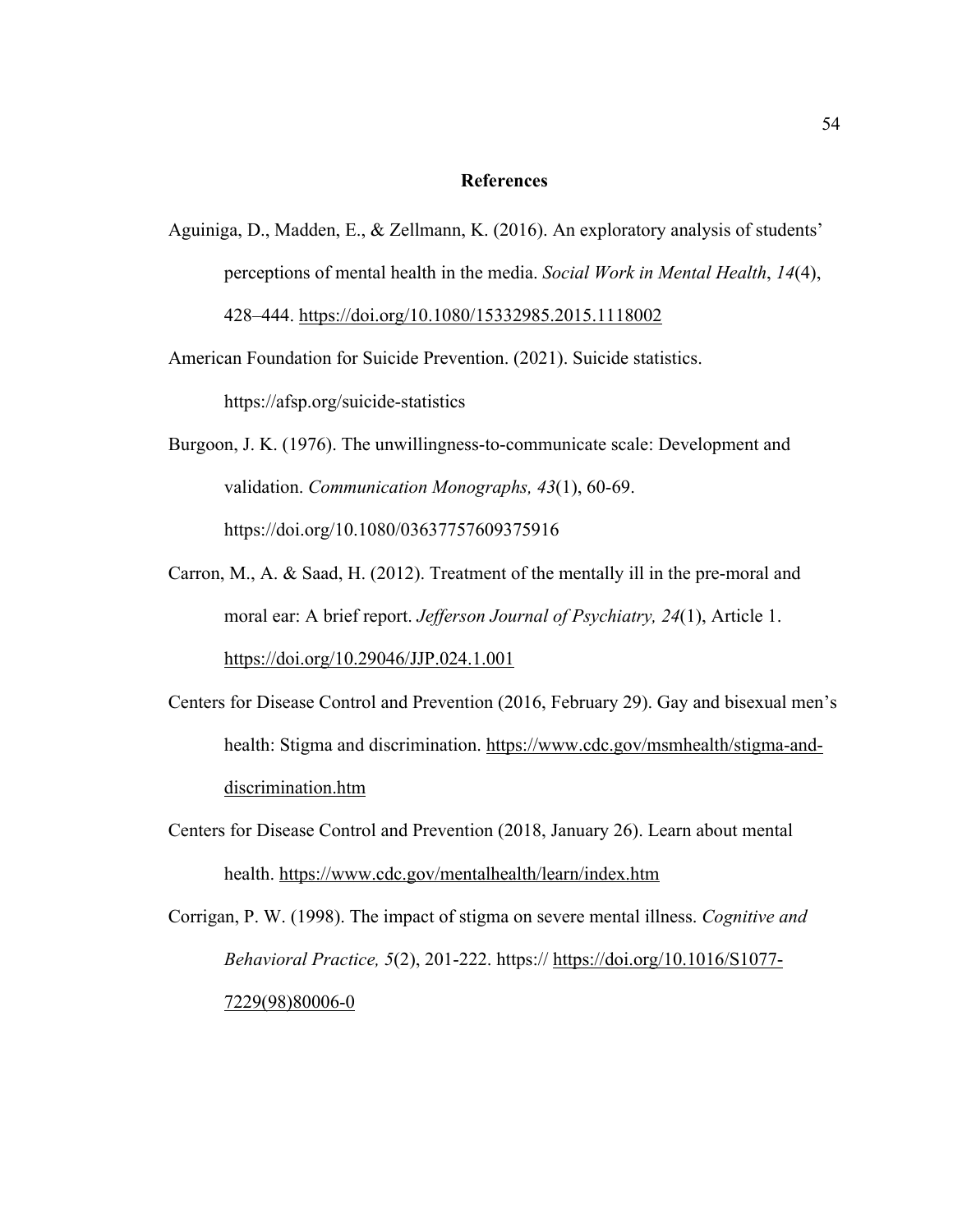Corrigan, P. W. & Rao, D. (2012). On the self-stigma of mental illness: Stages, disclosure, and strategies for change. *Canadian Journal of Psychiatry, 57*(8), 464- 469. https://doi.org/10.1177/070674371205700804

Department of Health and Human Services. (1999). Mental health: A report of the Surgeon General. National Institute of Mental Health. 6-9.

https://profiles.nlm.nih.gov/spotlight/nn/catalog/nlm:nlmuid-101584932X122-doc

- Elkington, K. S., Hackler, D., McKinnon, K., Borges, C., Wright, E. R., & Wainberg, M. L. (2012). Perceived mental illness stigma among youth in psychiatric outpatient treatment. *Journal of Adolescent Research, 27*(2), 290-317. https://doi.org/10.1177/0743558411409931
- Fabian, R. (2017, July 31). *The history of inhumane mental health treatments.* Talkspace. https://www.talkspace.com/blog/history-inhumane-mental-health-treatments/
- Fernando, S. (2014). *Mental health worldwide: Culture, globalization and development*. Springer.
- Fox, A. B., Earnshaw, V. A., Taverna, E. C., & Vogt, D. (2018). Conceptualizing and measuring mental illness stigma: The mental illness stigma framework and critical review of measures. *Stigma and Health, 3*(4), 348-376. https://doi.org/10.1037/sah0000104

Frey, R. J. (2012). Stigma. In K. Key (Ed.), *The Gale Encyclopedia of Mental Health* (3rd ed., Vol. 2, pp. 1485-1490). Detroit, MI: Gale. https://link-galecom.ezproxy.mnsu.edu/apps/doc/CX4013200456/GVRL?u=mnamsumank&sid= GVRL&xid=14a01520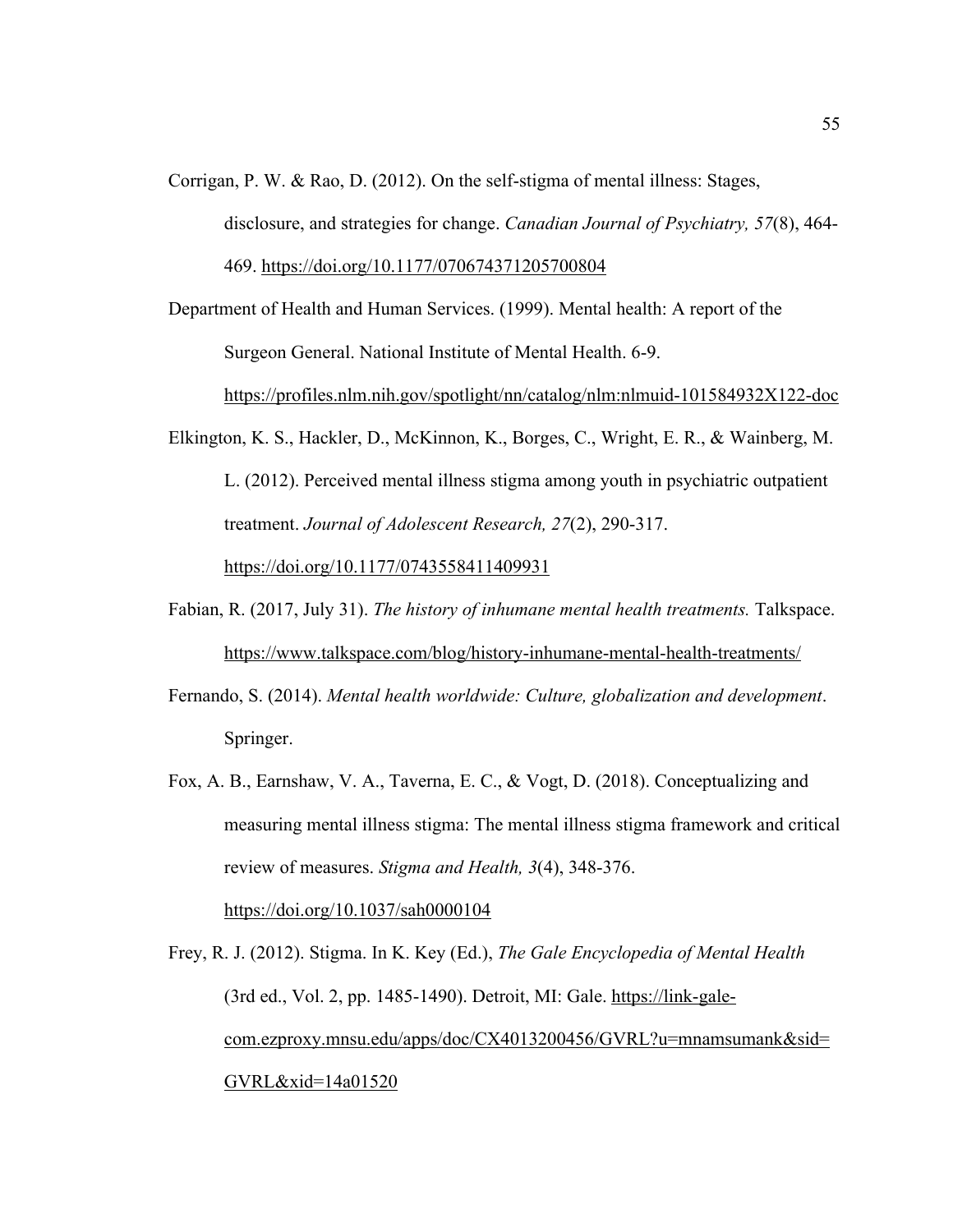Goffman, E. (1963). *Stigma; notes on the management of spoiled identity.* Prentice-Hall.

Gray, A. J. (2002). Stigma in psychiatry. *Journal of the Royal Society of Medicine, 95*.

72-76. https://doi.org/10.1258/jrsm.95.2.72

- Griffiths, K. M., Christensen, H., Jorm, A. F., Evans, K., & Groves, C. (2004). Effect of web-based depression literacy and cognitive–behavioural therapy interventions on stigmatising attitudes to depression: Randomised controlled trial. *British Journal of Psychiatry, 185*(4), 342-349. https://doi.org/10.1192/bjp.185.4.342
- Gudykunst, W. B. (1998). Applying anxiety/uncertainty management (aum) theory to intercultural adjustment training. *International Journal of Intercultural Relations, 22*(2), 227-250. doi:10.1016/S0147-1767(98)00005-4
- Hayes, A. F. (2018). *Introduction to mediation, moderation, and conditional process analysis: A regression-based approach* (2nd edition). The Guilford Press.
- Hedegaard, H., Curtin, S. C., & Warner, M. (2018). Suicide mortality in the United States, 1999–2017 (NCHS Data Brief No. 330). U.S. Department of Health and Human Services, Centers for Disease Control and Prevention, National Center for Health Statistics. https://www.cdc.gov/nchs/products/databriefs/db309.htm
- Heflinger, C. A., & Hinshaw, S. P. (2010). Stigma in child and adolescent mental health services research: Understanding professional and institutional stigmatization of youth with mental health problems and their families. *Administration and Policy in Mental Health and Mental Health Services, 37*(1), 61-70. https://doi.org/10.1007/s10488-010-0294-z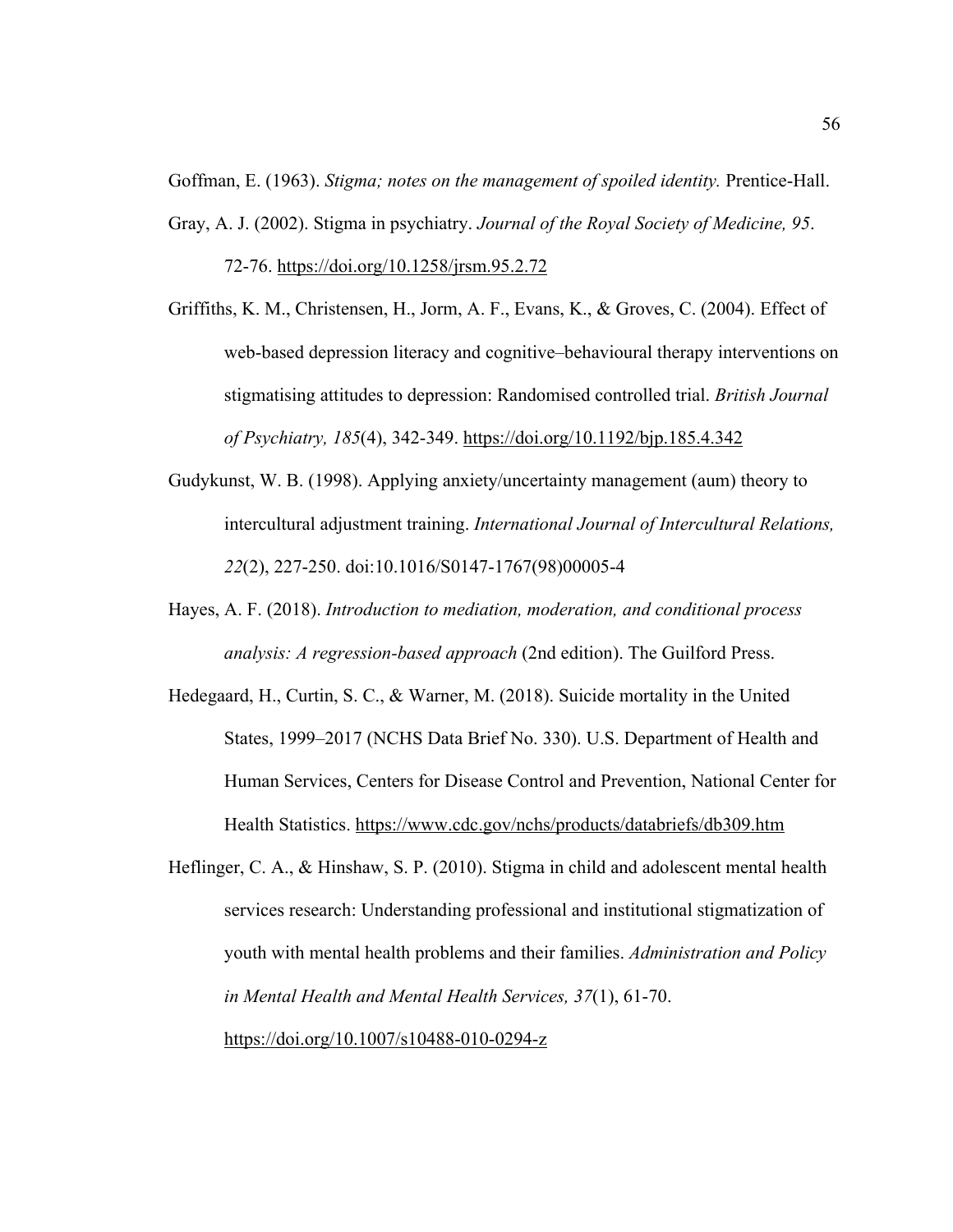Hensley, M. A. (2006). Mental illness stigma. *Social Work, 51*(2), 188.

https://doi.org/10.1093/sw/51.2.188

Kellas, J. K., Horstman, H. K., Willer, E. K., & Carr, K. (2015). The benefits of risks of telling and listening to stories of difficulty over time: Experimentally testing the expressive writing paradigm in the context of interpersonal communication between friends. *Health Communication, 30*, 843-858.

https://doi.org/10.1080/10410236.2013.850017

- Kennedy-Lightsey, C. D., Martin, M. M., Thompson, M., Himes, K. L., & Clingerman, Z. C. (2012). Communication privacy management theory: Exploring coordination and ownership between friends. *Communication Quarterly, 60*(5), 665-680. https://doi.org/10.1080/01463373.2021.725004
- Kutcher, S., Wei, Y., & Coniglio, C. (2016). Mental Health Literacy: Past, Present, and Future. *The Canadian Journal of Psychiatry*, *61*(3), 154–

158. https://doi.org/10.1177/0706743715616609

- Laerd Statistics (2020). Pearson's product moment correlation. *Statistical tutorials and software guides.* Retrieved 7<sup>th</sup> August, 2021, from https://statistics.laerd.com/statistical-guides/pearson-correlation-coefficientstatistical-guide.php
- Latalova, K., Kamaradova, D., & Prasko, J. (2014). Perspectives on perceived stigma and self-stigma in adult male patients with depression. *Neuropsychiatric Disease and Treatment, 10*. 1399-1405. http://dx.doi.org/10.2147/NDT.S54081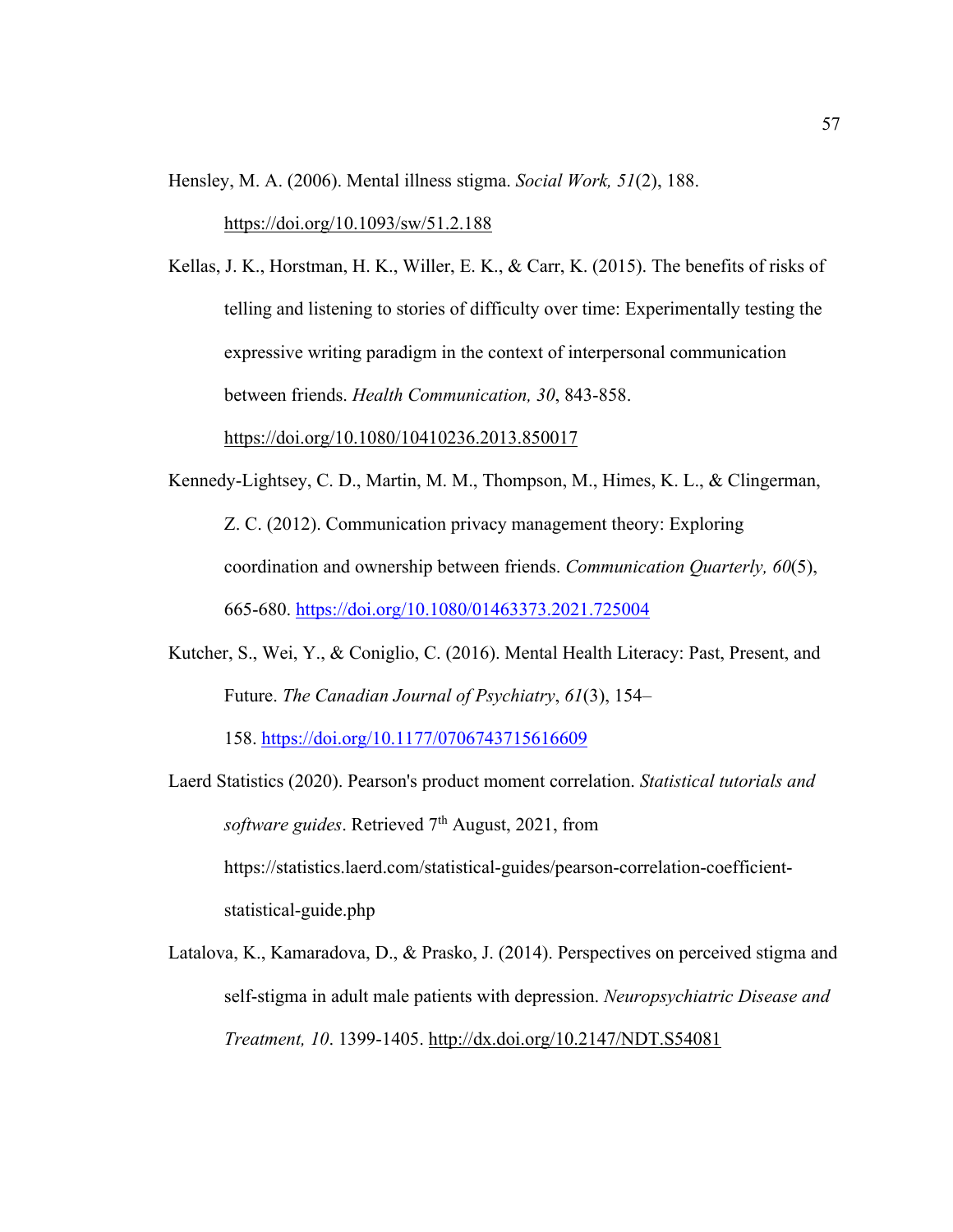- Lippert, L. R., Hall, R. D., Miller, A. E., & Davis, D. C. (Eds.). (2020). *Communicating mental health: history, contexts, and perspectives*. Lexington Books.
- Littlejohn, S., Foss, K. A., & Oetzel, J. G. (2016). *Theories of human communication*  $(11<sup>th</sup>$  ed.). Wavelength Press.
- Logan, S., Steel, Z., & Hunt, C. (2016). Intercultural willingness to communicate within health services: Investigating anxiety, uncertainty, ethnocentrism, and help seeking behaviour. *International Journal of Intercultural Relations, 54*, 77-86. https://dx.doi.org/10.1016/j.ijintrel.2016.07.007
- Magsamen-Conrad, K., Tetteh, D., & Lee, Y. (2016). Predictors of disability-related attitudes: considering self-esteem, communication apprehension, contact, and geographic location. *Psychology Research and Behavior Management*, *9*, 329– 338. https://doi.org/10.2147/PRBM.S113218
- McCroskey, J. C. (1977). Oral communication apprehension: A summary of recent theory and research. *Human Communication Research, 4*(1). https://doi.org/10.1111/j.1468-2958.1977.tb00599.x
- McCroskey, J. C. (1984). The communication apprehension perspective. In J. A. Daly  $\&$ J. C. McCroskey (Eds.), *Avoiding communication: Shyness, reticence, and communication apprehension*, (pp. 13-38). Sage Publications.
- McCroskey, J. C. (1997). Willingness to communicate, communication apprehension, and self-perceived communication competence: Conceptualizations and perspectives. In Daly et al., (Eds.), *Avoiding communication: Shyness, reticence, & communication apprehension,* (pp. 75-108). Hampton Press.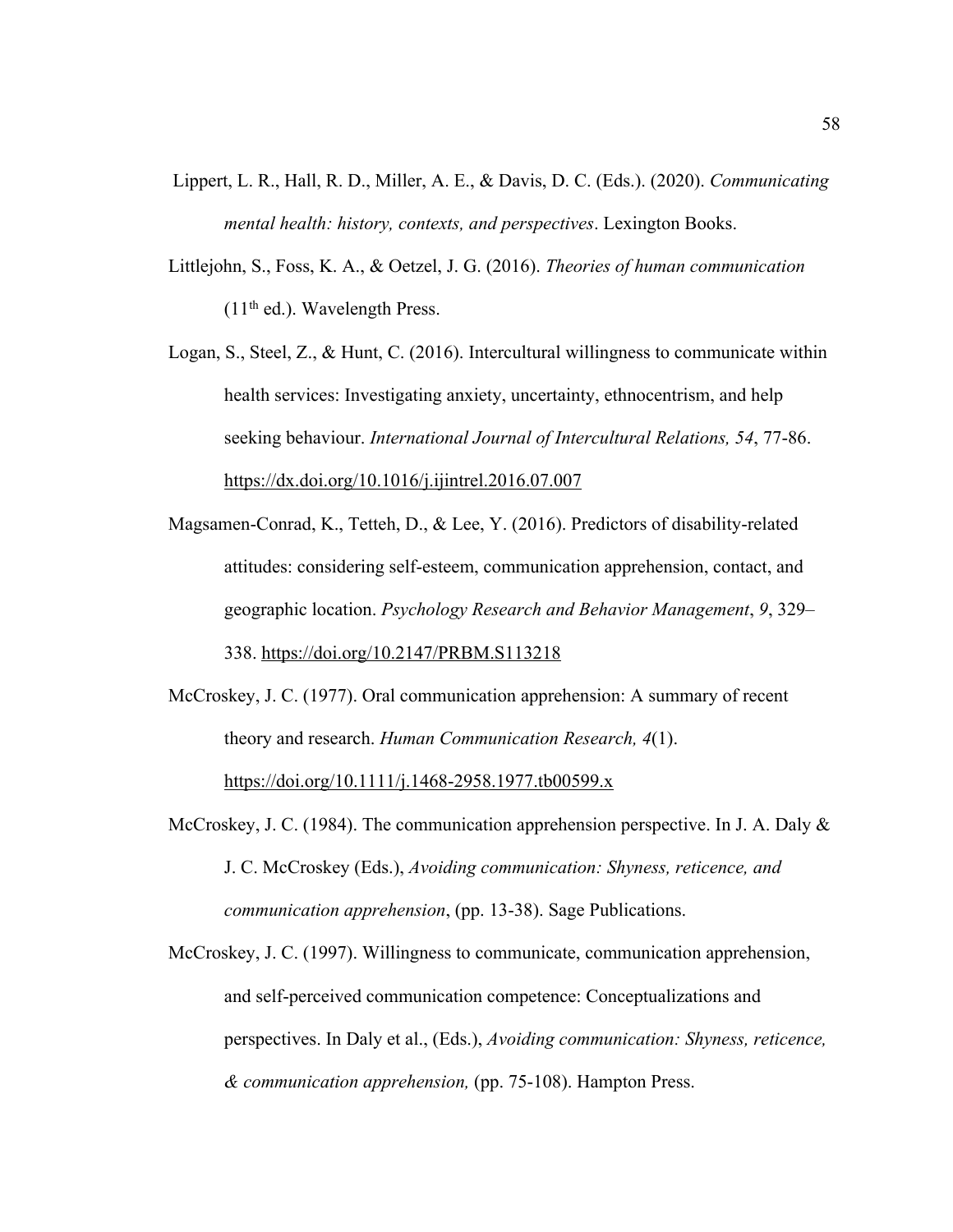- McCroskey J. C., Beatty M. J. (1986) Oral Communication Apprehension. In W. H. Jones, J. M. Cheek, S. R. Briggs (Eds.) *Shyness. Emotions, Personality, and Psychotherapy*. Springer. https://doi.org/10.1007/978-1-4899-0525-3\_21
- McCroskey, J. C., & Richmond, V. P. (1987). Willingness to communicate. In J. C. McCroskey & J. A. Daly (EDS.), *Personality and Interpersonal Communication*  (pp. 129-156). Sage Publications.
- McCroskey, J. C., & Richmond, V. P. (1998). Willingness to Communicate. In J.C. McCroskey, J.A. Daly, M.M. Martin, & M.J. Beatty (Eds.), *Communication and Personality*, (pp. 119-131). Hampton Press.
- McGinty, E. E., Goldman, H. H., Pescosolido, B. A., & Barry, C. L. (2018). Communicating about mental illness and violence: Balancing stigma and increased support for services. *Journal of Health Politics, Policy and Law, 43*(2), 185-228. https://doi.org/10.1215/03616878-4303507
- Meisenbach, R. B. (2010) Stigma management communication: A theory and agenda for applied research on how individuals manage moments of stigmatized identity. *Journal of Applied Communication Research, 38*(3), 268-292. https://doi.org/10.1080/00909882.2010.490841
- Merriam-Webster. (n.d.). Lunatic. In *Merriam-Webster.com dictionary*. Retrieved April 11, 2020, from https://www.merriam-webster.com/dictionary/lunatic
- Moses, T. (2010). Being treated differently: Stigma experiences with family, peers, and school staff among adolescents with mental health disorders. *Social Science & Medicine, 70*, 985-993. https://doi.org/10.1016/j.socscimed.2009.12.002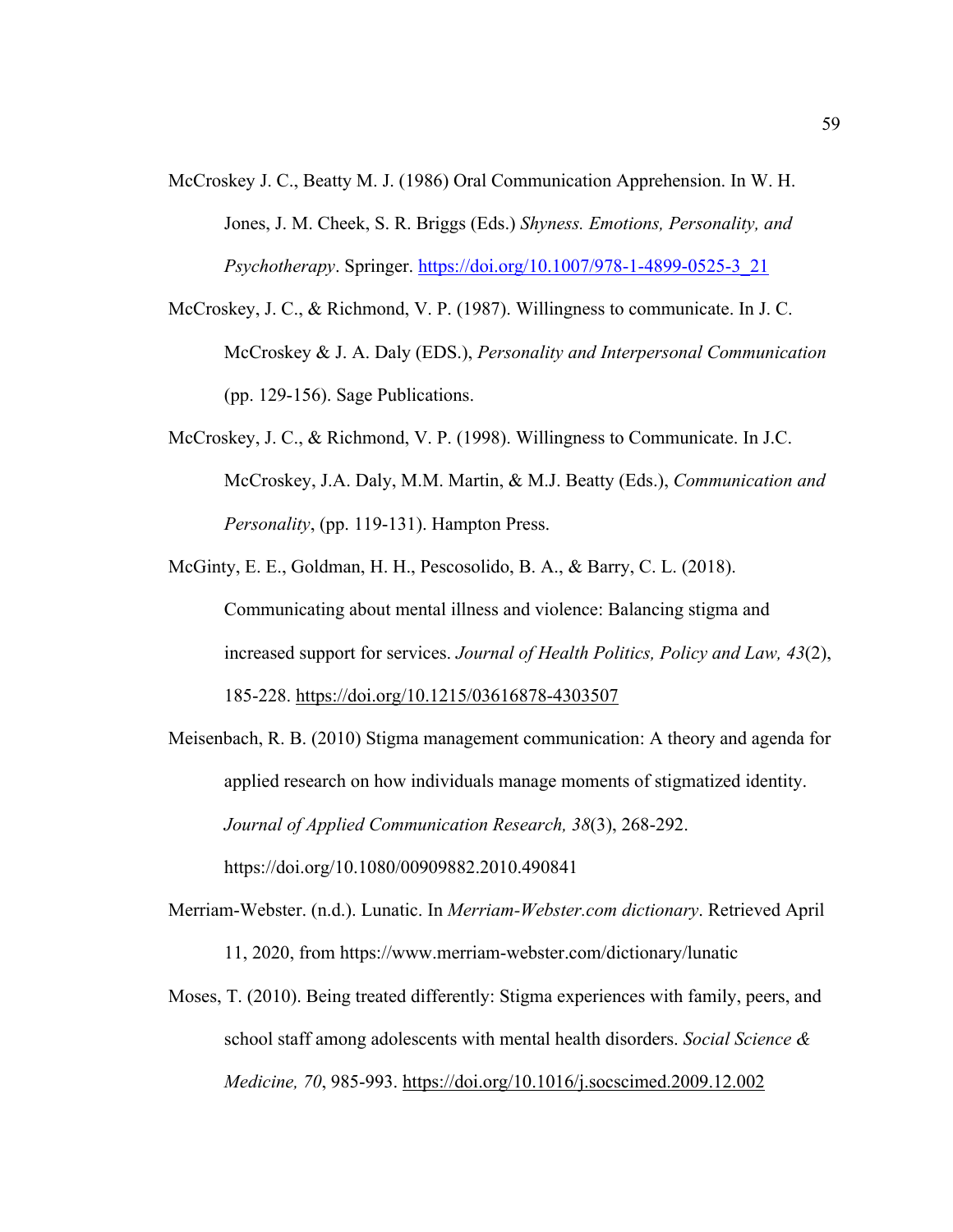- National Alliance on Mental Illness. (2021, March). *Mental Health By the Numbers.*  https://www.nami.org/mhstats
- Neuliep, J. W., & McCroskey, J. C. (1997). The development of intercultural and interethnic communication apprehension scales, *Communication Research Reports, 14*(2), 145-156. https://doi.org/10.1080/08824099709388656
- Oexle, N., Ajdacic-Gross, V., Kilian, R., Müller, M., Rodgers, S., Xu, Z., ... Rüsch, N. (2017). Mental illness stigma, secrecy and suicidal ideation. *Epidemiology and Psychiatric Sciences, 26*(1), 53-60. https://doi.org/10.1017/S2045796015001018
- Ozarin, L. (2006, September 28). *Diseases of the mind: Highlights of American psychiatry through 1900.* National Institutes of Health: U.S. National Library of Medicine. https://www.nlm.nih.gov/hmd/diseases/early.html
- Perrault, E., & Silk, K. (2015). Reducing Communication Apprehension for New Patients Through Information Found Within Physicians' Biographies. *Journal of Health Communication*, *20*(7), 743–750. https://doi.org/10.1080/10810730.2015.1018569
- Pinto-Foltz, M. D., Logsdon, M. C., & Myers, J. A. (2011). Feasibility, acceptability, and initial efficacy of a knowledge-contact program to reduce mental illness stigma and improve mental health literacy in adolescents. *Social Science & Medicine, 72*, 2011-2019. doi:10.1016/j.socscimed.2011.04.006
- Quintero Johnson, J. M., & Riles, J. (2018). "He acted like a crazy person": Exploring the influence of college students' recall of stereotypic media representations of mental illness. *Psychology of Popular Media Culture, 7*(2), 146-163. https://doi.org/10.1037/ppm0000121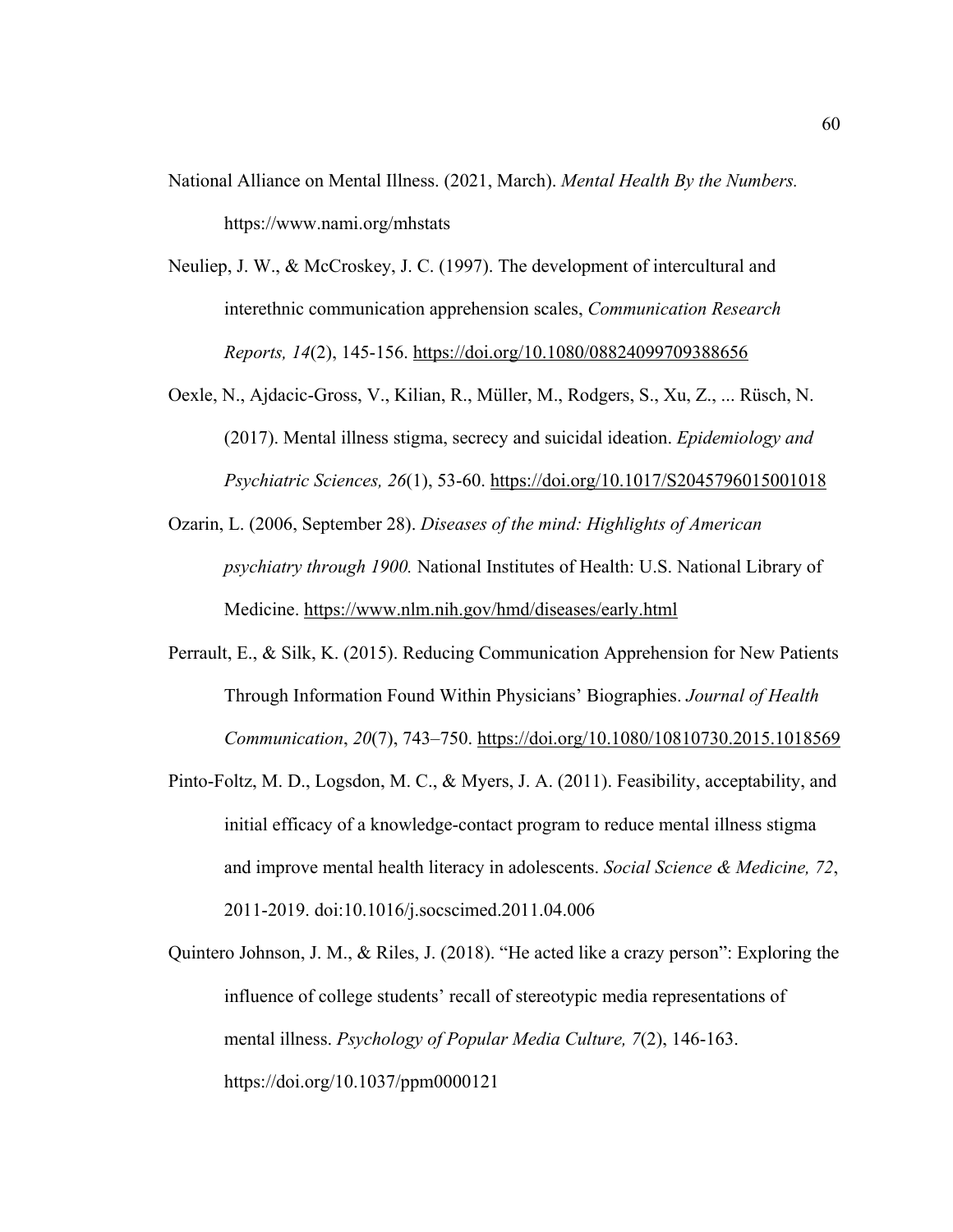- Rössler W. (2016). The stigma of mental disorders: A millennia-long history of social exclusion and prejudices. *EMBO reports*, *17*(9), 1250–1253. https://doi.org/10.15252/embr.201643041
- Rudnick, J. (2012). *To Share or Not to Share: The Impact of Disclosing Sexuality on Instructor Communication Apprehension, Instructional Effectiveness, and Student Relationships* [Master's thesis, Minnesota State University, Mankato]. Cornerstone. https://cornerstone.lib.mnsu.edu/etds/47/
- Stuart, H. (2006). Media portrayal of mental illness and its treatments: What effect does it have on people with mental illness? *CNS Drugs*, *20*(2), 99–106. https://doi.org/10.2165/00023210-200620020-00002
- Stuart, H. (2008). Fighting the stigma caused by mental disorders: past perspectives, present activities, and future directions. *World Psychiatry, 3*(3). 185-188. https://doi.org/10.1002/j.2051-5545.2008.tb00194.x
- Ting-Toomey, S. (2009). Anxiety/uncertainty management theory. In S. W. Littlejohn & K. A. Foss (Eds.), *Encyclopedia of communication theory* (Vol. 1, pp. 37-38). Thousand Oaks, CA: SAGE Publications, Inc. doi:10.4135/9781412959384.n15
- Venetis, M. K., Chernichky-Karcher, S., & Gettings, P. E. (2018) Disclosing Mental Illness Information to a Friend: Exploring How the Disclosure Decision-Making Model Informs Strategy Selection, Health Communication, 33:6, 653- 663, DOI: 10.1080/10410236.2017.1294231
- Vogel, D. L., Wester, S. R., Hammer, J. H., & Downing-Matibag, T. M. (2014). Referring men to seek help: The influence of gender role conflict and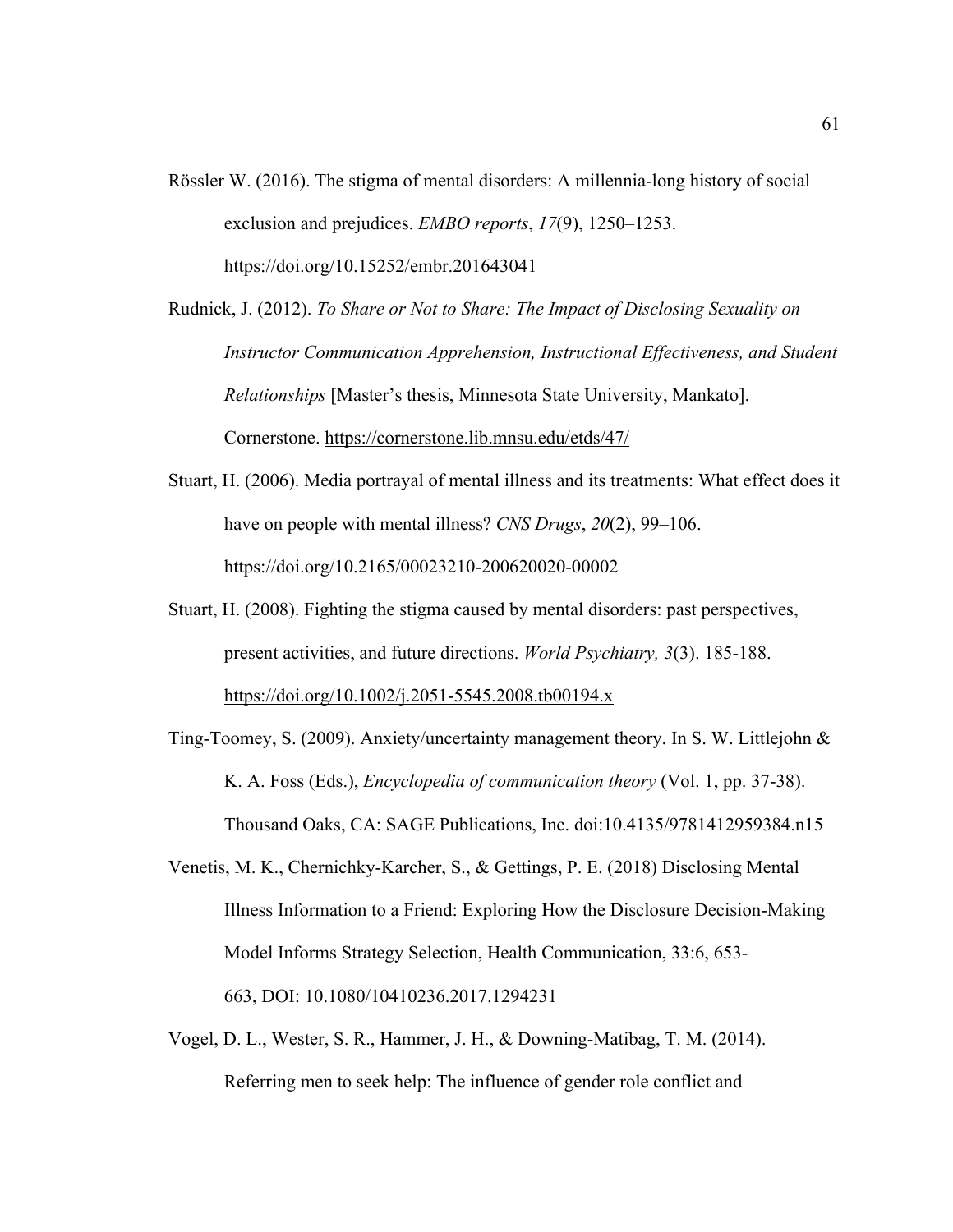stigma. *Psychology of Men & Masculinity, 15*(1), 60–

67. https://doi.org/10.1037/a0031761

Vyncke, B., & van Gorp, B. (2018). An experimental examination of the effectiveness of framing strategies to reduce mental health stigma. *Journal of Health Communication*, *23*(10-11), 899–908.

https://doi.org/10.1080/10810730.2018.1538272

Watson, A. K., Monroe, E. E., Atterstrom, H. (1989). Comparison of communication apprehension across culture: American and Swedish children. *Communication Quarterly, 37(1). 67-76.* https://doi-

org.ezproxy.mnsu.edu/10.1080/01463378909385526

- Wong, E. C., Collins, R. L., Cerully, J. L., Yu, J. W., & Seelam, R. (2018). Effects of contact-based mental illness stigma reduction programs: age, gender, and Asian, Latino, and White American differences. *Social Psychiatry and Psychiatric Epidemiology, 53*(3). https://doi.org/10.1007/s00127-017-1459-9
- Zieger, A., Mungee, A., Schomerus, G., Ta, T. M., Dettling, M., Angermeyer, M. C., & Hahn, E. (2016). Perceived stigma of mental illness: A comparison between two metropolitan cities in India. *Indian journal of psychiatry*, *58*(4), 432–437. https://doi.org/10.4103/0019-5545.196706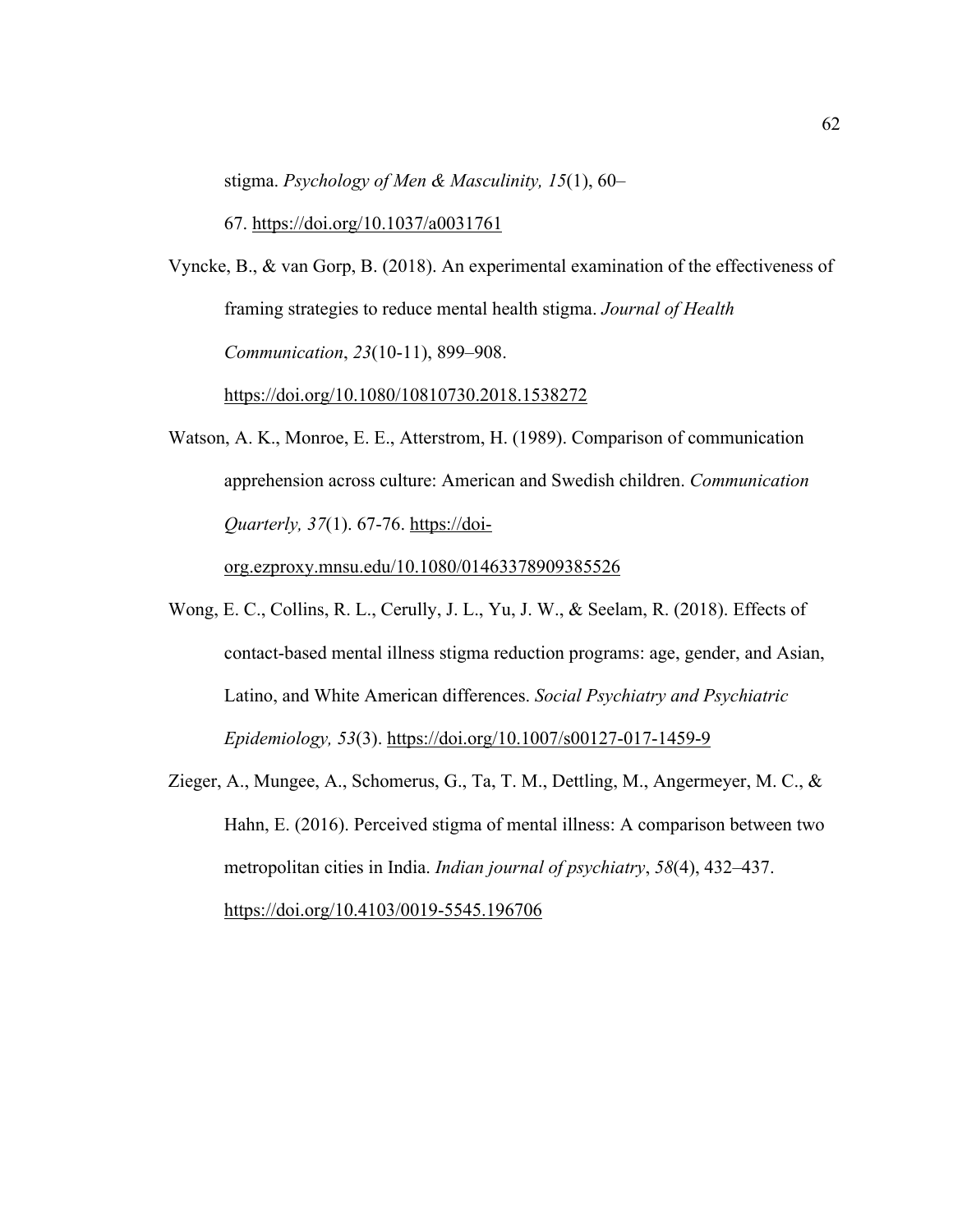# **Appendices**

# **Appendix A.**

# *Demographic Questions*

What is your age?

- o 18-22
- o 23-26
- o 27-30
- o 31-35

What is your gender?

- o Male
- o Female
- o Other
- o Prefer not to say

Have you ever been diagnosed with a mental illness?

- o Yes
- o No
- o Prefer not to say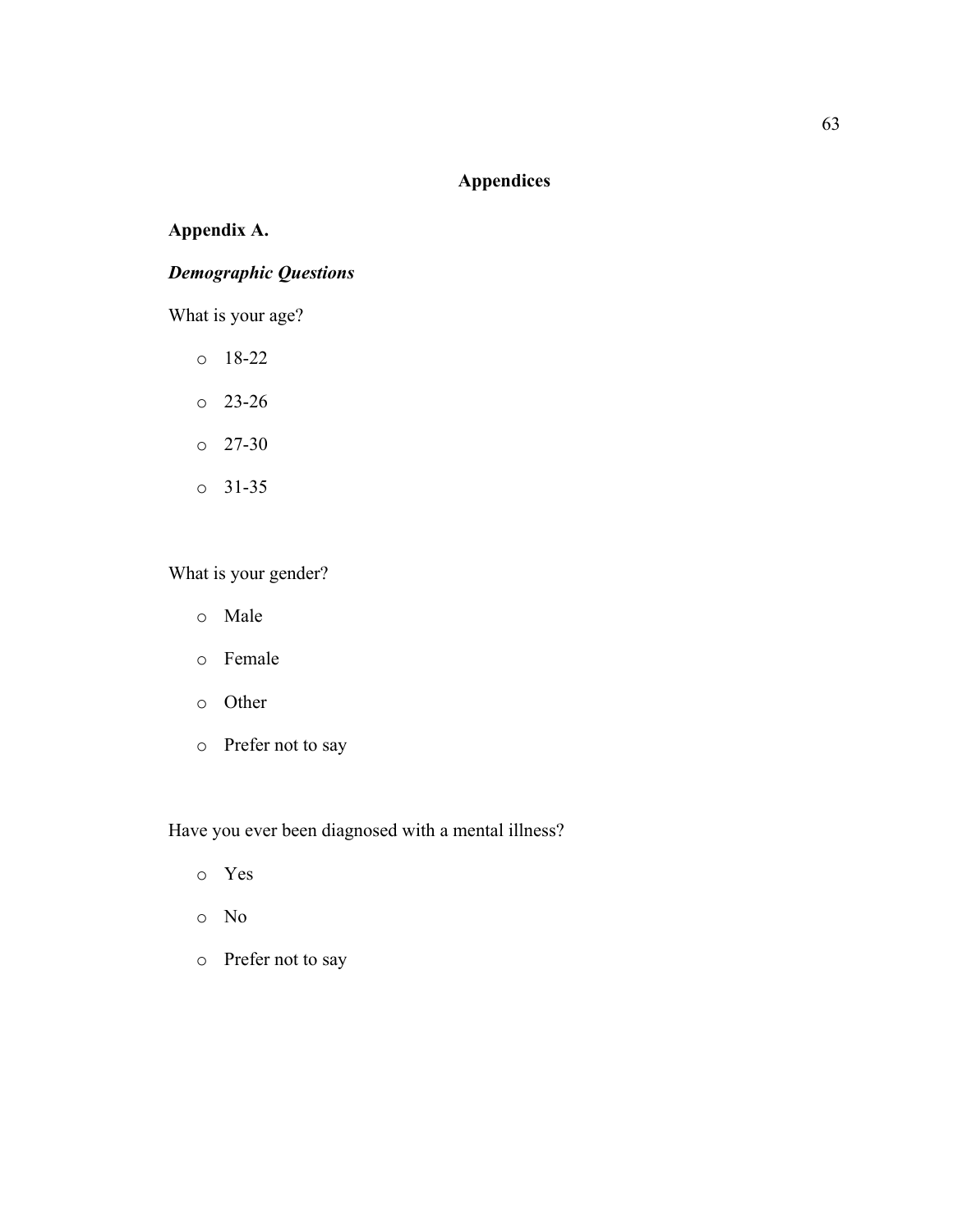# **Appendix B.**

# *10-item Perceived Stigma Scale*

Five-Point scale ranging from 1-5 (1=Strongly Disagree, 2=Disagree, 3=Neutral, 4=Agree, 5=Strongly Agree).

- 1. Most people believe that mental illness is a sign of personal weakness.
- 2. Most people believe that mental illness is not a real medical illness.
- 3. Most people believe that people with a mental illness are lazy.
- 4. Most people believe that individuals with a mental illness should be able to cope with things by themselves.
- 5. Most people believe that people with mental illness are dangerous.
- 6. Most people believe that it is best to avoid people with a mental illness.
- 7. Most people believe that people with mental illness are unpredictable.
- 8. Most people would not tell anyone if they had a mental illness.
- 9. Most people would not employ someone with a mental illness.
- 10. Most people would not vote for a politician with any disclosed mental illness.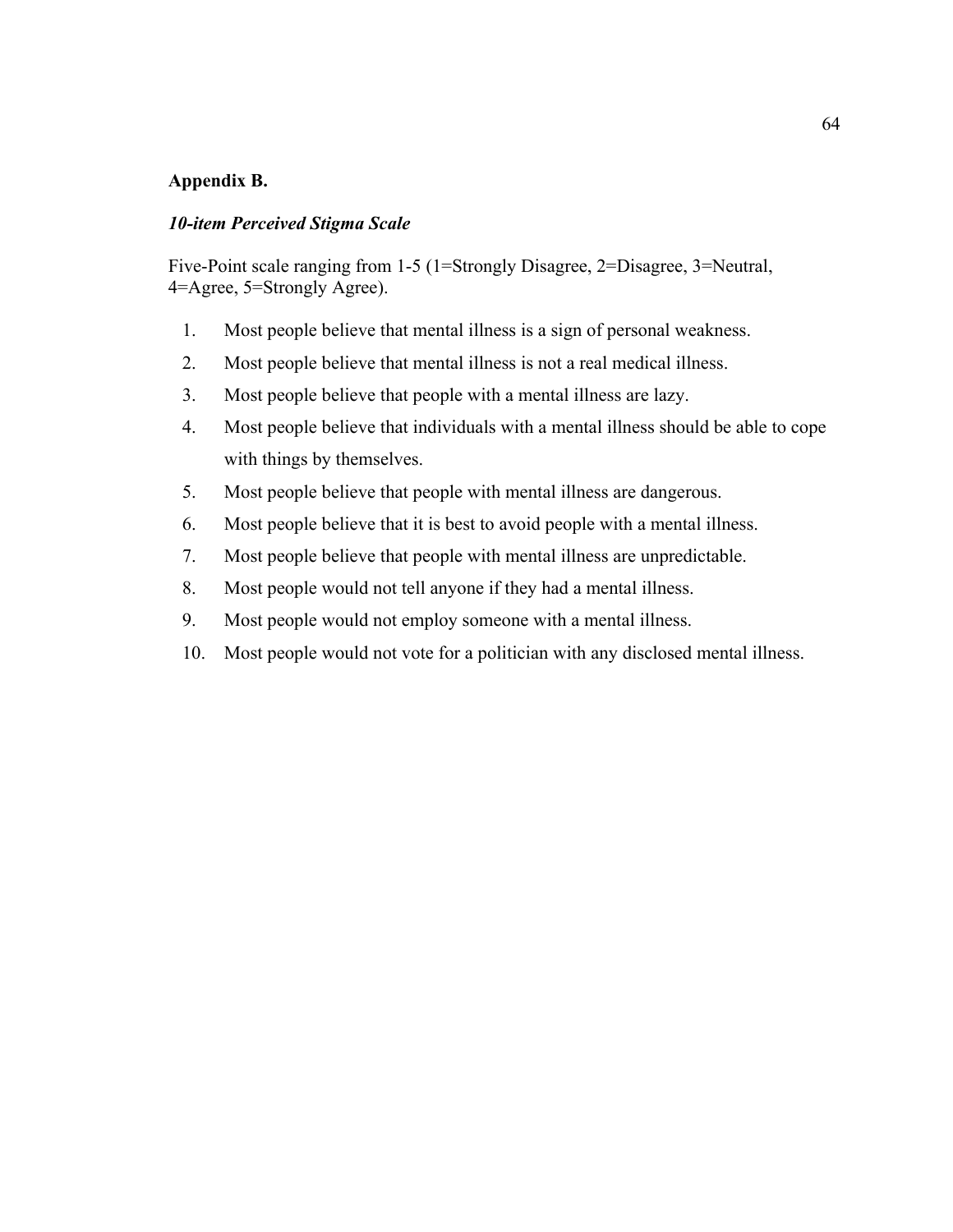# **Appendix C.**

## *22-item Mental Health Communication Apprehension Scale*

# **Five-Point scale ranging from 1-5 (1=Strongly Disagree, 2=Disagree, 3=Neutral, 4=Agree, 5=Strongly Agree).**

- 1. I am tense and unsure when interacting with a person about their mental illness.
- 2. I am tense and unsure when interacting with an acquaintance about my mental health.
- 3. While participating in a conversation with a person with a mental illness, I get nervous.
- 4. Communicating with an acquaintance about my mental health makes me feel uncomfortable.
- 5. Communicating with a person about their mental illness makes me feel uncomfortable.
- 6. I have anxiety about speaking to a person about their mental illness because I fear I may make it worse.
- 7. I am anxious when talking about mental health because I am unsure of the outcome.
- 8. Starting a conversation about mental health makes me uneasy.
- 9. I am afraid I will say the wrong thing when discussing someone else's mental illness.
- 10. I am afraid to talk about my mental health because I fear that I will be judged.
- 11. I am calm and relaxed when interacting with a person about their mental health.
- 12. I am calm and relaxed when interacting with an acquaintance about my mental health.
- 13. I do not get nervous while participating in a conversation with a person with a mental illness.
- 14. I am comfortable communicating with an acquaintance about my mental health.
- 15. I am comfortable communicating with a person about their mental illness.
- 16. I am not worried about speaking to a person about their mental illness because I know that I will not make it worse.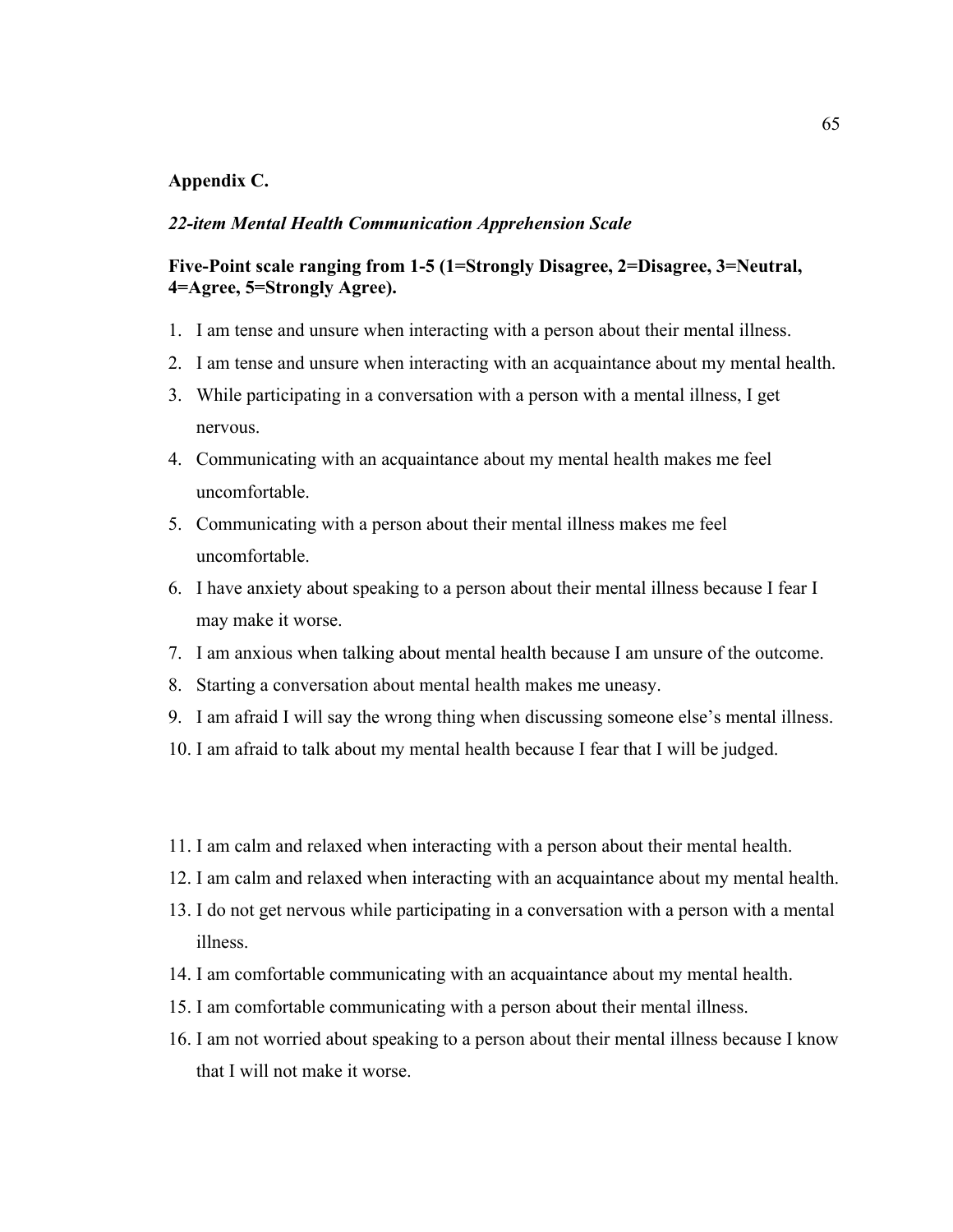- 17. I am comfortable when talking to an acquaintance about mental health even though I may be unsure of the outcome.
- 18. I am comfortable starting a conversation about mental health.
- 19. I am comfortable talking to someone about their mental health, because I know what to say.
- 20. I am comfortable talking about my mental health because I know that I will not be judged.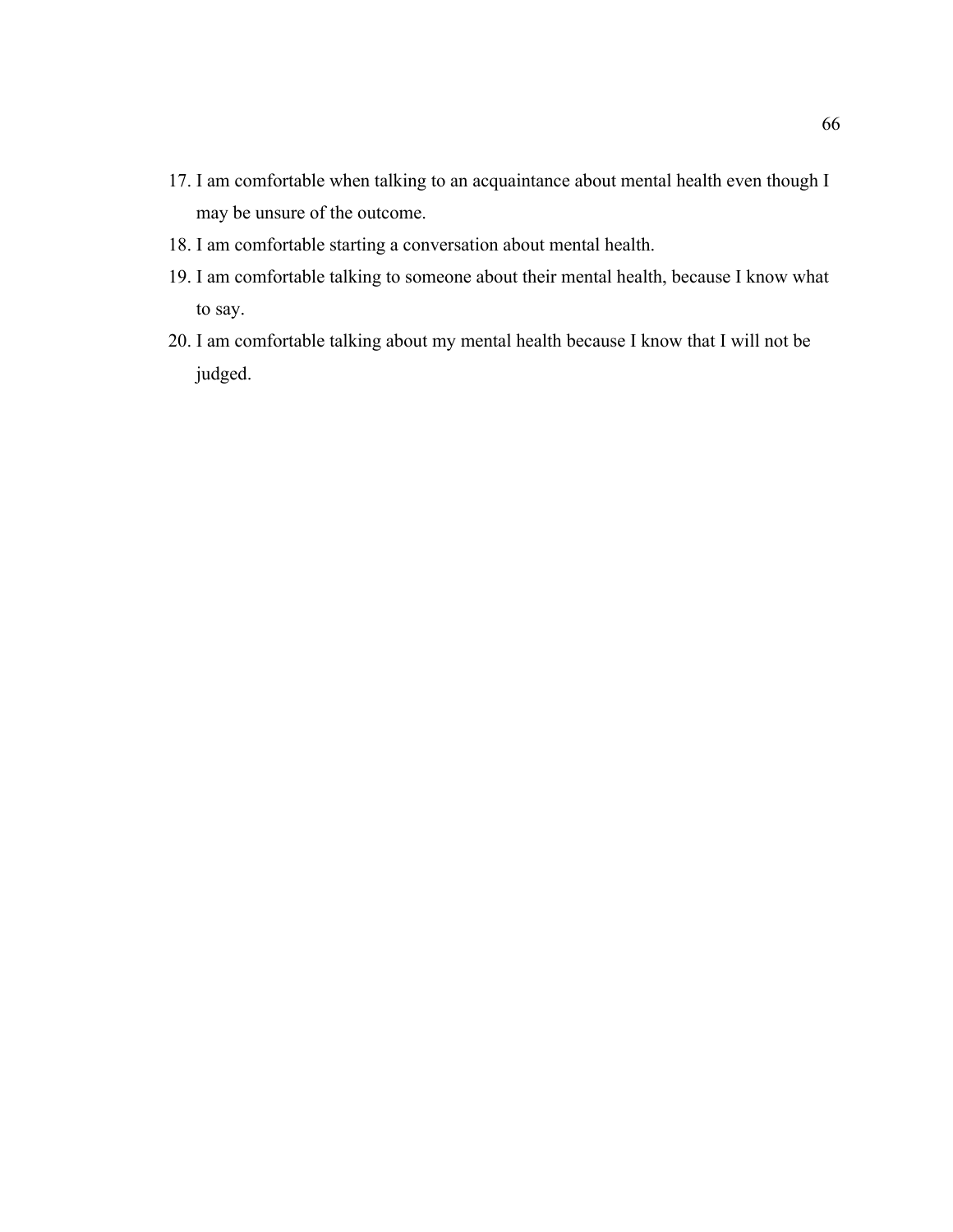# **Appendix D. –(if you have had mental health issues, or think of someone else)**

# *20-item Mental Health Willingness to Communication Scale*

**Rate the percentage of the time you would choose to communicate. 0=Never,** 

## **100=Always**

- 1. Talk with a physician about your mental health related issues.
- 2. Talk with a stranger about your mental health related issues.
- 3. Talk with an acquaintance about your mental health related issues.
- 4. Talk with a trusted friend about your mental health related issues.
- 5. Talk with a parent/guardian about your mental health related issues.
- 6. Talk with a family member (other than a parent) about your mental health related issues.
- 7. Talk about your mental health related issues with a group of people.
- 8. Talk online about your mental health related issues (i.e., blog, facebook posts, etc.).
- 9. Go out of your way to talk to someone about your mental health related issues
- 10. Ask for advice on how you can get help for a mental health related issue.
- 11. Talk with a physician about an acquaintance's mental health related issues.
- 12. Talk with a stranger about an acquaintance's mental health related issues.
- 13. Talk with an acquaintance about another acquaintance's mental health related issues.
- 14. Talk with a trusted friend about an acquaintance's mental health related issues.
- 15. Talk with a parent/guardian about an acquaintance's mental health related issues.
- 16. Talk with a family member (other than a parent) about an acquaintance's mental health related issues.
- 17. Talk about an acquaintance's mental health related issues with a group of people.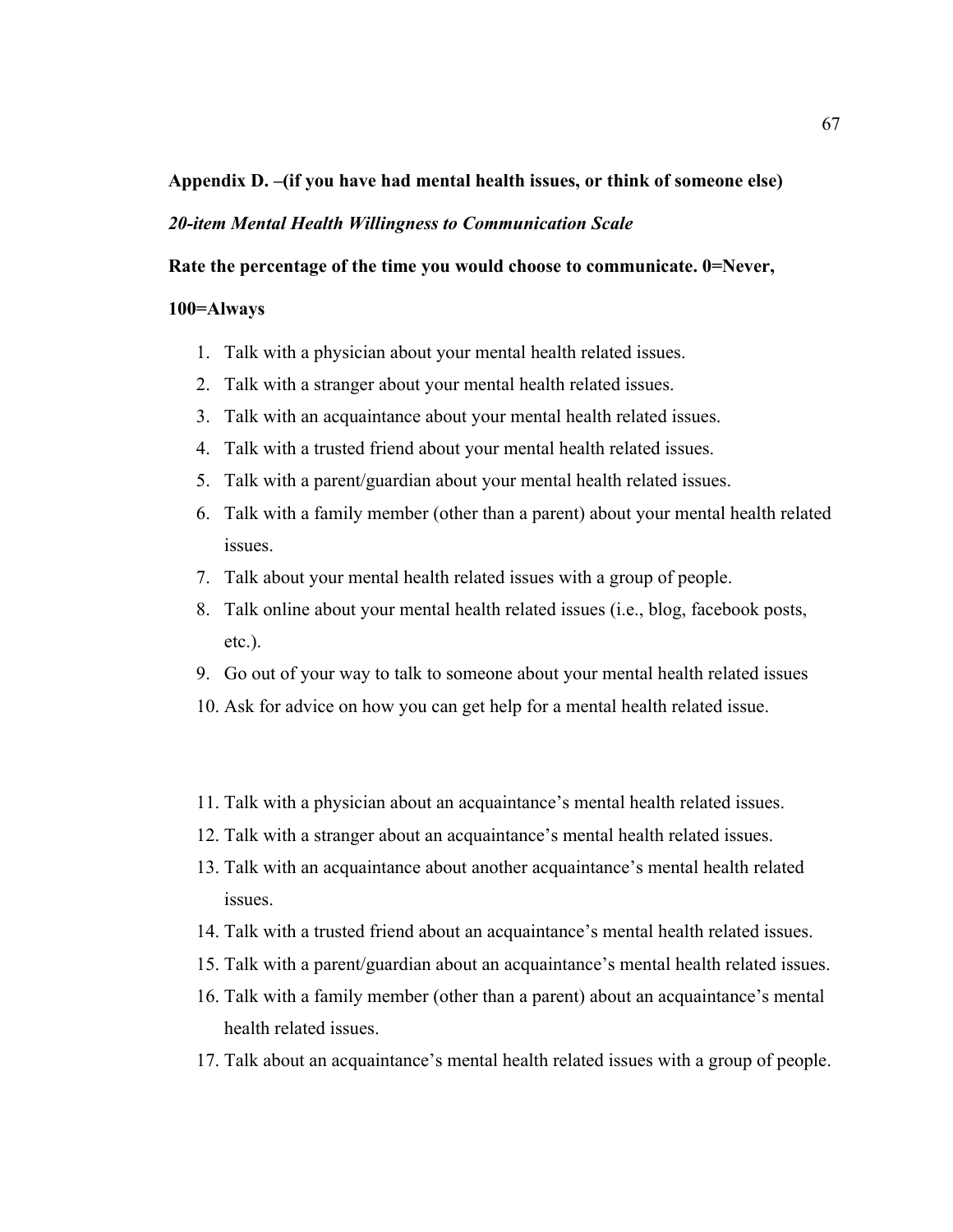- 18. Talk online about an acquaintance's mental health related issues (i.e. blog, facebook posts, etc.).
- 19. Go out of your way to talk to an acquaintance about their mental health related issues.
- 20. Ask for advice on how to help an acquaintance with a mental health related issues.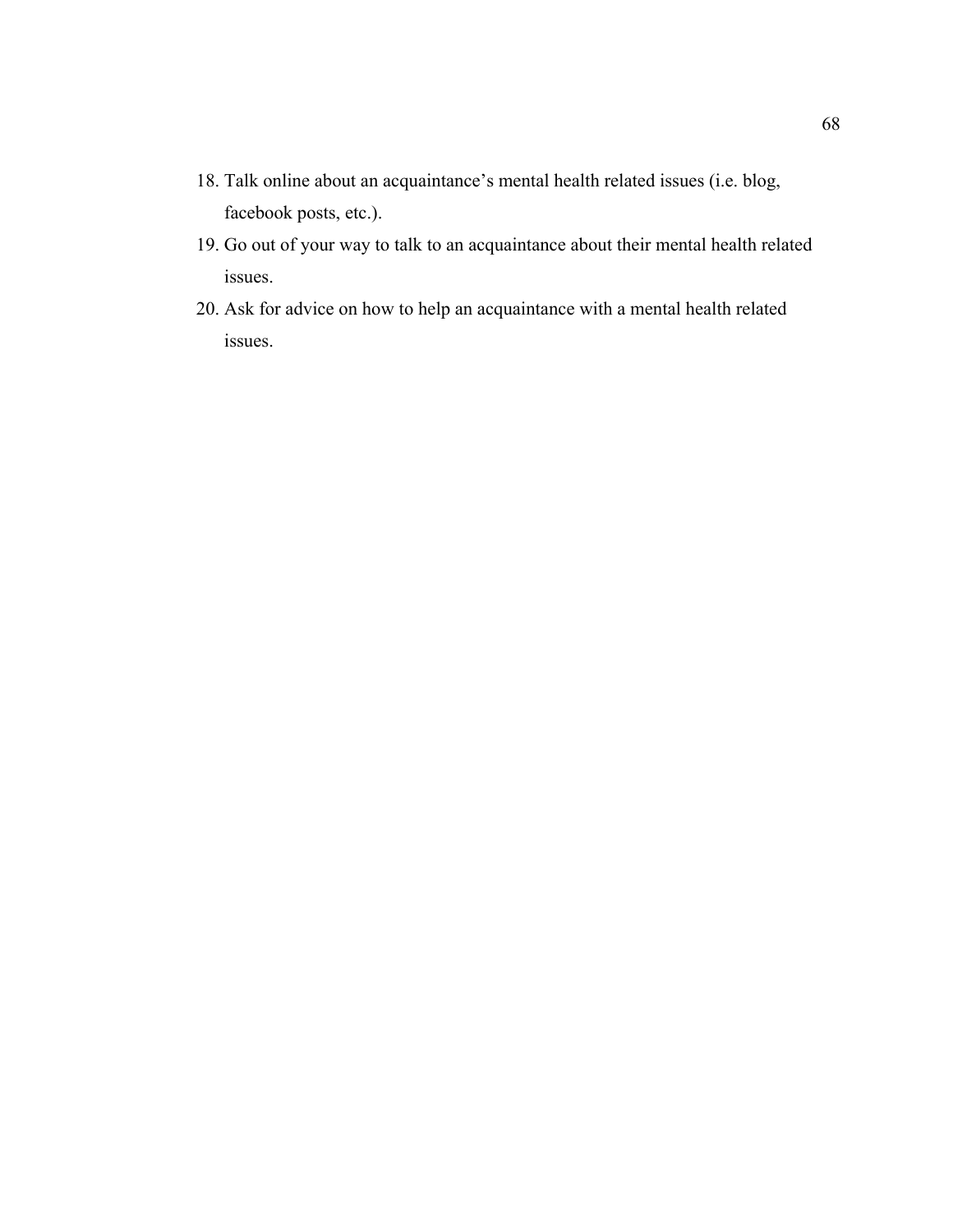**Appendix E.** 

*IRB Approval Letter*



November 14, 2020

Dear Anne Kerber, M.A., Ph.D.:

Re: IRB Proposal entitled "[1636042-6] Mental Health Communication: The Correlation between the Stigmatization of Mental Illness, Communication Apprehension and the Willingness to Communicate" Review Level: Level [I]

Your IRB Proposal has been approved as of November 14, 2020. On behalf of the Minnesota State University, Mankato IRB, we wish you success with your study. Remember that you must seek approval for any changes in your study, its design, funding source, consent process, or any part of the study that may affect participants in the study (see https://research.mnsu.edu/institutional-review-board/proposals/ process/proposal-revision/). Should any of the participants in your study suffer a research-related injury or other harmful outcomes, you are required to report them immediately to the Associate Vice-President for Research and Dean of Extended Campus at 507-389-1242.

When you complete your data collection or should you discontinue your study, you must submit a Closure request (see https://research.mnsu.edu/institutional-reviewboard/proposals/process/proposal-closure/). All documents related to this research must be stored for a minimum of three years following the date on your Closure request. Please include your IRBNet ID number with any correspondence with the IRB.

Cordially,

This letter has been electronically signed in accordance with all applicable regulations, and a copy is retained within Minnesota State University, Mankato IRB's records.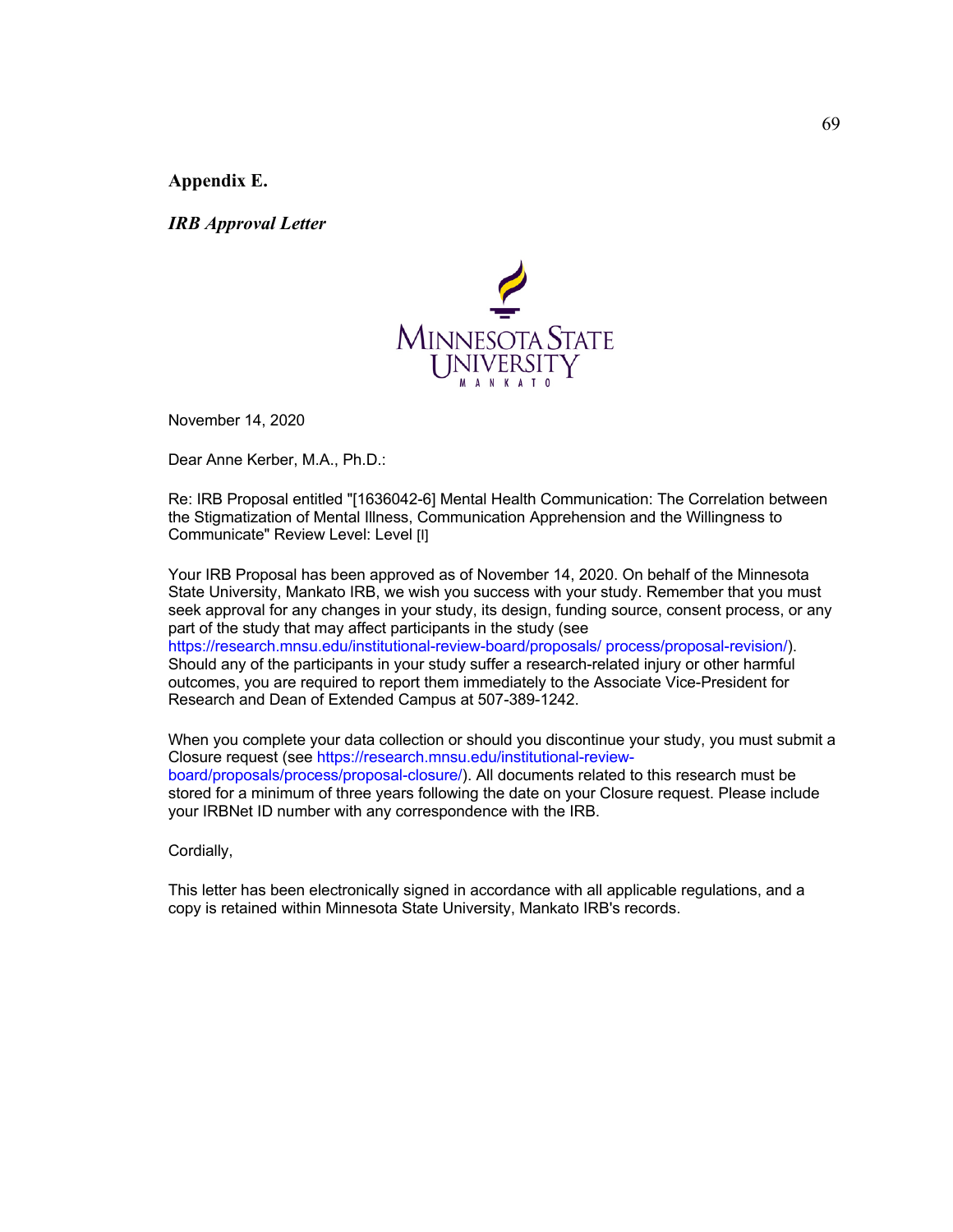y Bucharan

Bonnie Berg, Ph.D. Jeffrey Buchanan, Ph.D. Mary Hadley, FACN, Ph.D.

**IRB Co-Chair IRB Director IRB OF THE CO-Chair** 

This letter has been electronically signed in accordance with all applicable regulations, and a copy is retained within Minnesota State University, Mankato IRB's records.

## **Appendix F.**

#### **Consent Form (SONA)**

#### **Survey on Mental Health Communication**

You are invited to participate in research conducted by Madeleine Winkler under the guidance of Dr. Anne Kerber from the Department of Communication Studies at Minnesota State University, Mankato on mental health communication. This anonymous survey should take roughly 10 minutes to complete. The purpose of this survey is to better understand the stigmatization of mental illness and you will be asked to answer questions about that topic. If you have any questions, please contact Madeleine at madeleine.winkler@mnsu.edu or Dr. Kerber at anne.kerber@mnsu.edu.

Participation is voluntary. You have the option not to respond to any of the questions. You may stop taking the survey at any time by closing your web browser. The decision whether or not to participate will not affect your relationship with Minnesota State University, Mankato, and refusal to participate will involve no penalty or loss of benefits. If you have any questions about participants' rights and for research-related injuries, please contact the Administrator of the Institutional Review Board, at (507) 389-1242.

Responses will be anonymous. However, whenever one works with online technology there is always the risk of compromising privacy, confidentiality, and/or anonymity. For example, you should use a private space and a secure Internet connection to complete the survey. Know that completing the survey in a public place may not be secure, as others could potentially view or gain access to your responses. If you would like more information about the specific privacy and anonymity risks posed by online surveys, please contact the Minnesota State University, Mankato IT Solutions Center (507-389-6654) and ask to speak to the Information Security Manager.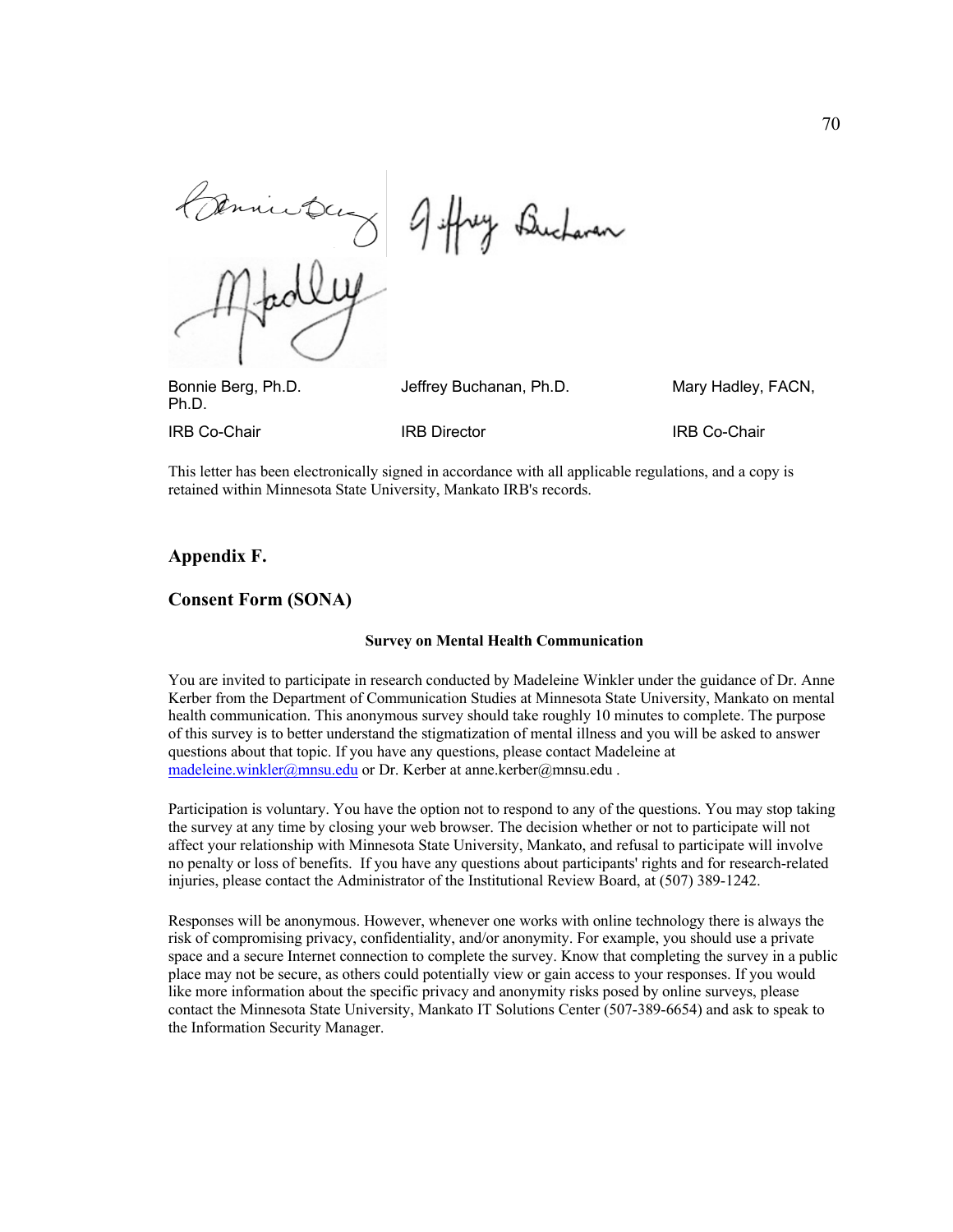The risks of participating are no more than are experienced in daily life but may include stress and discomfort with talking about mental health. If you are uncomfortable or stressed, you can simply exit the survey at any time.

There are no direct benefits for participating, however students can receive one point for completing the survey through the SONA system. Society might benefit from the increased understanding of mental health communication.

Submitting the completed survey will indicate your informed consent to participate and indicate your assurance that you are at least 18 years of age.

You may discontinue participation at any time before the data collection is complete without penalty or loss of benefits by exiting out of the browser without saving or submitting.

Please print a copy of this page for your future reference. If you cannot print the consent form, take a screen shot, paste it to a word document and print that.

#### **Minnesota State University, Mankato IRBNet Id# 1636042**

#### **Date of Minnesota State University, Mankato IRB approval: 11/14/2020**

Do you agree to participate?

*Yes O*

*No O*

## **Appendix G.**

## **Consent Form (Facebook)**

#### **Survey on Mental Health Communication**

You are invited to participate in research conducted by Madeleine Winkler under the guidance of Dr. Anne Kerber from the Department of Communication Studies at Minnesota State University, Mankato on mental health communication. This anonymous survey should take roughly 10 minutes to complete. The purpose of this survey is to better understand the stigmatization of mental illness and you will be asked to answer questions about that topic. If you have any questions, please contact Madeleine at madeleine.winkler@mnsu.edu or Dr. Kerber at anne.kerber@mnsu.edu .

Participation is voluntary. You have the option not to respond to any of the questions. You may stop taking the survey at any time by closing your web browser. The decision whether or not to participate will not affect your relationship with Minnesota State University, Mankato, and refusal to participate will involve no penalty or loss of benefits. If you have any questions about participants' rights and for research-related injuries, please contact the Administrator of the Institutional Review Board, at (507) 389-1242.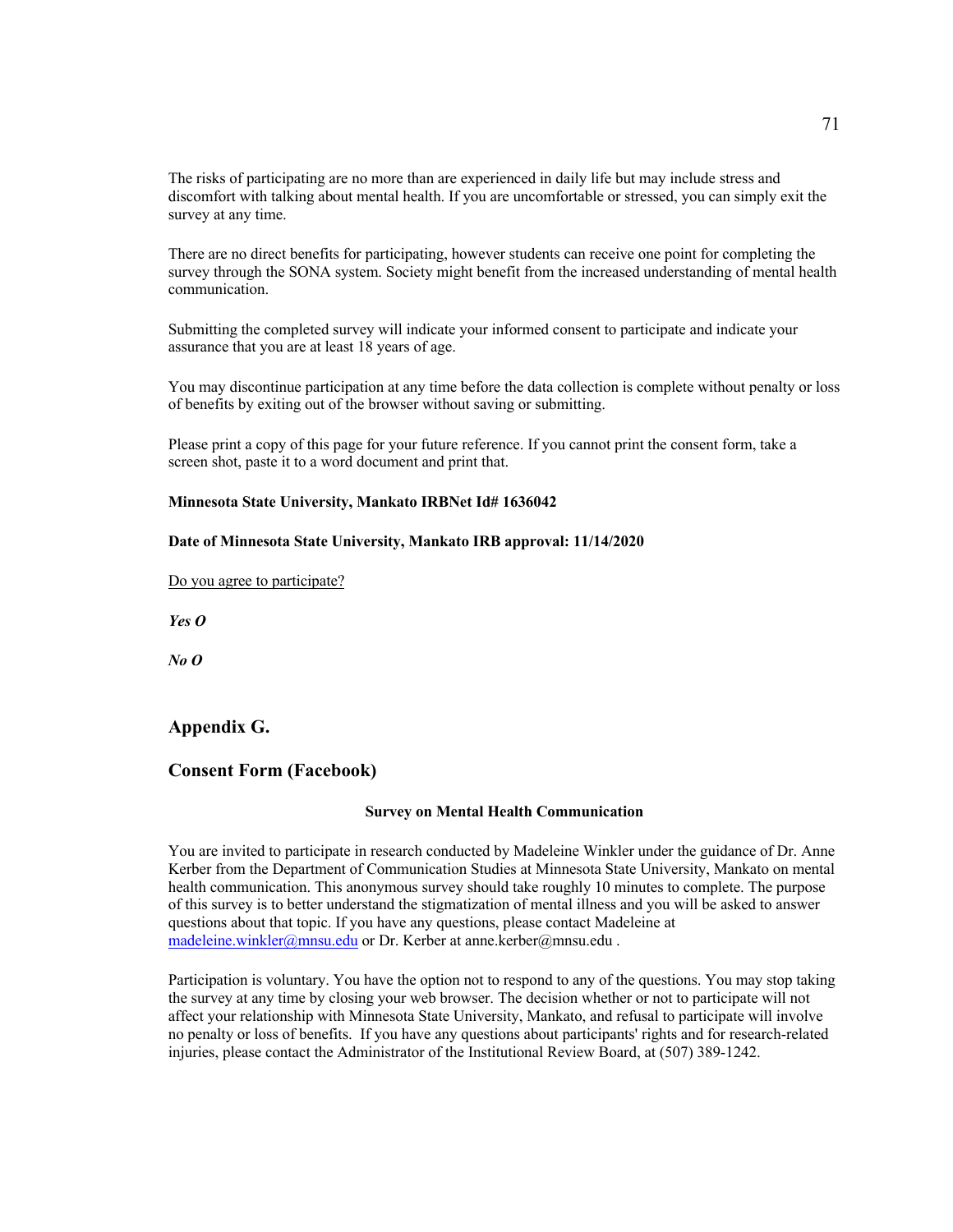Responses will be anonymous. However, whenever one works with online technology there is always the risk of compromising privacy, confidentiality, and/or anonymity. For example, you should use a private space and a secure Internet connection to complete the survey. Know that completing the survey in a public place may not be secure, as others could potentially view or gain access to your responses. If you would like more information about the specific privacy and anonymity risks posed by online surveys, please contact the Minnesota State University, Mankato IT Solutions Center (507-389-6654) and ask to speak to the Information Security Manager.

The risks of participating are no more than are experienced in daily life but may include stress and discomfort with talking about mental health. If you are uncomfortable or stressed, you can simply exit the survey at any time.

There are no direct benefits for participating, however society might benefit from the increased understanding of mental health communication.

Submitting the completed survey will indicate your informed consent to participate and indicate your assurance that you are at least 18 years of age.

You may discontinue participation at any time before the data collection is complete without penalty or loss of benefits by exiting out of the browser without saving or submitting.

Please print a copy of this page for your future reference. If you cannot print the consent form, take a screen shot, paste it to a word document and print that.

#### **Minnesota State University, Mankato IRBNet Id# 1636042**

#### **Date of Minnesota State University, Mankato IRB approval: 11/14/2020**

Do you agree to participate?

*Yes O*

*No O*

## **Appendix H.**

## **Recruitment Email (This message will be attached to the letter to SONA Survey)**

**Who:** Madeleine Winkler and Dr. Anne Kerber (Minnesota State University, Mankato) are looking for participants to be part of a research on study mental health communication

**What:** Participation in the study involves taking part in an anonymous 15-minute online survey.